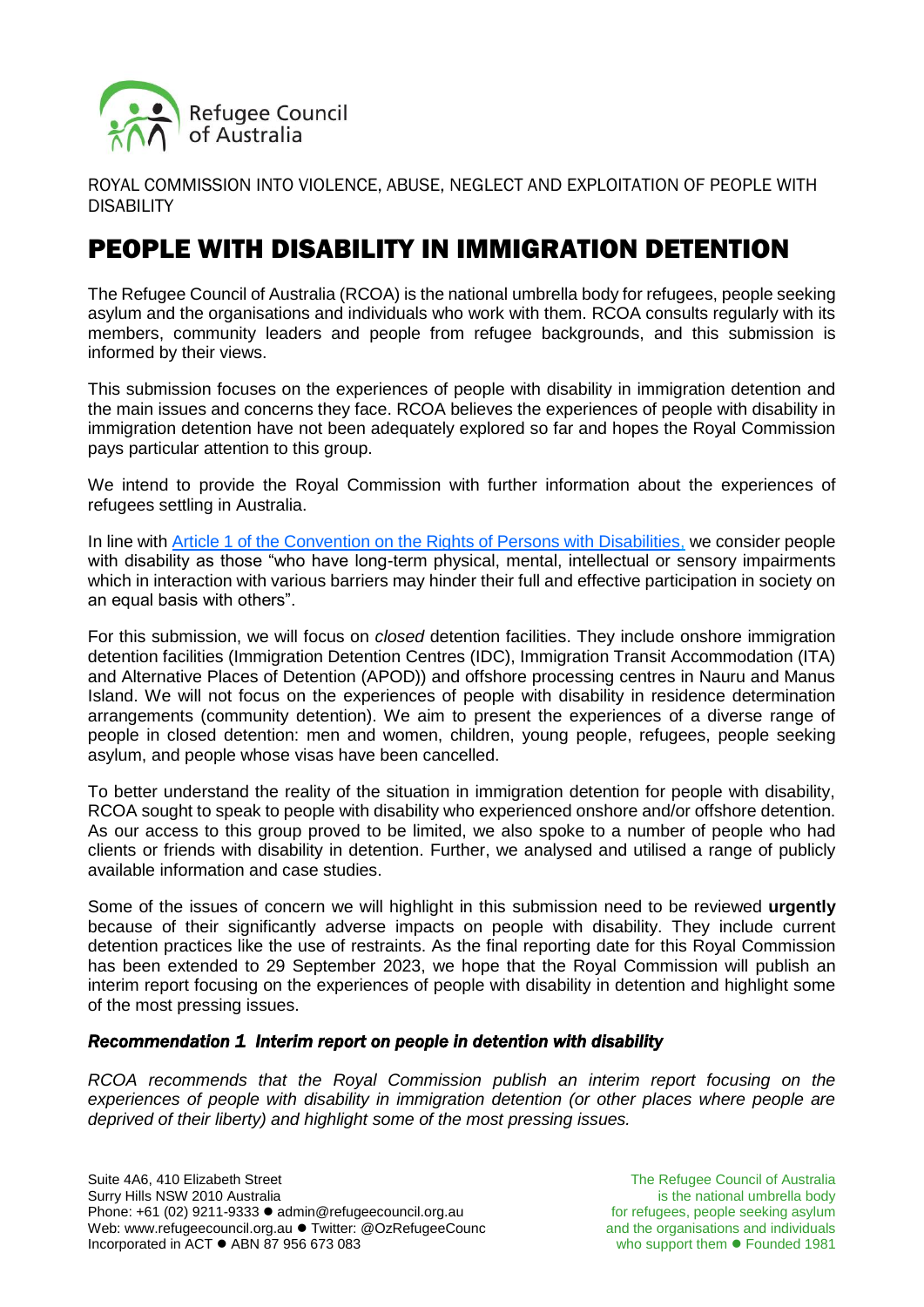## 1 Australia's immigration detention system

- 1.1 Australian law requires that anyone who is not an Australian citizen and does not have a valid visa is detained until they are granted a visa or removed from the country.<sup>1</sup> This includes people seeking asylum who enter Australia without a valid visa and those who have had their visas cancelled for a variety of reasons.
- 1.2 The legal framework for immigration detention does not require consideration of necessity, reasonableness and proportionality, and therefore is liable to produce cases of arbitrary detention.
- 1.3 There is no time limit for detaining a person under Australian law. Mandatory detention applies to every non-citizen without a valid visa, therefore a person's vulnerabilities or personal attributes do not exempt them from detention. Children, pregnant women, elderly, survivors of torture and trauma and people with disability can be (and are) detained, unless the Minister for Home Affairs uses their non-compellable, non-delegable and non-reviewable power to allow that person to live in the community until the resolution of their immigration status. There is no independent review or judicial review of the need to detain a person.
- 1.4 There are no regulations in relation to the conditions of immigration detention, for example in relation to the provision of healthcare. The level of oversight of detention facilities, in our opinion, is inadequate.
- 1.5 Since the formation of Australian Border Force in 2015, the detention environment has become more securitised and the conditions of detention become more prison-like. Use of restrictive measures have become more commonplace and a risk management lens is applied to effectively all of the decisions around placement and management of people in detention.
- 1.6 The Australian Government refers to the change in detention cohort to justify this securitisation. It is true that subsequent to legislative changes in December 2014, an increasing number of non-citizens, including refugees, have been detained after their visas were cancelled because of criminal charges. However, RCOA does not agree that this change in detention population justifies the current overly restrictive measures and practices, especially as immigration detention centres still hold a significant number of people seeking asylum and vulnerable people who pose no risk to the community.
- 1.7 The latest available official detention statistics is from 31 August 2021.<sup>2</sup> As of that date, 1440 people (1393 men and 47 women) were detained across four IDCs, three ITAs and unknown number of APODs. Australia continues to use remote detention facilities. Two of the IDCs, Yongah Hill IDC in the town of Northam in regional Western Australia and North West Point IDC on Christmas Island, are remote. 56% of the detention population were detained after the cancellation of their visas under section 501 of the Migration Act, 20% were irregular maritime arrivals and the rest were detained for 'other' reasons; this could include overstaying one's visa or non-compliance with visa requirements.
- 1.8 As the Australian Human Rights Commission observed, many countries like Canada, the United Kingdom and the United States responded to heightened risk of COVID-19 transmission in crowded settings like immigration detention and reduced their population size (by around 66%, 39%, and 69% respectively). However, the detention population in Australia increased by 12% in the first six months since the COVID-19 pandemic was declared in March

<sup>1</sup> *Migration Act 1958* (Cth), ss 189, 196 & 198.

<sup>2</sup> Department of Home Affairs, *Immigration Detention and Community Statistics Summary* (31 August 2021),

<https://www.homeaffairs.gov.au/research-and-stats/files/immigration-detention-statistics-31-august-2021.pdf>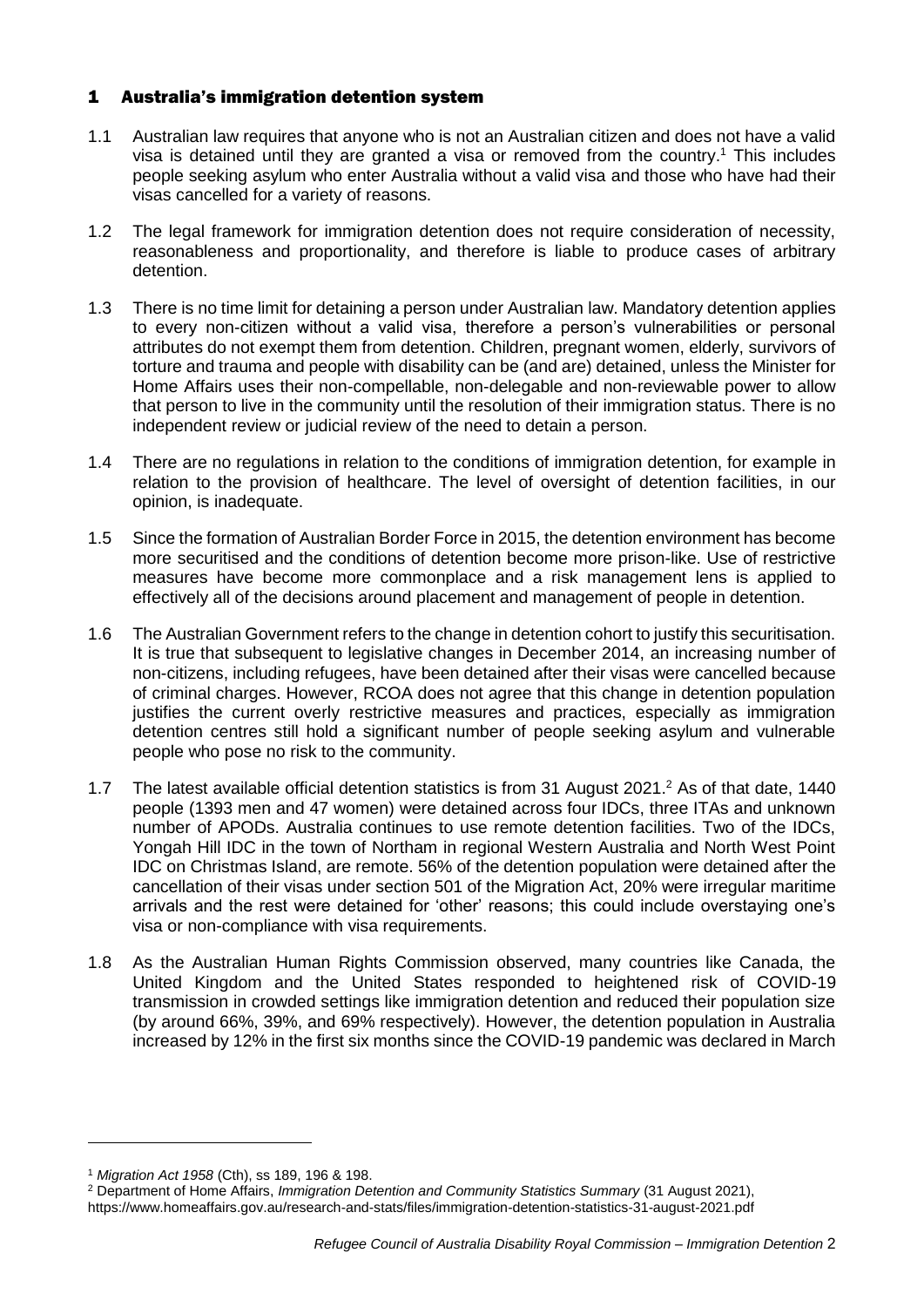2020.<sup>3</sup> This was despite the clear and persistent calls from public health experts about the risks of COVID-19 transmission in our detention facilities and dire consequences for people with health issues.<sup>4</sup> It is of significant concern that, as illustrated in the graph below, while the risk of COVID-19 transmission remains a reality in Australia, the detention population never went back to its pre-pandemic level.



## 2 Long-term detention

-

- 2.1 One of the issues of significant concern in relation to immigration detention in Australia is the increasing length of detention. It is well-documented that detention, particularly long-term detention, can exacerbate existing disability and increase the likelihood of developing disability, especially psychosocial disability. As mentioned, there is no time limit associated with immigration detention and there are no special considerations to limit the use of or the length of detention for people with disability.
- 2.2 It is in light of this information that we are gravely concerned to see the average length of detention in Australia continue to rise. The average length of detention was at a record high of 696 days in August 2021.<sup>5</sup> This is in stark contrast to countries like Canada, the United States and the United Kingdom. The average length of detention from April to September 2020 in Canada was 25 days<sup>6</sup> and the average length of detention in the United States from October 2020 to July 2021 was 61 days.<sup>7</sup> In the United Kingdom, in March 2021, 85% of all people in immigration detention had been there for under 6 months and 38% for fewer than 28 days. $8$

<https://www.ice.gov/detain/detention-management>

<sup>3</sup> Australian Human Rights Commission (2021), *Management of COVID-19 risks in immigration detention,*  [https://humanrights.gov.au/our-work/asylum-seekers-and-refugees/publications/management-covid-19-risks-immigration](https://humanrights.gov.au/our-work/asylum-seekers-and-refugees/publications/management-covid-19-risks-immigration-detention)[detention,](https://humanrights.gov.au/our-work/asylum-seekers-and-refugees/publications/management-covid-19-risks-immigration-detention) p.5.

<sup>4</sup> See the March 2020 joint statement by Australasian Society for Infectious Diseases and the Australian College of Infection Prevention and Control on COVID-19 and detainees, here:<https://www.asid.net.au/documents/item/1868> <sup>5</sup> Data from monthly detention statistics released by the Department of Home Affairs and its predecessors, available here[: https://www.homeaffairs.gov.au/research-and-statistics/statistics/visa-statistics/live/immigration-detention](https://www.homeaffairs.gov.au/research-and-statistics/statistics/visa-statistics/live/immigration-detention)

<sup>6</sup> Canada Border Services Agency, *Quarterly detention statistics: First and second quarter (Q1-Q2), fiscal year 2020 to 2021,* <https://www.cbsa-asfc.gc.ca/security-securite/detent/qstat-2020-2021-eng.html>

<sup>7</sup> US Immigration and Customs Enforcement, ICE Detention Data, FY21 YTD, downloaded from:

<sup>8</sup> UK Home Office, *Immigration statistics data tables, year ending March 2021*, [https://www.gov.uk/government/statistical](https://www.gov.uk/government/statistical-data-sets/immigration-statistics-data-tables-year-ending-march-2021#detention)[data-sets/immigration-statistics-data-tables-year-ending-march-2021#detention](https://www.gov.uk/government/statistical-data-sets/immigration-statistics-data-tables-year-ending-march-2021#detention)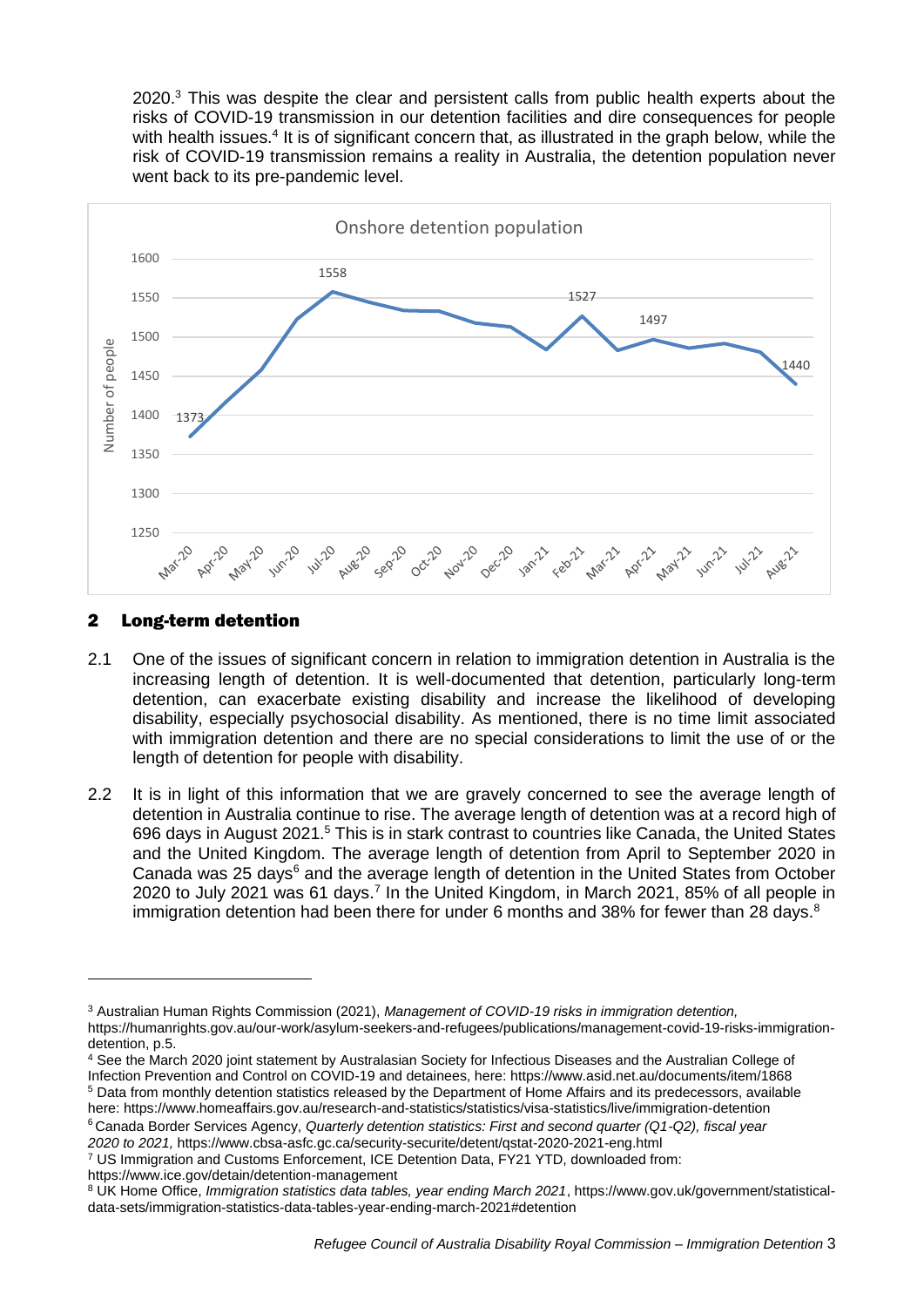

2.3 In Australia and over time, the percentage of people who have been detained for over two years has increased. As of August 2021, 35% of people had been detained more than 2 years and the length of detention for almost a quarter of that group was recorded as 'greater than 1825 days'.<sup>9</sup> At the end of March 2021 and in response to a Senate question on notice, <sup>10</sup> the Department of Home Affairs provided further breakdown of prolonged detention (as shown in the chart below) and revealed that there are people who have been in immigration detention for more than 13 years.



(NB: The Department of Home Affairs usually reports numbers less than five as estimates for privacy reasons. Here, the number of people who have been detained for 10-11, 11-12 and 13-14 years, have been provided as 'fewer than five'. They have been rendered exact in this graph for display purposes)

<sup>9</sup> Department of Home Affairs, *Immigration Detention and Community Statistics Summary* (31 August 2021), <https://www.homeaffairs.gov.au/research-and-stats/files/immigration-detention-statistics-31-august-2021.pdf> <sup>10</sup> Senator Nick McKim, Answer to Question on Notice BE21-391 (16 July 2021),

[https://www.aph.gov.au/api/qon/downloadestimatesquestions/EstimatesQuestion-CommitteeId6-EstimatesRoundId11-](https://www.aph.gov.au/api/qon/downloadestimatesquestions/EstimatesQuestion-CommitteeId6-EstimatesRoundId11-PortfolioId20-QuestionNumber391) [PortfolioId20-QuestionNumber391](https://www.aph.gov.au/api/qon/downloadestimatesquestions/EstimatesQuestion-CommitteeId6-EstimatesRoundId11-PortfolioId20-QuestionNumber391)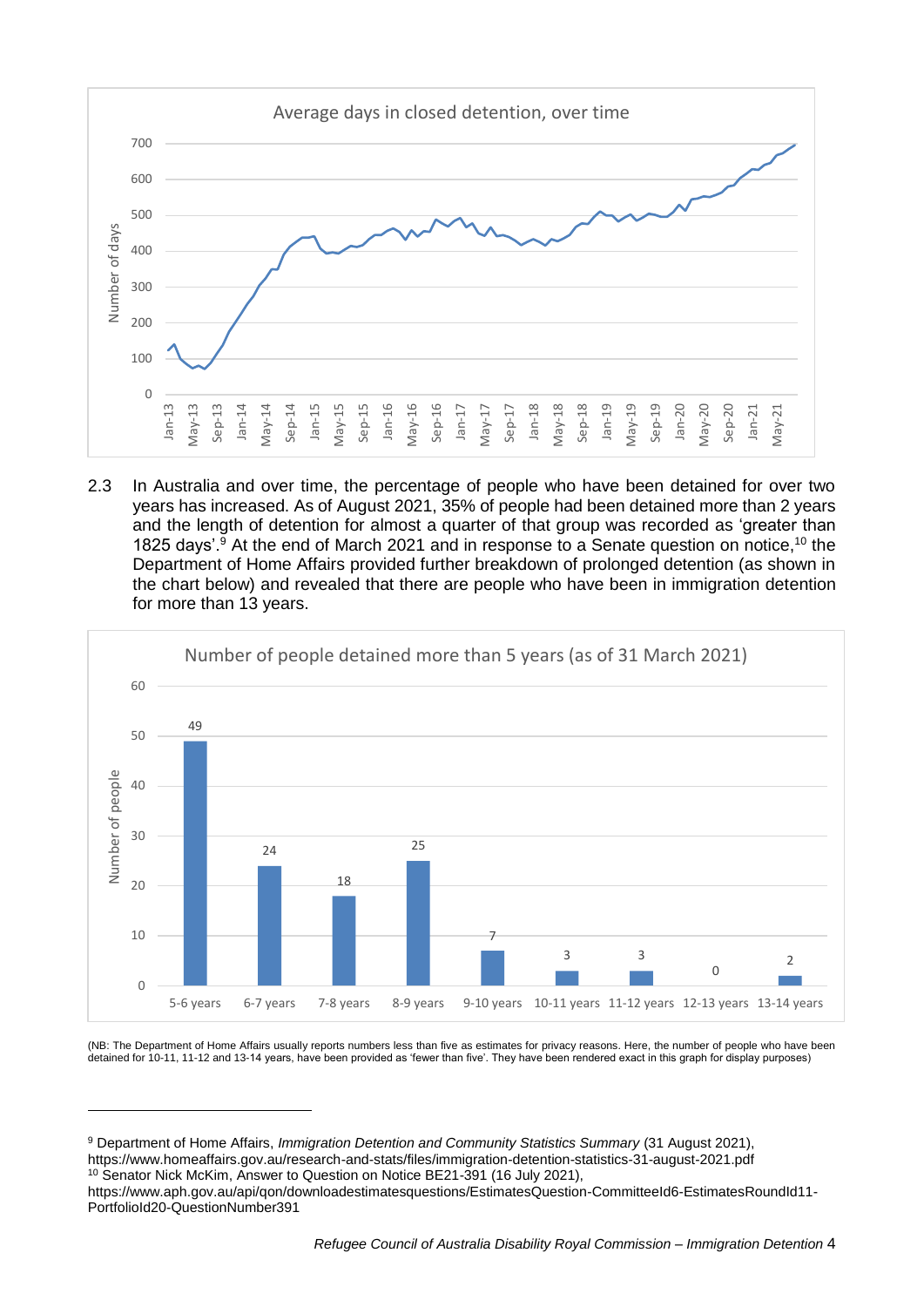2.4 During our consultations, many people raised significant concerns that the passage of a new Bill in May 2021 would result in increasing the average length of detention even further. In May 2021, the Australian Parliament passed the Migration Amendment (Clarifying International Obligations for Removal) Act 2021 without any public inquiry or formal consultation. While on the face of it, the Act appears to be about preventing the return of people with well-founded fear of prosecution to places where they would be at risk of serious harm, in effect it increases the likelihood of indefinite detention. In cases where refugees cannot be removed from Australia to the country of origin due to a well-founded fear of persecution, the Act gives the Government the power to keep refugees in detention indefinitely, potentially for the rest of their lives.<sup>11</sup>

# 3 Impact of prolonged detention on mental health

- 3.1 There is an abundance of evidence that indefinite detention severely and negatively impacts the physical and mental health of adults and children in detention. Prolonged detention contributes to and exacerbates health problems, especially debilitating and life-long mental health issues. Many refugees and people seeking asylum have had traumatic experiences in their home countries and in transit and are therefore more vulnerable to developing mental health issues. Indefinite detention and inadequate healthcare in detention can only further contribute to this.
- 3.2 Many of the mental health experts RCOA spoke to highlighted that effective treatment is not possible for survivors of torture and trauma while they are detained. They considered it counterproductive that the therapy sessions occur in the detention environment or that people return to detention after the conclusion of the sessions. They commented that the ongoing limbo people face and the securitisation of detention not only hinder the recovery from trauma, they can also be instigators for it.
- 3.3 Some of the lawyers we spoke to reported that an increasing number of their clients had mental health diagnoses and psychosocial disability, notably schizophrenia. Psychosocial disability was especially prevalent among refugees whose visas were cancelled. The lawyers reflected that in some instances untreated mental health impairments were one of the reasons for the offending and the subsequent criminal charge which resulted in visa cancellation. Psychosocial disability is further exacerbated by the inferior quality of mental health care in closed settings and the disruption in treatments after a person is transferred to immigration detention from prison.
- 3.4 There are numerous academic and medical articles about the correlation between prolonged detention and mental health issues.<sup>12</sup> One of the more recent reports published by University of Melbourne highlighted that the rate of self-harm among people seeking asylum was exceptionally high when compared to the general Australian population. Amongst the asylum seeker group the highest rate of self-harm was observed in people in offshore and onshore detention and the lowest rate was among asylum seekers in community-based arrangements. The report finds that the rate of self-harm among people seeking asylum (including those in onshore and offshore detention) is more than 200 times the Australian community hospital-

<sup>11</sup> For more on the Bill, see: Sangeetha Pillai, *The Migration Amendment (Clarifying International Obligations for Removal) Act 2021: A case study in the importance of proper legislative process* (10 June 2021), [https://www.kaldorcentre.unsw.edu.au/publication/migration-amendment-clarifying-international-obligations-removal-act-](https://www.kaldorcentre.unsw.edu.au/publication/migration-amendment-clarifying-international-obligations-removal-act-2021-case-study)[2021-case-study](https://www.kaldorcentre.unsw.edu.au/publication/migration-amendment-clarifying-international-obligations-removal-act-2021-case-study)

<sup>&</sup>lt;sup>12</sup> See for example: Zachary Steel, Derrick Silove, Robert Brooks, Shakeh Momartin, Bushra Alzuhairi, and Ina Susljik, 'impact of immigration detention and temporary protection on the mental health of refugees' (2006) 188(1) *The British Journal of Psychiatry* 58-64;Louise K. Newman, Michael Dudley, Zachary Steel, 'Asylum, Detention, Mental Health in Australia' (2008) 27(3) *Refugee Survey Quarterly* 110-127; Guy J. Coffey, Ida Kaplan, Robyn C. Sampson, Maria Montagna Tucci, 'The meaning and mental health consequences of long-term immigration detention for people seeking asylum' (2010) 70(12) *Social Science & Medicine* 2070-2079.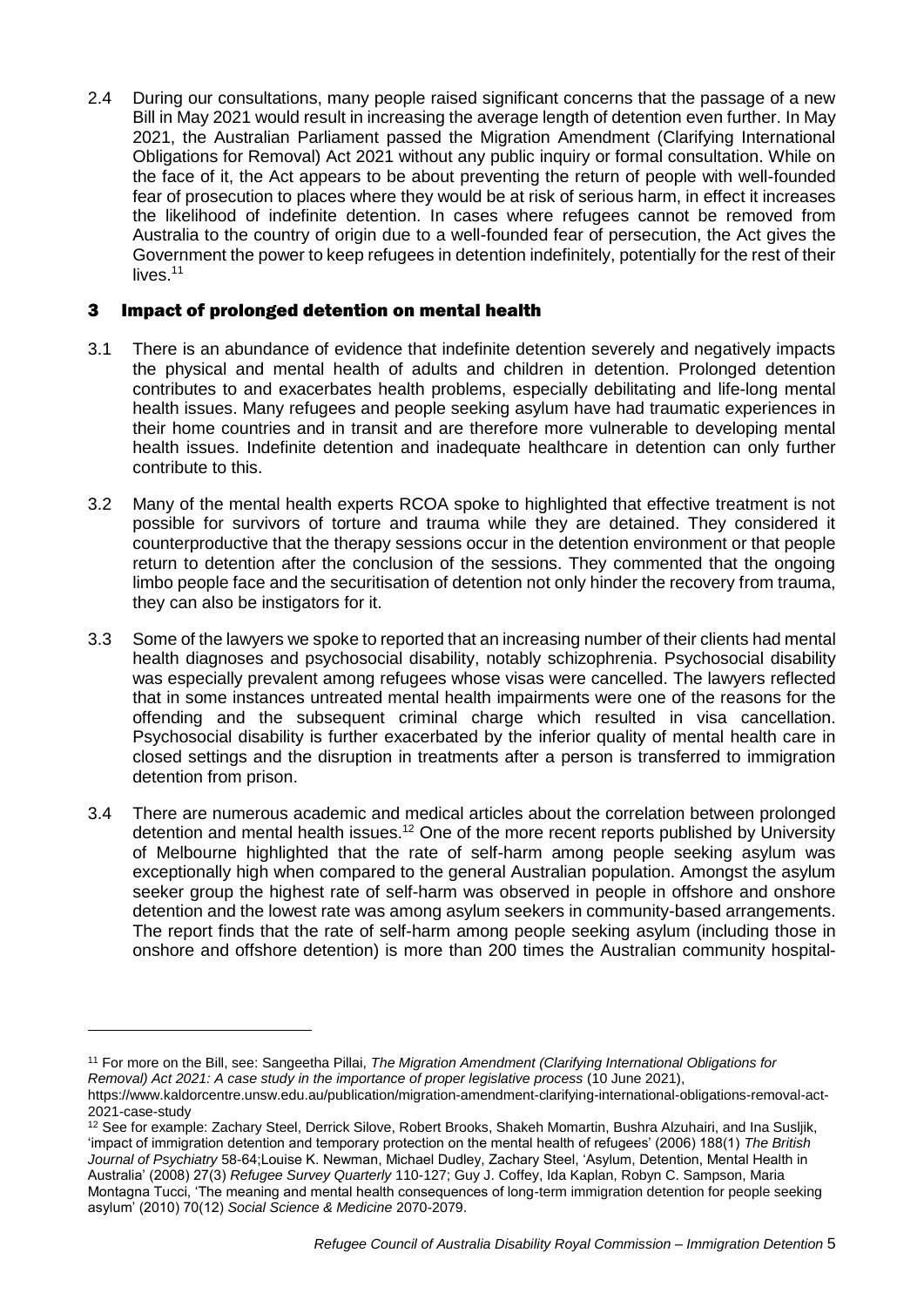treated rate. This finding clearly highlights the detrimental impact of indefinite detention on mental health.

3.5 Further, in 2016, UNHCR found that 88% of refugees and people seeking asylum on Manus Island were suffering from depression, anxiety and/or post-traumatic stress disorder, which were "the highest recorded rates of any surveyed population".<sup>13</sup> The UNHCR medical experts who visited the island in that year, later published that

*…the lengthy, arbitrary, and indefinite nature of immigration detention on Manus Island, together with hopelessness in the absence of durable settlement options, had corroded the resilience of the detainees, and made them vulnerable to mental illness.<sup>14</sup>*

## *Recommendation 2 Limit the detention of people with disability*

*RCOA recommends that the Australian Government limit the detention of people with disability to the measure of absolute last resort and place this group in community alternatives to closed detention.* 

## 4 Limited data and statistics

- 4.1 RCOA believes that lack of reliable data relating to marginalised groups can make them invisible, creating an enabling environment for neglect and abuse. Having comprehensive, targeted and robust data is essential to ensuring people with disability in immigration detention are visible and their needs are considered in policy decisions that impact them. Reliable data is also needed to make sure the detention environment and detention practices are designed with consideration of the needs of this group.
- 4.2 In a 2019 report that RCOA drafted with a number of peak bodies on the challenges of newly arrived refugees with disability, we mentioned that there is an overall lack of statistics and good data about refugees with disability in Australia.<sup>15</sup> This is also the case for people with disability in immigration detention.
- 4.3 In its 2015 report on the plight of people with disability living in Australian immigration detention, the National Ethnic Disability Alliance (NEDA) also highlighted this issue, noting that

*Data relating to people living with disability, their families and carers, in Australian run immigration detention facilities is practically non-existent.<sup>16</sup>*

4.4 NEDA added that prior to drafting its report, it had lodged a formal request for information with the then Department of Immigration and Border Protection and the responsible Minister, but did not receive specific data on people with disability living in immigration detention. It raised concerns that lack of information and data about this group further reinforces their invisibility and marginalisation. 17

*Detention: Demonised, Detained and Disowned*, [https://neda.org.au/sites/default/files/2017-](https://neda.org.au/sites/default/files/2017-06/People%20living%20with%20Disability%20in%20Immigration%20Detention-%20FINAL.pdf) [06/People%20living%20with%20Disability%20in%20Immigration%20Detention-%20FINAL.pdf](https://neda.org.au/sites/default/files/2017-06/People%20living%20with%20Disability%20in%20Immigration%20Detention-%20FINAL.pdf) , p.16.

<sup>13</sup> United Nations High Commissioner for Refugees, *Inquiry on the Serious Allegations of Abuse, Neglect and Self-Harm on Nauru and Manus Island* (Submission, November 2016), https://www.aph.gov.au/DocumentStore.ashx?id=125eb4f5- 9a67-4313-8b19-c6664a24398d&subId=460245.

<sup>&</sup>lt;sup>14</sup> Suresh Sundram and Peter Ventevogel, 'The mental health of refugees and asylum seekers on Manus Island' (2017) 390 (10112) *The Lancet* 2534-2536.

<sup>15</sup> Refugee Council of Australia, Federation of Ethnic Communities' Council of Australia, National Ethnic Disability Alliance, and Settlement Council of Australia (2019), *Barriers and Exclusions: The support needs of newly arrived refugees with disability, [https://www.refugeecouncil.org.au/wp-content/uploads/2019/02/Disablity\\_report\\_WEB.pdf](https://www.refugeecouncil.org.au/wp-content/uploads/2019/02/Disablity_report_WEB.pdf)* , p.9. <sup>16</sup> National Ethnic Disability Alliance (2015), *The Plight of People Living with Disabilities within Australian Immigration* 

<sup>17</sup> Ibid, p.6.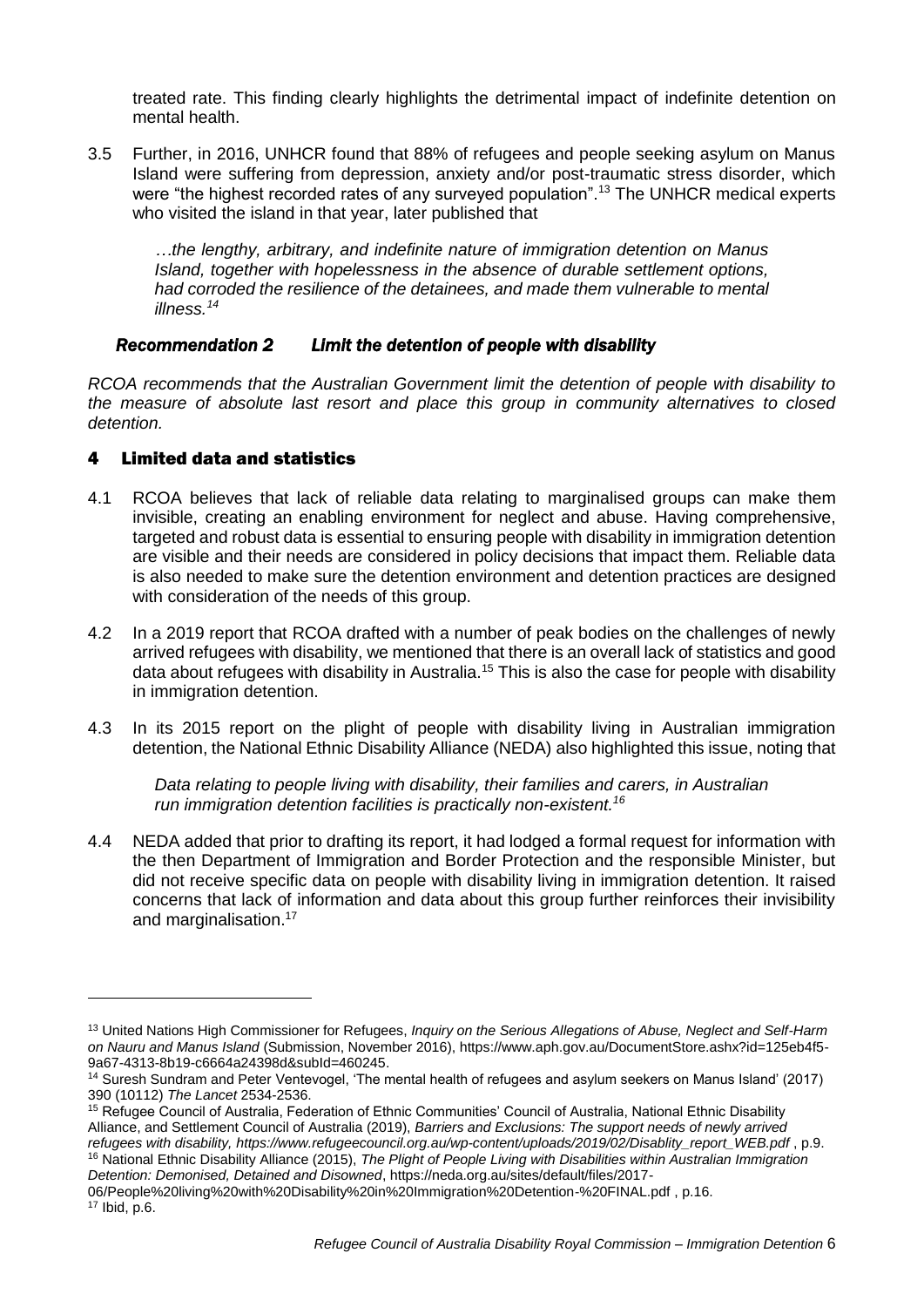- 4.5 The monthly statistics relating to onshore immigration detention and offshore processing facilities do not include information relating to people with disability. In our opinion, this presents a serious and ongoing gap in information and data. Further, as the experience of NEDA detailed above shows, the Department of Home Affairs and its predecessors have not been transparent and consistent in responding to important questions in this regard from civil society.
- 4.6 It is fair to say the Australian Government has never been proactive in providing information relating to people with disability in immigration detention. The information we have today has been mainly provided in response to parliamentary questions on notice or occasional Freedom of Information requests.<sup>18</sup> RCOA's search of the responses to Senate questions on notice in the past seven years shows that the Department has been especially non-committal in response to the questions relating to offshore detention and shifted the responsibility entirely to Governments of Nauru and PNG.
- 4.7 Below, we provide a summary of information relating to people with disability in immigration detention obtained through responses to questions on notice:

## People with disability in onshore immigration detention

4.8 The most comprehensive and recent statistics was provided in July 2018 and in response to a question on notice enquiring about the number of people with disability in immigration detention and community detention between 2014 to 2018. The question also requested a breakdown of the disability types and the number of people who received assistive equipment.<sup>19</sup> Unfortunately, the response does not provide a breakdown of the number of people by facility type (i.e. closed immigration detention facilities vs. community detention).

| <b>Disability Type</b>                               | 2014           | 2015           | 2016           | 2017            | 2018           |
|------------------------------------------------------|----------------|----------------|----------------|-----------------|----------------|
| Acquired brain injury                                | 0              | 6              | $\overline{7}$ | 9               | 5              |
| <b>Autism</b>                                        | $\Omega$       | 1              | $\overline{0}$ | $\overline{2}$  |                |
| Developmental delay                                  | 27             | $\overline{2}$ | 3              | 1               | $\overline{2}$ |
| Hearing impairment                                   | 49             | 36             | 18             | 13              | $\overline{4}$ |
| Intellectual                                         | 0              | 4              | 2              | 3               | 0              |
| Neurological                                         | $\overline{0}$ | 3              | 23             | 24              | 11             |
| Physical                                             | 0              | 7              | 9              | 7               | 0              |
| Psychiatric                                          | $\overline{0}$ | 244            | 286            | 237             | 112            |
| Specific learning disorder (other than intellectual) | 0              | 6              | 4              | 7               | 5              |
| Visual impairment                                    | 73             | 47             | 10             | $6\phantom{1}6$ | $\overline{4}$ |
| Amputation                                           | 11             | 0              | 0              | 0               | 0              |
| Cognitive                                            | $\overline{2}$ | $\overline{0}$ | $\overline{0}$ | $\overline{0}$  | $\overline{0}$ |
| Functional impairment                                | 67             | 0              | 0              | 0               | 0              |
| Other (Epilepsy, Lupus)                              | 52             | $\overline{0}$ | $\Omega$       | $\overline{0}$  | $\Omega$       |
| Total per year                                       | 281            | 356            | 362            | 309             | 144            |

<sup>18</sup> For an example of a relevant FOI, see: [https://www.homeaffairs.gov.au/foi/files/2018/2018-180701332-document](https://www.homeaffairs.gov.au/foi/files/2018/2018-180701332-document-released.pdf)[released.pdf](https://www.homeaffairs.gov.au/foi/files/2018/2018-180701332-document-released.pdf)

<sup>&</sup>lt;sup>19</sup> Senator Nick McKim, Answer to Question on Notice BE18/187 (5 July 2018),

[https://www.aph.gov.au/api/qon/downloadestimatesquestions/EstimatesQuestion-CommitteeId6-EstimatesRoundId3-](https://www.aph.gov.au/api/qon/downloadestimatesquestions/EstimatesQuestion-CommitteeId6-EstimatesRoundId3-PortfolioId20-QuestionNumber103) [PortfolioId20-QuestionNumber103](https://www.aph.gov.au/api/qon/downloadestimatesquestions/EstimatesQuestion-CommitteeId6-EstimatesRoundId3-PortfolioId20-QuestionNumber103)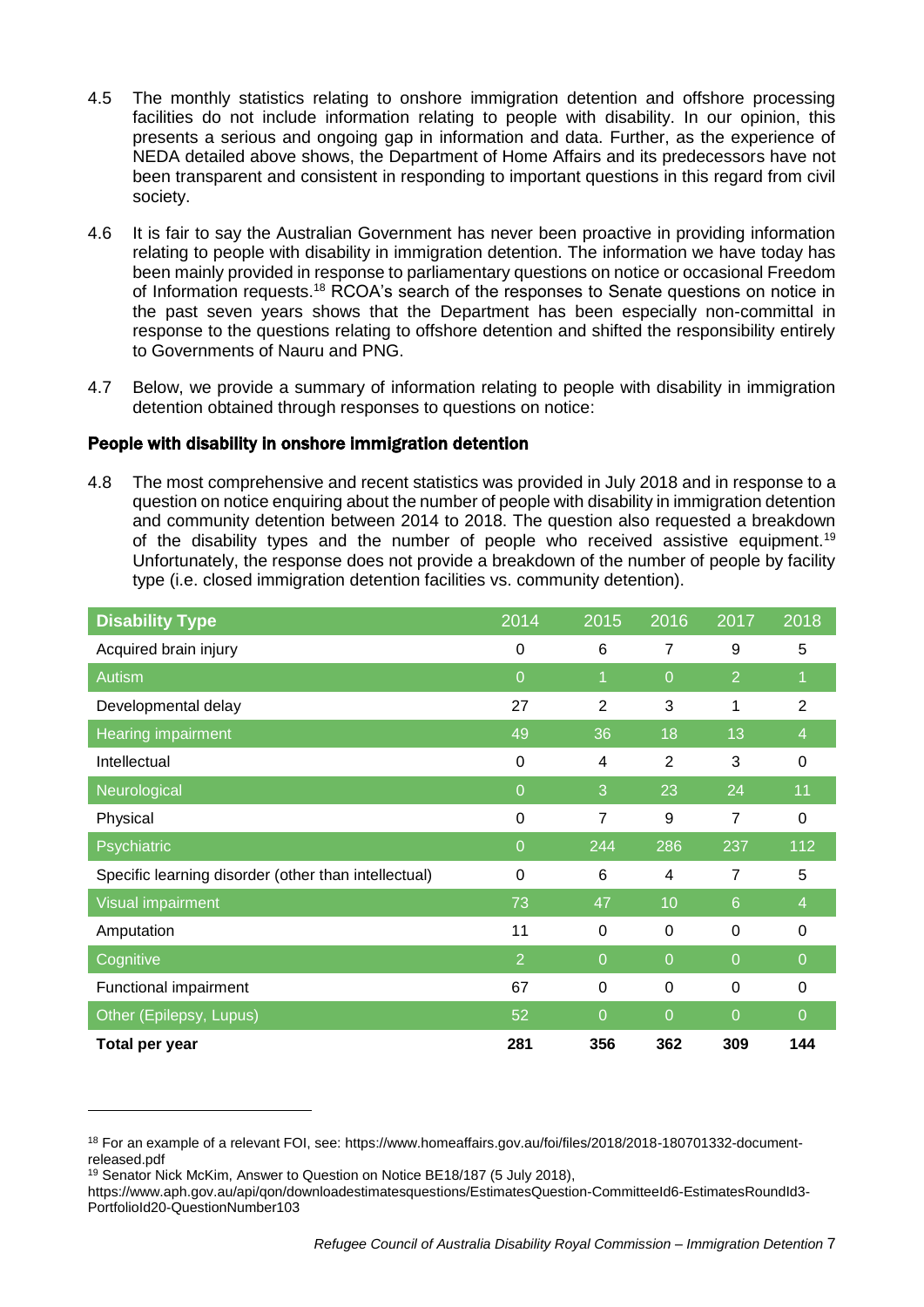| <b>Assistive Device</b>         | 2014 | 2015 | 2016 | 2017           | 2018     | <b>Total</b> |
|---------------------------------|------|------|------|----------------|----------|--------------|
| Wheelchairs                     | 6    | 3    | 2    |                |          | 13           |
| <b>Crutches</b>                 | 16   | 19   | 23   | $\overline{2}$ | $\Omega$ | 60           |
| <b>Scooters</b>                 | 0    | 0    |      | $\Omega$       | $\Omega$ |              |
| <b>Beds</b>                     | 13   | 41   |      | 7              | 6        | 74           |
| Commode                         | 13   | 40   | 17   | $\Omega$       | $\Omega$ | 70           |
| <b>Glasses</b>                  | 228  | 212  | 193  | 175            | 44       | 852          |
| <b>Hearing Aids</b>             | 20   | 10   | 6    |                |          | 38           |
| Shoes (clinically<br>indicated) | 5    | 2    | 22   | 9              |          | 39           |

4.9 This response is an improvement when compared to the response to a question on notice in October 2016 about the number of people with disability in onshore and offshore detention. At that time, the then Department of Immigration and Border Protection provided a one-line response that it "does not record data in a format to identify numbers of those people in immigration detention with disability".<sup>20</sup>

# People with disability in offshore processing facilities

- 4.10 Provision of data regarding disability in offshore processing facilities is much more limited than onshore. The last time the Department provided some data was in response to a question on notice in October 2014 when it stated that 114 people transferred to offshore processing facilities had disabilities and 5 of whom were children. The Department also provided that the types of disabilities in onshore and offshore detention network (with no further breakdown between the two) included amputation, cognitive (e.g. dementia), developmental (e.g. Asperger's disorder, autism, developmental delay), functional impairment (e.g. reduced mobility, deformity, multiple sclerosis), hearing impairment (e.g. hearing loss, deafness), visual impairment (e.g. blindness of eye, visual impairment, Coloboma), and other (e.g. epilepsy and neuralgia). $21$
- 4.11 However, in subsequent years, the Department refused to provide further information in relation to people with disability subject to offshore processing. In October 2016, it did not respond to a question about funding for disability support for people in offshore detention and about policies and practices to accommodate them and ensure their participation.<sup>22</sup> In July 2018, in response to a question enquiring about the number of people with disability on Manus Island and Nauru and their disability type, the Department commented that it "does not collect any statistics on the number of people with disabilities on Manus Island or Nauru".<sup>23</sup> Similarly in October 2020 and in response to a question about the number of people transferred offshore since 19 July 2013 and their recorded disability, the Department claimed that "the health of transferees under regional processing arrangements is the responsibility of the Governments of Papua New Guinea and Nauru";<sup>24</sup> a statement that disregards the ongoing role of Australia

<sup>&</sup>lt;sup>20</sup> Senator Rachel Siewert, Answer to Question on Notice SE16/160 (2 December 2016),

[https://www.aph.gov.au/~/media/Committees/legcon\\_ctte/estimates/sup\\_1617/DIBP/QoN\\_Answers/SE16-160.pdf](https://www.aph.gov.au/~/media/Committees/legcon_ctte/estimates/sup_1617/DIBP/QoN_Answers/SE16-160.pdf) <sup>21</sup> Senator Sarah Hanson-Young, Answer to Question on Notice SE14/467 (30 January 2015),

[https://www.aph.gov.au/~/media/Committees/legcon\\_ctte/estimates/sup\\_1415/DIBP/SE14467.pdf](https://www.aph.gov.au/~/media/Committees/legcon_ctte/estimates/sup_1415/DIBP/SE14467.pdf)

<sup>&</sup>lt;sup>22</sup> Senator Rachel Siewert, Answer to Question on Notice SE16/160 (2 December 2016),

[https://www.aph.gov.au/~/media/Committees/legcon\\_ctte/estimates/sup\\_1617/DIBP/QoN\\_Answers/SE16-160.pdf](https://www.aph.gov.au/~/media/Committees/legcon_ctte/estimates/sup_1617/DIBP/QoN_Answers/SE16-160.pdf) <sup>23</sup> Senator Nick McKim, Answer to Question on Notice BE18/186 (5 July 2018),

[https://www.aph.gov.au/api/qon/downloadestimatesquestions/EstimatesQuestion-CommitteeId6-EstimatesRoundId3-](https://www.aph.gov.au/api/qon/downloadestimatesquestions/EstimatesQuestion-CommitteeId6-EstimatesRoundId3-PortfolioId20-QuestionNumber35) [PortfolioId20-QuestionNumber35](https://www.aph.gov.au/api/qon/downloadestimatesquestions/EstimatesQuestion-CommitteeId6-EstimatesRoundId3-PortfolioId20-QuestionNumber35)

<sup>&</sup>lt;sup>24</sup> Senator Stirling Griff, Answer to Question on Notice LCC-BE20-249 (23 December 2020),

[https://www.aph.gov.au/api/qon/downloadestimatesquestions/EstimatesQuestion-CommitteeId6-EstimatesRoundId9-](https://www.aph.gov.au/api/qon/downloadestimatesquestions/EstimatesQuestion-CommitteeId6-EstimatesRoundId9-PortfolioId20-QuestionNumber249) [PortfolioId20-QuestionNumber249](https://www.aph.gov.au/api/qon/downloadestimatesquestions/EstimatesQuestion-CommitteeId6-EstimatesRoundId9-PortfolioId20-QuestionNumber249)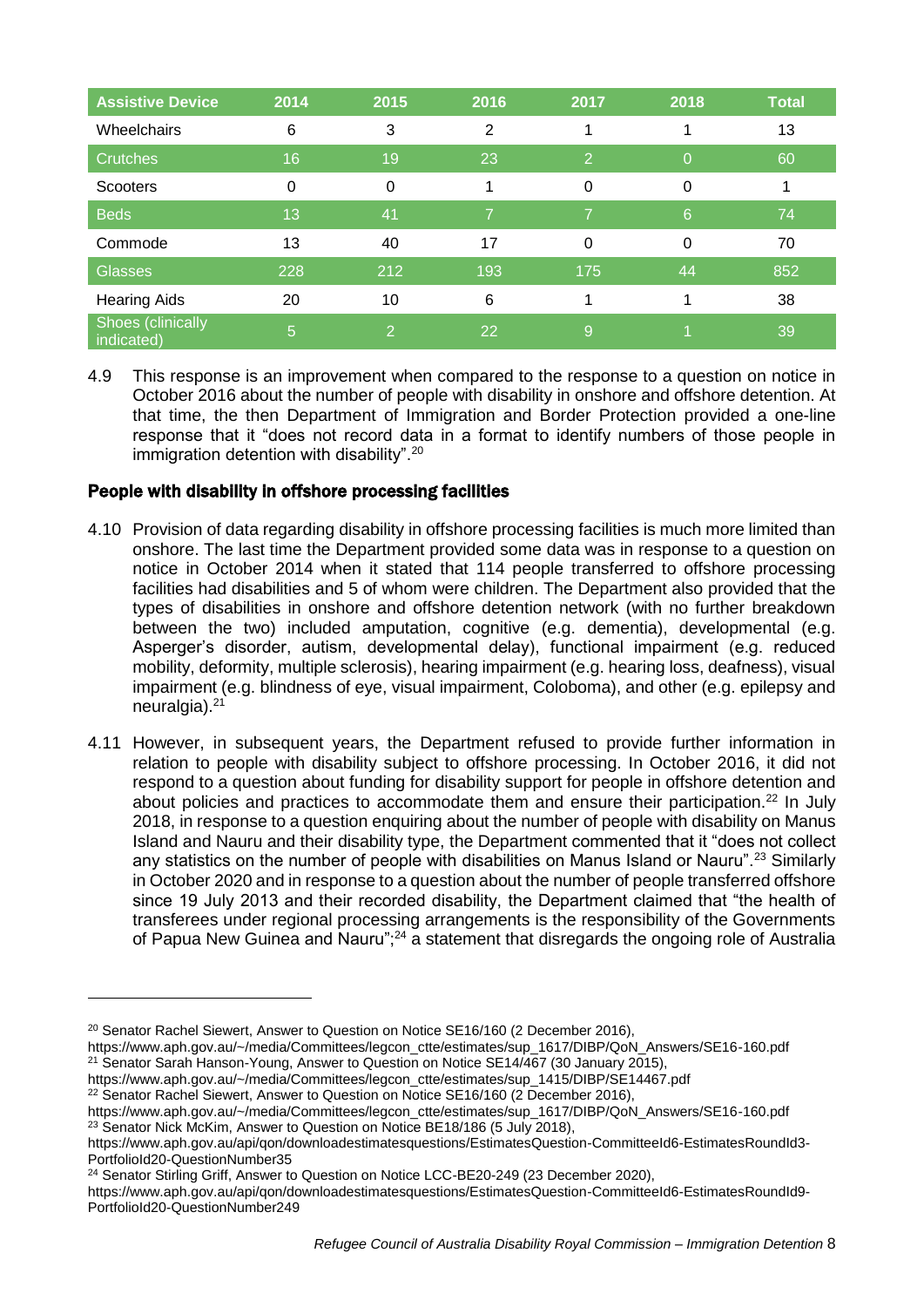in management of offshore processing and its continued responsibility in ensuring health and welfare of people subject to these policies.

# *Recommendation 3 Provide robust and targeted data*

*RCOA recommends that the Australian Government publish monthly or quarterly data on the number of people with disability in onshore immigration detention and offshore processing facilities (in Nauru and PNG). The statistics should also be disaggregated by the type of disability, the detention facility where people with disability are held and the length of time they are detained.* 

# 5 Identifying disability in immigration detention

- 5.1 How the Department of Home Affairs and detention service providers identify people with disability further impacts the accuracy of data on this population group. If there are gaps in this process, it is highly likely that some people will be overlooked and not included in the statistics and data that are sporadically released.
- 5.2 In October 2014, in response to a Senate question on notice about how the Department defines, assesses and determines disability and how it ensures people with disability in detention have access to disability support, the Department responded that the detention health provider

*…is responsible for the assessment and management of detainee healthcare. Detainees with a potential or actual disability are identified during initial health screening and referred for further specialist assessment, diagnosis and support, including the provision of assistive devices as required".<sup>25</sup>*

The Department further reported that a person in detention is considered to have disability

*…if they have a diagnosed condition which restricts everyday living activities and is of a long lasting or permanent nature. 26*

- 5.3 With regards to the identification of disability, we agree with the points raised by Sydney Centre for International Law (SCIL) in its submission to this Royal Commission: that any process relating to the identification of disability should not be limited to the initial screening and needs to happen periodically during a person's time in detention.<sup>27</sup> This is because indefinite detention not only exacerbates existing disabilities, it can also be a cause for disability, especially psychosocial disability. Further, given the length of time people are being detained they are likely to develop age related impairments and disability.
- 5.4 The research and consultations conducted by RCOA for this submission brought us to a similar conclusion to the SCIL, that inefficiencies in the identification procedures and gaps in knowledge of staff regarding different types of disability often mean these processes favour visible disability.<sup>28</sup> Furthermore, people with disability may not feel safe to disclose due to the lack of opportunity to develop trusting relationships or a belief that disclosure will make little difference or impact them adversely. As we will elaborate further in this submission, many people with psychosocial disability in detention are not identified initially, but later may be labelled as having "behavioural issues" that need to be managed through punitive measures.

[https://www.aph.gov.au/~/media/Committees/legcon\\_ctte/estimates/sup\\_1415/DIBP/SE14467.pdf](https://www.aph.gov.au/~/media/Committees/legcon_ctte/estimates/sup_1415/DIBP/SE14467.pdf)

<sup>26</sup> Senator Sarah Hanson-Young, Answer to Question on Notice SE14/467 (30 January 2015),

<sup>27</sup> Sydney Centre for International Law (2021), *Submission to the Royal Commission into Violence, Abuse, Neglect and Exploitation of People with Disability: Submission on laws, policies and practice affecting migrants, refugees and citizens from culturally and linguistically diverse backgrounds*, pp.107-108.

<sup>&</sup>lt;sup>25</sup> Senator Sarah Hanson-Young, Answer to Question on Notice SE14/467 (30 January 2015),

[https://www.aph.gov.au/~/media/Committees/legcon\\_ctte/estimates/sup\\_1415/DIBP/SE14467.pdf](https://www.aph.gov.au/~/media/Committees/legcon_ctte/estimates/sup_1415/DIBP/SE14467.pdf)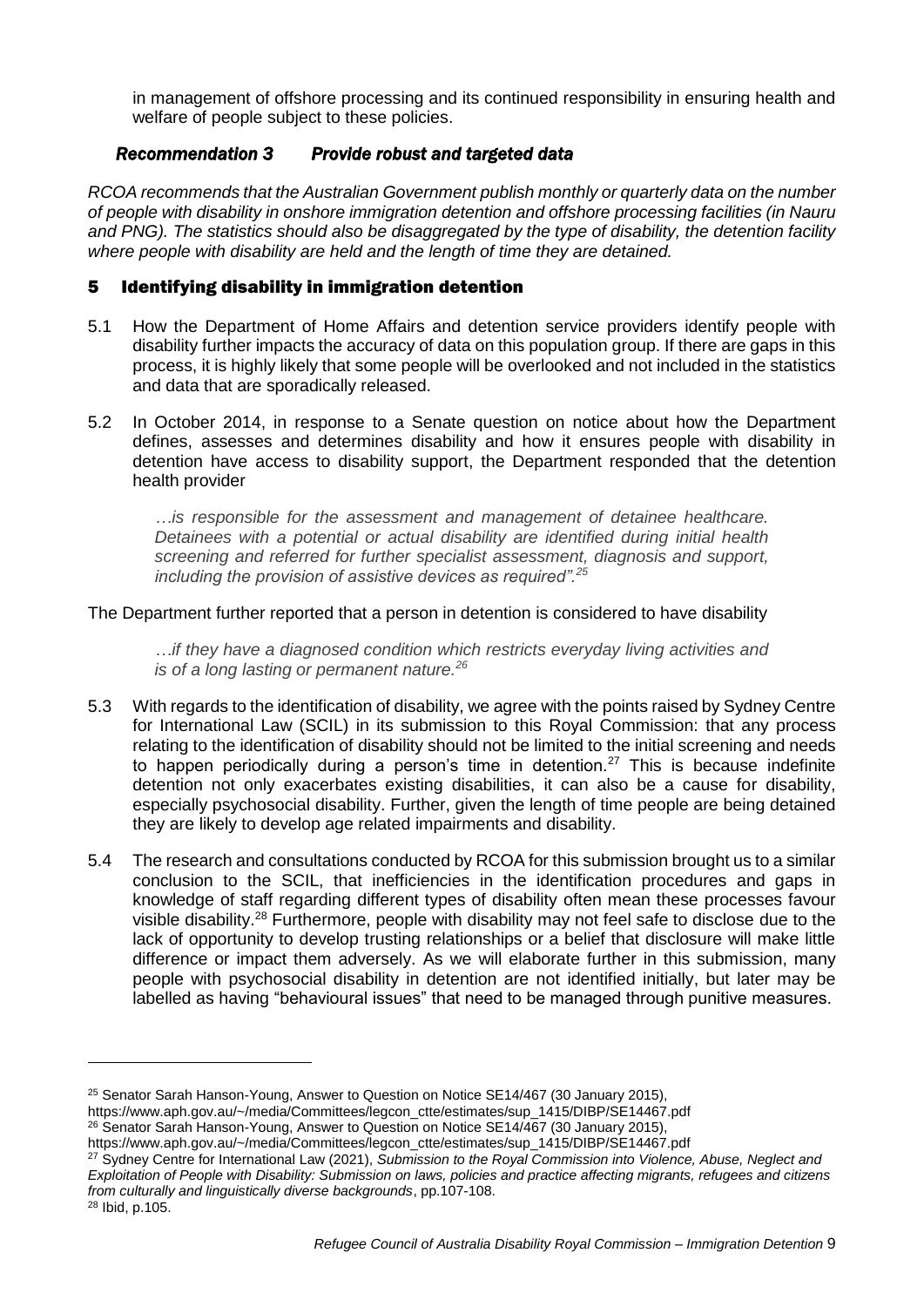#### *Recommendation 4 Properly identify disability amongst the detention population*

*RCOA recommends that the Australian Government ensures that the identification of disability is not limited to the initial screening of the person in detention and occurs at regular intervals during the person's life in detention and is also inclusive of all types of disability.* 

## 6 The impact of character-related visa refusals and cancellations on people with disability

- 6.1 Under section 501 of the *Migration Act 1958*, the Minister for Home Affairs has the power to refuse a person's application for a visa, or cancel a person's visa, if that person does not satisfy the Minister that they pass the 'character test'. The visa could be any type of visa, including a protection visa.
- 6.2 Section 501(6) of the *Migration Act* provides a number of grounds for failing the character test. They include having a substantial criminal record, being convicted of offences while in immigration detention, and if the Minister 'reasonably suspects' that the person is or has been a member of or has associations with a group, organisation or person that are involved in criminal activity. The last point means that a person does not necessarily need to be convicted of a crime to have their visas cancelled or refused, but the Minister merely needs to 'reasonably suspect' that they have *association* with persons or organisations involved in criminal activity.
- 6.3 RCOA has previously expressed profound concerns about the scope of current visa cancellations framework. We have raised concerns about:
	- the risk (and reality) of indefinite detention for refugees whose visas have been cancelled, the risk that has now been amplified due to the recent passage of the Migration Amendment (Clarifying International Obligations for Removal) Act 2021;
	- the mandatory nature of cancellations which means that people are detained without consideration of context, and are forced to wait on a review of the cancellation decision only once they are detained, and often after months or years in detention;
	- lack of adequate safeguards in the process, including lack of independent legal advice and very strict and tight timelines for appeal; and
	- the extraordinary level of Ministerial discretion and intervention, with the Minister being able to overturn the decisions of an independent tribunal or to avoid the tribunal's review by personally making decisions, and to also make ministerial guidelines.
- 6.4 Failing the character test as a result of offences committed in immigration detention is of serious concern. As the Australian Human Rights Commission explains below, a lower level of criminality can cause a person to fail the character test in this instance. This has significant consequences as the person may never be granted a visa to leave immigration detention.

The effect of these amendments is that if a person commits an offence while in (or while *escaping from) immigration detention, pursuant to subsection 501(6)(aa) or (ab) their criminal behaviour will trigger the power in section 501 to refuse or cancel their visa, even if the offence is not serious enough to warrant a sentence of 12 months' imprisonment (or any period of imprisonment). Under subsection 501(6)(aa) or (ab) therefore, a lower level of criminality may cause a person to fail the character test,*  because of the context in which their offence was committed, as compared to the *criminality required for a 'substantial criminal record' for the purposes of subsection 501(6)(a).*

*Also, unlike under the ground of 'past and present criminal or general conduct' in subsection 501(6)(c), under subsections 501(6)(aa) and (ab) there is no consideration of the severity (or lack thereof) of the offending, or any mitigating circumstances. If an*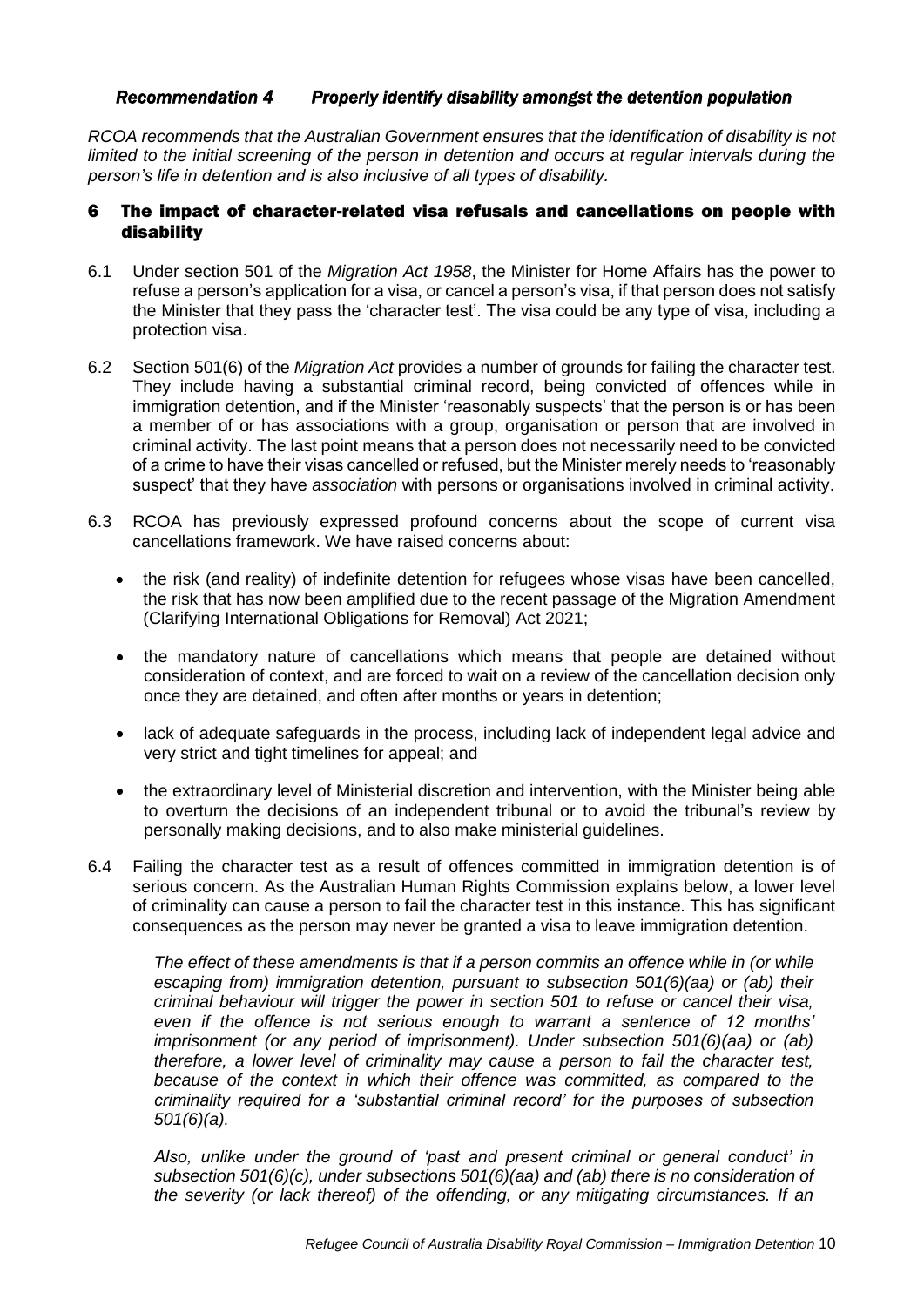*'immigration detention offence' conviction has been recorded, the person will automatically fail the character test.<sup>29</sup>*

- 6.5 What is of particular relevance to this Royal Commission is the risk of indefinite detention without consideration of that person's vulnerabilities (for example disabilities) and, in the case of offences committed in detention, without regard for the severity of the offending. For everyone in detention and notably for people with disability, such detention is inherently abusive and can create an enabling environment for violence and neglect.
- 6.6 RCOA is deeply troubled by situations where a person's psychosocial disability and insufficient support services available to them contribute to offending in detention. As outlined earlier, prolonged detention has been shown to cause or exacerbate psychosocial disability. Several people who provided feedback to us for this submission raised concerns about insufficient mental health support in detention and the heavy-handed response to any signs of distress. They described a destructive cycle where clients' declining mental health made them more likely to get into trouble, disengage from legal support, get charged with offences and move between prisons and immigration detention indefinitely with a minimal chance of ever getting a visa. For those who cannot be removed from Australia, this effectively means a life sentence. The below case study (case study 1) illustrates this issue clearly.
- 6.7 It should also be noted that a significant number of people who have failed the character test are held in remote facilities, like Yongah Hill IDC or North West Point IDC on Christmas Island. These facilities are considered to have higher security and in a system that looks at placement predominantly from a risk-management perspective, considered most appropriate for this population. What this ignores, however, is the fact that the quality of mental health support in remote facilities is often inferior to other facilities. Further, the remote location adds to the sense of isolation and reduces the support that people can receive from their social networks.

#### **Case study 1: Mr A**

-

In 2013, Mr A, who was aged 16 years, arrived in Australia by sea with his mother. Both were detained upon arrival. It was reported that Mr A had psychosocial disability from a young age. His disability was recognised early on in his detention in Australia and therefore the Department advised against the family's transfer to Nauru, recommending that Mr A and his mother were placed in community detention.

In May 2014, while still in closed detention, Mr A was arrested and charged with two counts of assault on a public officer and one count each of common assault in circumstances of aggravation and damaging property. While the family was released to community detention three weeks after the incident, this was revoked shortly after. Mr A spent a short time in a juvenile detention centre and then was moved within the immigration detention network a few times along with his mother. In January 2015, he received a caution in court in relation to the May 2014 incident, and the court noted that all criminal matters were finalised.

Mr A was reportedly involved in a number of subsequent incidents in detention where his behaviour was described as aggressive, property was reportedly damaged and officers assaulted. Nonetheless, it does not appear that charges were laid. This may be because the detention service provider acknowledged the misfit of the detention environment to Mr A's impairment. In case reviews, the providers discussed his "transfer to an alternative facility in a larger city which offers the recommended support services for his known cognitive and behavioural vulnerabilities", highlighted that "the case has complex barriers and vulnerabilities which present a clear risk to the detainee and prevention of status resolution" and that "this detainee demonstrates little self-agency and requires

<sup>29</sup> Australian Human Rights Commission*, when can a visa be refused or cancelled under section 501?,* <https://humanrights.gov.au/our-work/2-when-can-visa-be-refused-or-cancelled-under-section-501>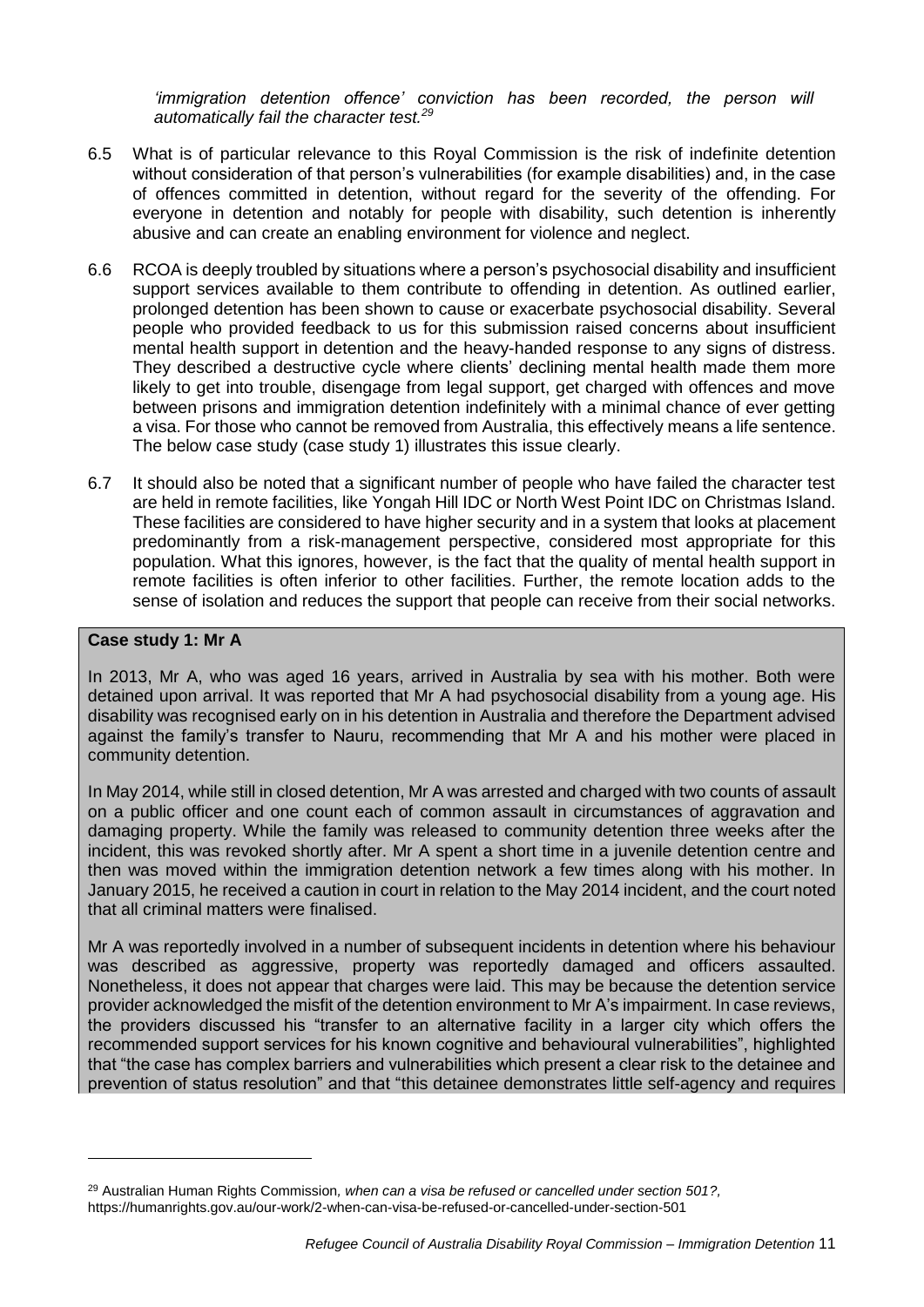active support to engage necessary processes and services."<sup>30</sup> However, Mr A remained in detention because according to his case reviews "his ongoing behavioural issues [were] a barrier to a community release".<sup>31</sup>

In July 2016, Mr A was found to be owed protection by Australia as a refugee. His mother was released into community detention a month after and was granted a five-year Safe Haven Enterprise Visa (SHEV) in December that year. In the meantime, Mr A remained in immigration detention as his case was being reviewed for possible visa refusal under section 501 of the *Migration Act*, due to character concerns. In April 2017, he was issued with a *Notice of Intention to Consider Refusal* of the grant of a SHEV, in response to which his lawyer made a submission. In 2018, when the United Nations Working Group on Arbitrary Detention (WAGD) reviewed the ongoing detention of Mr A, it noted that he was still awaiting a decision by the Minister. The WGAD considered that his ongoing detention was arbitrary and constituted a breach of articles 2, 9, 16 and 26 of the *International Covenant on Civil and Political Rights*. 32

RCOA understands that in September 2019 the Minister refused to grant Mr A a SHEV under section 501 of the *Migration Act* despite acknowledging such refusal will result in indefinite detention because Mr A has been recognised as a refugee and cannot be returned to the country of origin.

The Commonwealth Ombudsman assessed the ongoing detention of Mr A several times in recent years and maintained that the ongoing detention of this young man was inappropriate for his mental health needs. The Ombudsman noted that the detention health provider had also recommended community placement with specialised assistance. A recent report from Commonwealth Ombudsman indicates that Mr A was finally placed in the community in early 2021 **after 2,560 days (more than 7 years) in detention**. 33

6.8 RCOA also refers to a comprehensive case study drafted by the SCIL about a Tamil man<sup>34</sup> who remained in detention for **over 9 years** after his application for a temporary protection visa was refused by the Minister under section 501 of the *Migration Act*. This was due to his history of violent behaviour in detention. The man had a number of disabilities: he was legally blind, had an acquired brain injury and serious mental health issues. The Minister even agreed that his behaviour resulted directly or indirectly from his mental illness, which was exacerbated by the detention environment but still refused to grant him a visa. Eventually a ruling in Federal Court of Australia was the catalyst for the Minister to finally release this man to the community and into the care of his family.

## *Recommendation 5 Consider alternatives to closed detention for people with character concerns who face indefinite detention*

*RCOA recommends that the Australian Government consider alternatives to closed detention for people who fail to pass the character test and face indefinite detention. RCOA believes most people in this group can be managed appropriately in a less restricted form of detention with proper reporting and supervision. Those who cannot be placed in the community should not be placed in remote detention centres like Yongah Hill IDC or North West Point IDC.* 

<sup>30</sup> United Nations Human Rights Council: Working Group on Arbitrary Detention, *Opinions adopted by the Working Group on Arbitrary Detention at its eighty-third session, 19–23 November 2018: Opinion No. 74/2018 concerning […](Australia)*, [https://www.ohchr.org/Documents/Issues/Detention/Opinions/Session83/A\\_HRC\\_WGAD\\_2018\\_74.pdf](https://www.ohchr.org/Documents/Issues/Detention/Opinions/Session83/A_HRC_WGAD_2018_74.pdf) (please note that the Working Group refers to Mr A by his full name but RCOA has chosen not to name him in this submission).  $31$  Ibid.

 $32$  Ibid.

<sup>33</sup> This information is based on the Commonwealth Ombudsman's immigration assessments under section 486O of the Migration Act. This information is de-identified and only refers to individual's unique Ombudsman ID. As a result, RCOA decided not to link to these reports in this public submission.

<sup>34</sup> Sydney Centre for International Law (2021), *Submission to the Royal Commission into Violence, Abuse, Neglect and Exploitation of People with Disability: Submission on laws, policies and practice affecting migrants, refugees and citizens from culturally and linguistically diverse backgrounds*, pp.73-76.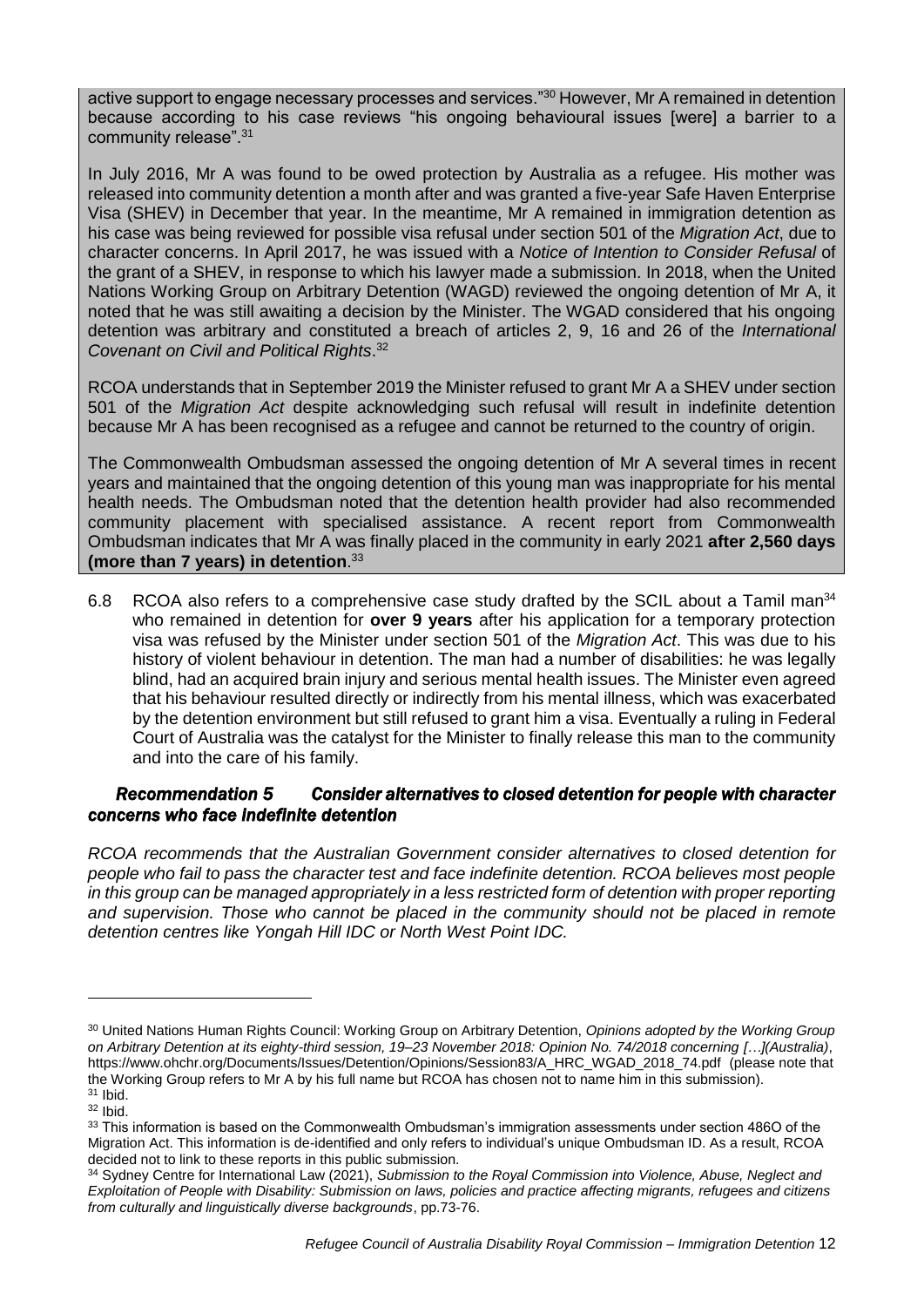## 7 Physical environment of detention facilities and their suitability for people with disability

## Accessibility

- 7.1 For years, detention monitoring agencies, human right organisations and civil society have been highlighting serious flaws in the design and fit-out of onshore and offshore detention facilities, especially in terms of accessibility for people with disability. It is disappointing to not only see many of those issues remain unresolved but that they are not even taken into account when new facilities or compounds are designed and built.
- 7.2 In 2015, NEDA assessed that the Australian Government failed to consider the needs of people with disability, especially those with mobility disabilities, in the design of onshore and offshore detention facilities. NEDA referred to demountable elevated dongas that were only accessible by stairs, large tents that were being used to accommodate people in offshore facilities, and uneven, dusty or muddy surfaces, as some of the examples that made it impossible for people with physical disability to live independently in detention.<sup>35</sup>
- 7.3 People who spoke to RCOA and had spent time offshore highlighted that the fact that most surfaces were covered with gravel made it extremely challenging for people with mobility issues, for example those who needed to use a wheelchair, to move around independently.
- 7.4 And yet in 2019 the newly built compounds continued to have serious accessibility issues. In its inspection of onshore immigration detention facilities in the first half of 2019, the Commonwealth Ombudsman noted that the new high-security compounds in Melbourne ITA did not meet the disability standards and did not have a ramp to assist people with disability to enter or exit the buildings.<sup>36</sup> The Ombudsman repeated those concerns in his next inspection report. He raised concerns that there was no mobility access to high security residential compounds at both Melbourne ITA and Yongah Hill IDC<sup>37</sup> but "despite the department's assurances, mobility impaired detainees continue [d] to be placed in" those compounds.<sup>38</sup> In the last publicly available inspection report, the Ombudsman confirmed that this issue remained outstanding as capital work would be required to address it and highlighted that not only these newly built compounds but "infrastructure available at most facilities does not adequately meet the needs of mobility impaired detainees".<sup>39</sup>
- 7.5 RCOA is not aware of any recent work to improve accessibility in any onshore detention facility and finds it extraordinary that such significant oversight has happened. In our view, this is the result of lack of regard for the needs of people with disability and their invisibility in the eyes of decision makers.
- 7.6 It should be noted that similar concerns were also repeated by Australian Human Rights Commission in its 2019 report on inspection of detention facilities. The AHRC noted a range

<sup>35</sup> National Ethnic Disability Alliance (2015), *The Plight of People Living with Disabilities within Australian Immigration Detention: Demonised, Detained and Disowned*, [https://neda.org.au/sites/default/files/2017-](https://neda.org.au/sites/default/files/2017-06/People%20living%20with%20Disability%20in%20Immigration%20Detention-%20FINAL.pdf)

[<sup>06/</sup>People%20living%20with%20Disability%20in%20Immigration%20Detention-%20FINAL.pdf](https://neda.org.au/sites/default/files/2017-06/People%20living%20with%20Disability%20in%20Immigration%20Detention-%20FINAL.pdf) , p.20.

<sup>36</sup> Commonwealth Ombudsman (2019), *Immigration Detention Oversight: Review of the Ombudsman's activities in overseeing immigration detention January to June 2019*,

[https://www.ombudsman.gov.au/\\_\\_data/assets/pdf\\_file/0017/109700/Immigration-Detention-Oversight-Report\\_January](https://www.ombudsman.gov.au/__data/assets/pdf_file/0017/109700/Immigration-Detention-Oversight-Report_January-to-June-2019.pdf)[to-June-2019.pdf,](https://www.ombudsman.gov.au/__data/assets/pdf_file/0017/109700/Immigration-Detention-Oversight-Report_January-to-June-2019.pdf) p.12.

<sup>37</sup> Commonwealth Ombudsman (2019), Monitoring *Immigration Detention: Review of the Ombudsman's activities in overseeing immigration detention July to December 2019*,

[https://www.ombudsman.gov.au/\\_\\_data/assets/pdf\\_file/0015/111390/Six-monthly-immigration-detention-report-Jul-Dec-](https://www.ombudsman.gov.au/__data/assets/pdf_file/0015/111390/Six-monthly-immigration-detention-report-Jul-Dec-2019.pdf)[2019.pdf](https://www.ombudsman.gov.au/__data/assets/pdf_file/0015/111390/Six-monthly-immigration-detention-report-Jul-Dec-2019.pdf) , p.25.

<sup>38</sup> Ibid, p.40.

<sup>39</sup> Commonwealth Ombudsman (2020), Monitoring *Immigration Detention: the Ombudsman's activities in overseeing immigration detention January to July 2020*,

[https://www.ombudsman.gov.au/\\_\\_data/assets/pdf\\_file/0015/112560/Report-No.-04\\_2021-Monitoring-Immigration-](https://www.ombudsman.gov.au/__data/assets/pdf_file/0015/112560/Report-No.-04_2021-Monitoring-Immigration-Detention-The-Ombudsmans-activities-in-overseeing-immigraiton-detention-January-June-2020-A2184717.pdf)[Detention-The-Ombudsmans-activities-in-overseeing-immigraiton-detention-January-June-2020-A2184717.pdf](https://www.ombudsman.gov.au/__data/assets/pdf_file/0015/112560/Report-No.-04_2021-Monitoring-Immigration-Detention-The-Ombudsmans-activities-in-overseeing-immigraiton-detention-January-June-2020-A2184717.pdf) , p.28.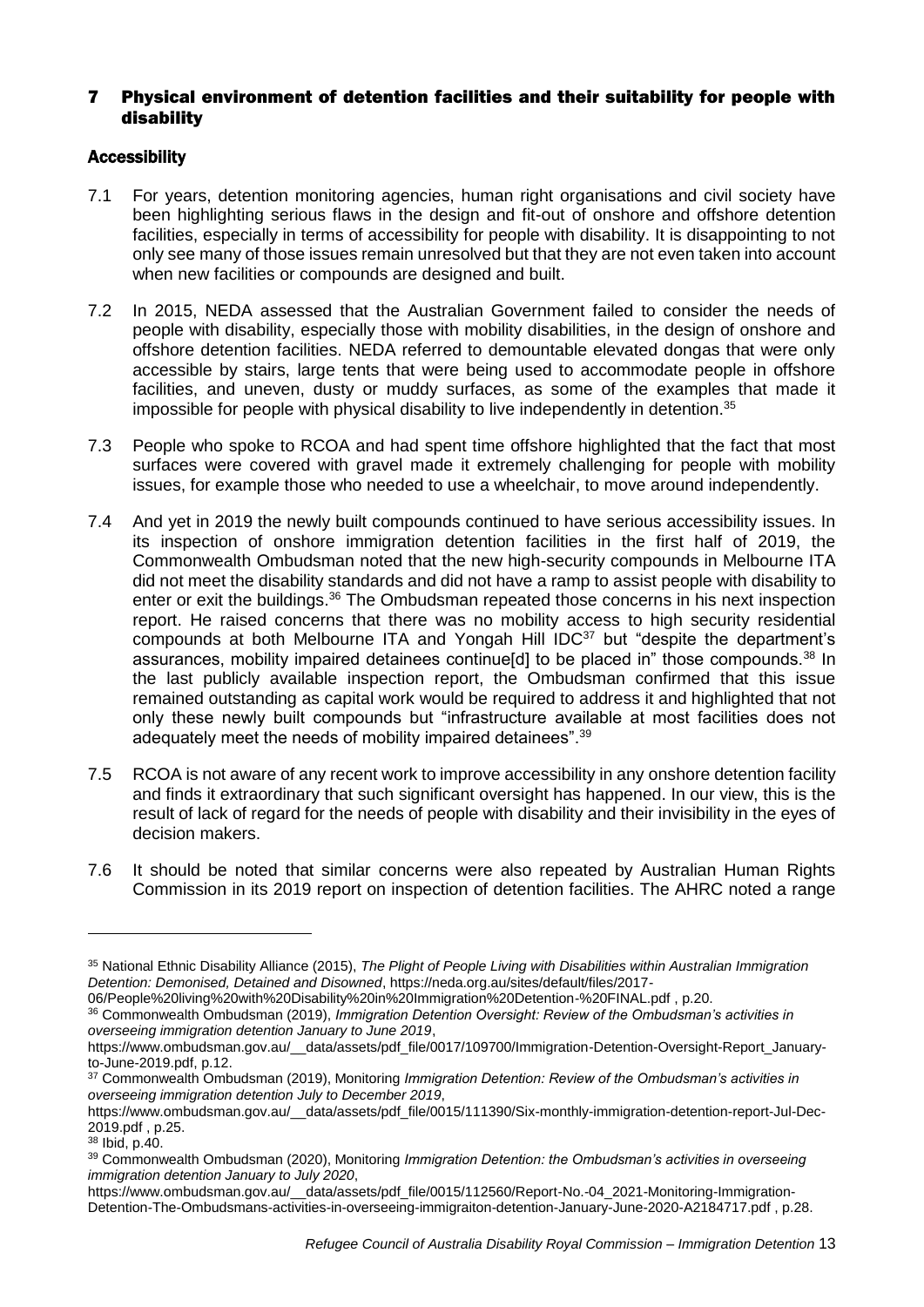of concerns raised by people detained at high-security compounds in Brisbane ITA, Melbourne ITA and Yongah Hill IDC. They included safety issues arising from the lack of safety rails on bunk beds, accessibility issues for elderly people or people with a disability, and lack of privacy.<sup>40</sup>

- 7.7 The above points show that high security compounds are least accessible. These compounds tend to be more recently built to accommodate the changing profile of people in immigration detention. This presents significant challenges for people in detention who have a high risk rating.<sup>41</sup> Elsewhere, there is a lack of consistency in the national detention network infrastructure; while some detention centres have better and more accessible facilities, others significantly fall behind. As people in detention are often moved multiple times within the network, this creates an added challenge for people with disability.
- 7.8 Finally, requests for modification or provision of accessibility aids are either not addressed or addressed with significant delays. For example, a man with a vision impairment told RCOA that he requested a screen reader to be able to use computers. He reported it took a long time for him to be provided with such and even then he only received the demo version of the software that would turn itself off every 40 minutes and needed to be restarted, something that he could not independently do. Others told us that rooms are often narrow, making them difficult to use for wheelchair users. Even when they are provided with bigger and more accessible rooms, people are often limited in their movement around the centre and need to depend on others for assistance, as many parts of the facilities are not accessible.

## *Recommendation 6 Ensure accessibility of detention facilities*

*RCOA recommends that the Australian Government ensure that all compounds of immigration detention facilities are safe and accessible, with a design and layout that support the needs of people in detention with disability. Requests made by people in detention for accessibility aids need to be addressed promptly.* 

## **Privacy**

- 7.9 With an increasing detention population and limited number of operational facilities, there are fewer opportunities for privacy for detained people.
- 7.10 The Australian Human Rights Commission noted this overcrowding in its recent report. The Commission observed that the 2020 capacity information provided for each detention facility was much higher than even the 2019 surge capacity figures. For example, the 2020 capacity of Yongah Hill IDC was 558 people, compared to its surge capacity of 460 people (and operational capacity of 420 people) in 2019. This is of concern as the Commission was not provided with any information that could explain this significant increase in capacity, for example construction of new infrastructures. The only conclusion here is that in the absence of any structural changes, sharing rooms and facilities are the only ways the Department can achieve this increased capacity.<sup>42</sup>

<sup>40</sup> Australian Human Rights Commission (2020), Inspection of Australia's immigration detention facilities 2019 report, [https://humanrights.gov.au/our-work/asylum-seekers-and-refugees/publications/inspections-australias-immigration](https://humanrights.gov.au/our-work/asylum-seekers-and-refugees/publications/inspections-australias-immigration-detention)[detention](https://humanrights.gov.au/our-work/asylum-seekers-and-refugees/publications/inspections-australias-immigration-detention) , p.94.

<sup>&</sup>lt;sup>41</sup> RCOA remains concerned that there are serious gaps in how risk assessments are made as for many people their risk rating does not reflect any objective risk they may pose. For a comprehensive look at risk assessment in detention, see: Australian Human Rights Commission (2019), *Risk management in immigration detention,*

[https://humanrights.gov.au/our-work/asylum-seekers-and-refugees/publications/risk-management-immigration](https://humanrights.gov.au/our-work/asylum-seekers-and-refugees/publications/risk-management-immigration-detention2019)[detention2019](https://humanrights.gov.au/our-work/asylum-seekers-and-refugees/publications/risk-management-immigration-detention2019)

<sup>42</sup> Australian Human Rights Commission (2021), *Management of COVID-19 risks in immigration detention,* 

[https://humanrights.gov.au/our-work/asylum-seekers-and-refugees/publications/management-covid-19-risks-immigration](https://humanrights.gov.au/our-work/asylum-seekers-and-refugees/publications/management-covid-19-risks-immigration-detention)[detention,](https://humanrights.gov.au/our-work/asylum-seekers-and-refugees/publications/management-covid-19-risks-immigration-detention) p.21.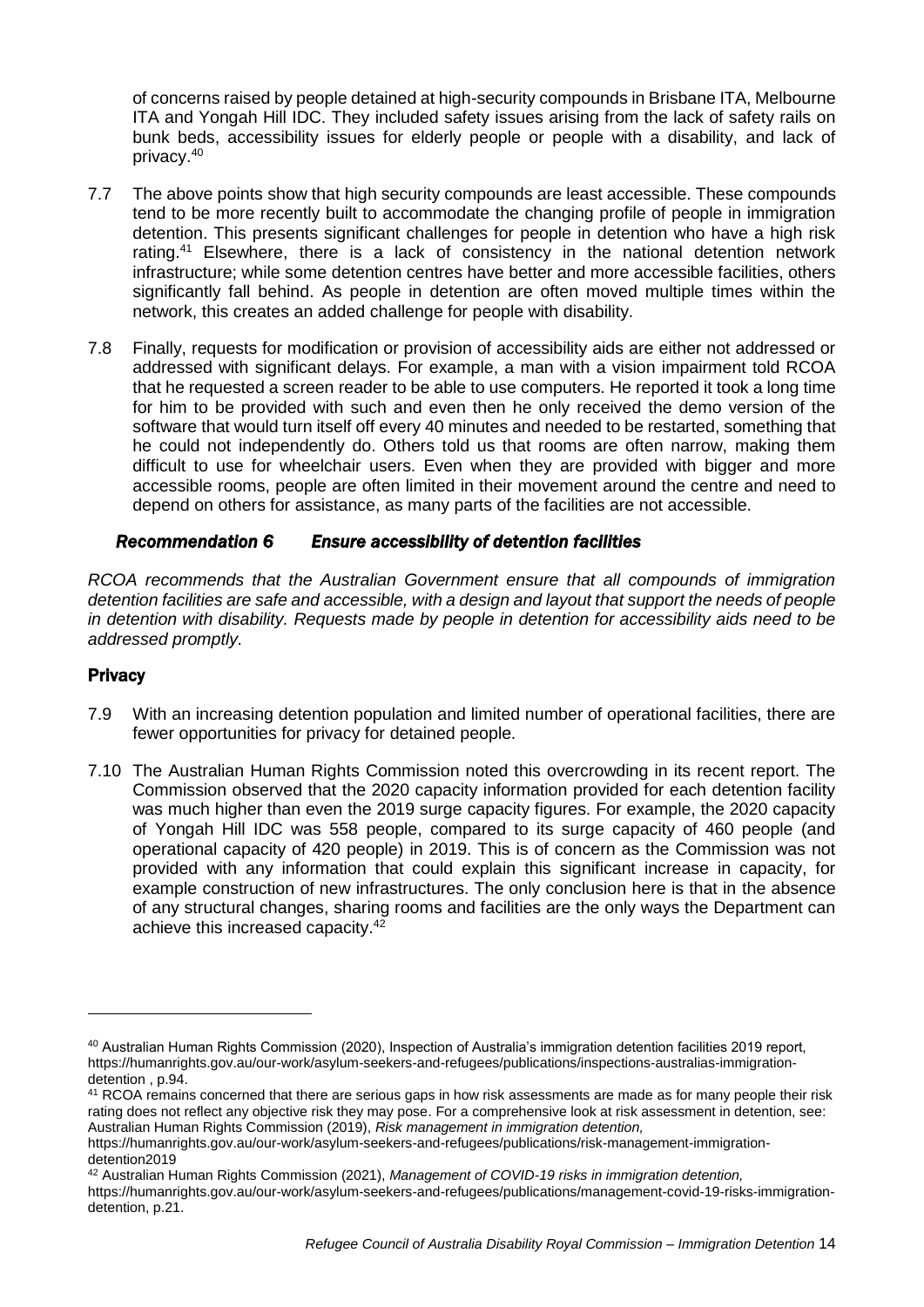- 7.11 While privacy is important for everyone in detention, it is of particular importance for some people with disability, such as people who have mental health issues with paranoia, and people who are subject to prolonged detention. This group needs to have access to private rooms as much as possible to remain safe and dignified. Based on the available information, it is reasonable to conclude that the majority of people are currently not provided with private rooms.
- 7.12 The issue of lack of privacy was highlighted by those who spoke to RCOA for this submission. Those who work with both people in prisons and people in immigration detention, highlighted the differences between services and support offered to people with disability in these two settings. They reported that in criminal custody there are units that provide additional support to this population, for example Additional Support Units in NSW that accommodate people who, because of their disability, require placement outside the mainstream correctional centre environment. These Units provide better opportunities for privacy and enhanced support. However, none of these opportunities exist in immigration detention. This can be particularly problematic for people who are transferred from prisons to immigration detention and lose access to such support. It is likely that this can then result in an escalation in disruptive behaviour that is seen by detention management as a reason to increase those individuals' risk ratings, subjecting them to even more restrictions.

## *Recommendation 7 Address overcrowding and lack of privacy*

*RCOA recommends that the Australian Government consider that people with disability or people subject to long-term detention may need access to private rooms and facilities and consider this in calculating the maximum capacity of each detention facility.* 

# Alternative Places of Detention (APODs)

- 7.13 According to the Department of Home Affairs, hotels, hospitals, aged-care facilities, and mental health inpatient facilities can be designated as Alternative Places of Detention (APOD). These facilities were meant to be used temporarily and to address a specific need; for example if a person in immigration detention needs to be hospitalised for a period of time, the hospital will be considered an APOD.
- 7.14 In response to a Senate question on notice, the Department reported that from 1 January 2018 to 31 January 2021, 170 APODs were used in Australia at any time, with the highest number in Queensland. As at 31 January 2021, 56 APODs were classified as "hotel-type APODs".<sup>43</sup>
- 7.15 The growing problem is that the Department of Home Affairs no longer uses the APODs, especially the hotel-type APODs, as short-term measures. Instead, people are being detained there for long periods of time. There are now dozens of people who have spent over two years in these facilities.
- 7.16 RCOA maintains that the continuous and long-term use of non-purpose-built APODs, like hotels, is not a solution to the growing overcrowding of immigration detention. Facilities that are not built for detention purposes are highly unlikely to meet many of the detention standards. As many of the detention monitoring agencies have stated over the past two years, the hotel APODs have over-restrictive conditions, lack facilities for exercise and recreation, do not provide appropriate access to outdoor, are overcrowded, and lack privacy.<sup>44</sup> For example, in

<sup>43</sup> Senator Nick McKim, Answer to Question on Notice AE21-346 (21 May 2021),

[https://www.aph.gov.au/api/qon/downloadestimatesquestions/EstimatesQuestion-CommitteeId6-EstimatesRoundId10-](https://www.aph.gov.au/api/qon/downloadestimatesquestions/EstimatesQuestion-CommitteeId6-EstimatesRoundId10-PortfolioId20-QuestionNumber346) [PortfolioId20-QuestionNumber346](https://www.aph.gov.au/api/qon/downloadestimatesquestions/EstimatesQuestion-CommitteeId6-EstimatesRoundId10-PortfolioId20-QuestionNumber346)

<sup>44</sup> For some of the examples, see Commonwealth Ombudsman (2019), *Immigration Detention Oversight: Review of the Ombudsman's activities in overseeing immigration detention January to June 2019*,

[https://www.ombudsman.gov.au/\\_\\_data/assets/pdf\\_file/0017/109700/Immigration-Detention-Oversight-Report\\_January](https://www.ombudsman.gov.au/__data/assets/pdf_file/0017/109700/Immigration-Detention-Oversight-Report_January-to-June-2019.pdf)[to-June-2019.pdf;](https://www.ombudsman.gov.au/__data/assets/pdf_file/0017/109700/Immigration-Detention-Oversight-Report_January-to-June-2019.pdf) Commonwealth Ombudsman (2019), Monitoring *Immigration Detention: Review of the Ombudsman's activities in overseeing immigration detention July to December 2019*,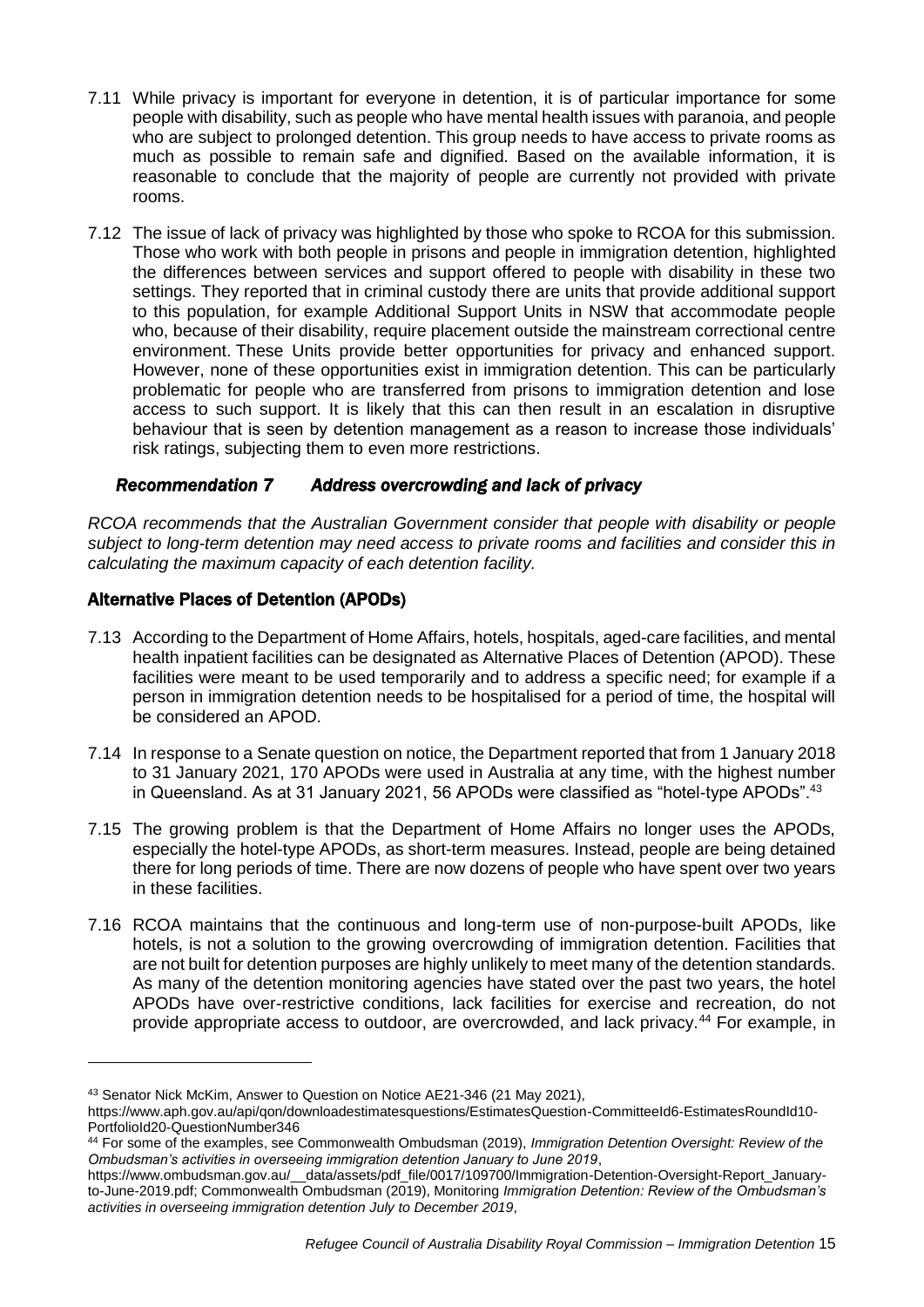2019 the Commonwealth Ombudsman raised concerns that in those APODs, the makeshift medical and mental health clinics do not provide adequate privacy for medical consultations.<sup>45</sup>

- 7.17 Further, when the Australian Human Rights Commission assessed the management of COVID-19 risks in immigration detention, it noted with concern that in order to manage the risks of an outbreak, more restrictions have been placed on people detained at hotel APODs. For example, they were no longer taken to the closest detention facilities to access outdoors areas or to access services such as programs and activities or the IHMS medical clinic. The AHRC was seriously concerned about a number of people in those APODs who had not left the hotel floor on which they were detained for an extended period of time and remained in cramped rooms where they were not able to even open the windows.<sup>46</sup>
- 7.18 Such an environment undoubtedly contributes to the deterioration in physical and mental health of people in detention. It is not appropriate to use for long-term and causes harm to people with pre-existing health conditions and people with disability. It is of profound concern that a significant number of people held in such environment are those who have been transferred from offshore for medical treatment. They have all experienced in excess of eight years of either detention or restriction of movement and the majority have serious mental and physical health issues, the very reason for their transfer to Australia.

## *Recommendation 8 Refrain from using non-purpose-built APODs for people with disability*

*RCOA recommends against placing anyone, particularly people with disability, in non-purpose-built APODs. If it is absolutely necessary, this group should be held in those facilities for the shortest period possible.* 

## 8 Immigration detention practices and their impacts on people with disability

#### Securitisation of immigration detention

-

- 8.1 The overall securitisation of immigration detention in recent years has resulted in a detention management system that is predominately risk-focused. While some of the measures added in recent years are required to respond to the changing detention population, the overall detention management system does not adequately consider the needs and additional support that many people need. RCOA believes this securitisation has had disproportionately negative effects on people with disability.
- 8.2 While a comprehensive assessment of the current risk management practices in immigration detention is outside of the scope of this submission, $47$  this section highlights some of our main concerns in this regard.

Australian Human Rights Commission (2019), *Risk management in immigration detention*,

[https://www.ombudsman.gov.au/\\_\\_data/assets/pdf\\_file/0015/111390/Six-monthly-immigration-detention-report-Jul-Dec-](https://www.ombudsman.gov.au/__data/assets/pdf_file/0015/111390/Six-monthly-immigration-detention-report-Jul-Dec-2019.pdf)[2019.pdf;](https://www.ombudsman.gov.au/__data/assets/pdf_file/0015/111390/Six-monthly-immigration-detention-report-Jul-Dec-2019.pdf) Australian Human Rights Commission (2020), Inspection of Australia's immigration detention facilities 2019 report, [https://humanrights.gov.au/our-work/asylum-seekers-and-refugees/publications/inspections-australias](https://humanrights.gov.au/our-work/asylum-seekers-and-refugees/publications/inspections-australias-immigration-detention)[immigration-detention.](https://humanrights.gov.au/our-work/asylum-seekers-and-refugees/publications/inspections-australias-immigration-detention)

<sup>45</sup> Commonwealth Ombudsman (2019), *Immigration Detention Oversight: Review of the Ombudsman's activities in overseeing immigration detention January to June 2019*,

[https://www.ombudsman.gov.au/\\_\\_data/assets/pdf\\_file/0017/109700/Immigration-Detention-Oversight-Report\\_January](https://www.ombudsman.gov.au/__data/assets/pdf_file/0017/109700/Immigration-Detention-Oversight-Report_January-to-June-2019.pdf)[to-June-2019.pdf,](https://www.ombudsman.gov.au/__data/assets/pdf_file/0017/109700/Immigration-Detention-Oversight-Report_January-to-June-2019.pdf) p.10.

<sup>46</sup> Australian Human Rights Commission (2021), *Management of COVID-19 risks in immigration detention,* 

[https://humanrights.gov.au/our-work/asylum-seekers-and-refugees/publications/management-covid-19-risks-immigration](https://humanrights.gov.au/our-work/asylum-seekers-and-refugees/publications/management-covid-19-risks-immigration-detention)[detention,](https://humanrights.gov.au/our-work/asylum-seekers-and-refugees/publications/management-covid-19-risks-immigration-detention) p.46.

<sup>&</sup>lt;sup>47</sup> For a comprehensive and relatively recent report on risk management practices in immigration detention, see:

[https://humanrights.gov.au/our-work/asylum-seekers-and-refugees/publications/risk-management-immigration-detention-](https://humanrights.gov.au/our-work/asylum-seekers-and-refugees/publications/risk-management-immigration-detention-2019)[2019](https://humanrights.gov.au/our-work/asylum-seekers-and-refugees/publications/risk-management-immigration-detention-2019)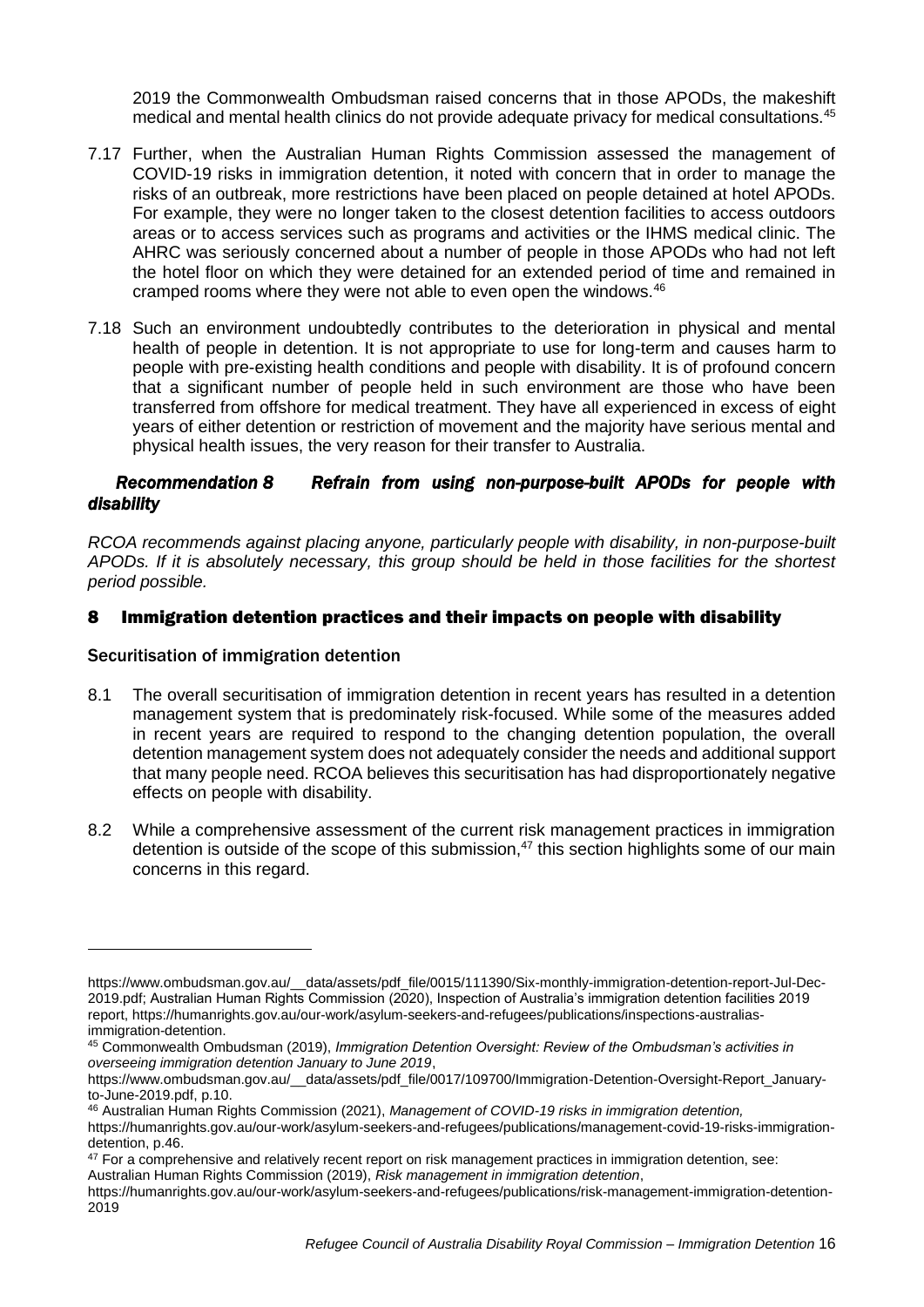- 8.3 Placement within the immigration detention network is primarily determined by an individual's risk rating. While the Australian Border Force has stated that it considers a range of factors (e.g. medical needs, family and community links, and the capacity of the network) when determining a person's placement, risk rating is the main factor taken into account. A high risk rating means people are placed in higher security detention centres that are often more remote. It also means they are placed in higher security compounds that are more isolated and prison-like and are subject to more restrictive practices.
- 8.4 Therefore, we find it highly problematic that there are a number of serious issues associated with the detention risk rating system. The Australian Human Rights Commission has expressed concern that this system is not sufficiently nuanced, for example it is disproportionately influenced by a person's offending history. The AHRC asserts that a person's involvement in an incident impacts their risk rating without consideration of the severity of the incident. The fact the incident categories are often quite broad makes this more challenging. For example, the 'abusive and aggressive behaviour' category can range from shouting to threats of violence.<sup>48</sup> It is also of concern that risk of harm to others and risk of harm to self can both increase an individual's risk rating and subject them to more restrictive measures. People are also often not told of their risk ratings.
- 8.5 RCOA is concerned that this risk-management lens does not allow for a holistic response to a person's needs. We argue that there is rarely any genuine effort to understand the underlying reasons for challenging behaviours. Instead, they are swiftly met with a punitive response. In other words, instead of a supportive and therapeutic response, led by mental health experts, the detention service providers are responding to all incidents through a rigid risk-management lens. As one of the legal providers put it simply "people who are unwell often get punished".
- 8.6 Placement of people in 'high care' accommodation or 'behavioural management units' in response to their involvement in incidents is one of those punitive responses. RCOA has been told many times of the significant distress that people with psychosocial or cognitive disability experience when they are placed in such environments. One service provider told us of the distress that her client (who had psychosocial disability) experienced as a result of receiving his meals through a window to his solitary room. The AHRC highlighted this concern as well and maintained that the prison-like conditions of high care accommodation, especially those operating under 'closed-door' arrangements (in which people are confined to their rooms) are unsuitable for people with significant mental health impairment or at risk of self-harm.<sup>49</sup>
- 8.7 It is also of concern to observe an increased rigidity in how the detention system operates. When people need additional support or flexibility to respond to a requirement, this is rarely provided and their inevitable failure to meet their obligations is considered non-compliance. For example, people with cognitive impairment have been reported to find it difficult to access care and get to their medical appointments. This is because they are often provided with an appointment slip without additional support or explanation as to the nature of the appointment. When people do not attend those appointments, they are considered to have failed to comply.

# *Recommendation 9 Review the risk assessment tool used in immigration detention*

*RCOA recommends that the Australian Government review the current risk assessment tool used in immigration detention to ensure it appropriately considers an individual's vulnerability and needs and provides real opportunities for a downgrade in risk ratings in response to positive behaviour.* 

<sup>48</sup> Ibid, pp. 21-22.

<sup>49</sup> Ibid, pp. 39-40.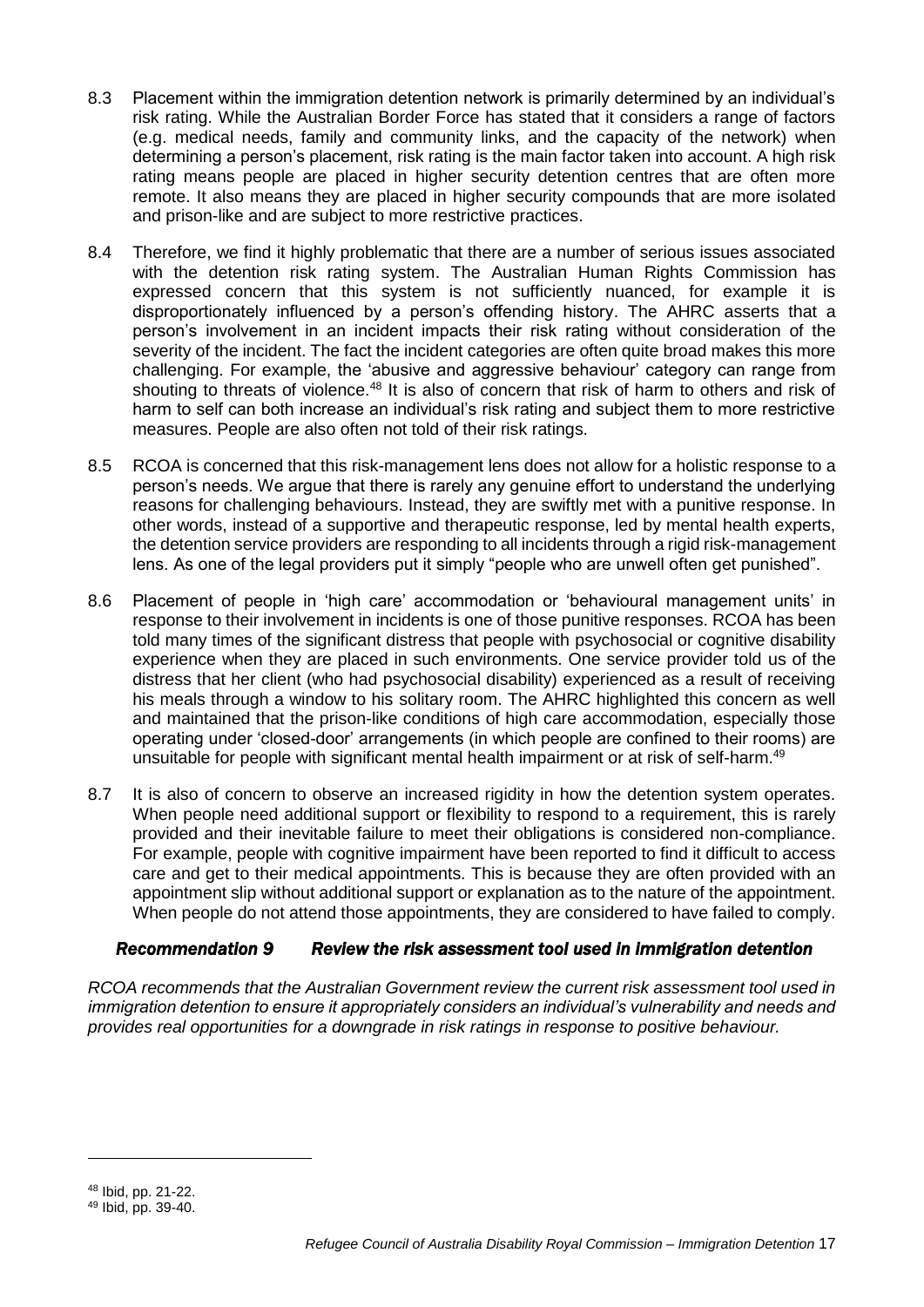## Use of force

-

- 8.8 The securitisation of immigration detention has also led to increased (and at times disproportionate) use of force on people in detention.
- 8.9 Perhaps the most alarming measure is the routine use of handcuffs and other mechanical restraints like body belts and spit hoods. While the Department of Home Affairs maintains that an individual risk assessment is undertaken before the application of mechanical restraints, their frequent use and their reported application to people with different types of disability, show a low threshold for the authorisation of their use. We also understand that the detention facility's Superintendent needs to approve the use of mechanical restraints in writing. It should be noted, however, that one of the main factors involved in the decision of the Superintendent is the person's risk rating about which we raised concerns in the previous section.
- 8.10 Those we spoke to for this submission raised particular concerns about the use of mechanical restraints during escorts to medical appointments. They were troubled by the negative impacts of this measure on people's willingness to receive medical care. Referencing this practice and placement of people in medical quarantine after an appointment (to manage the risk of COVID-19), one service provider said

*There are just too many hoops for people to go through and I have seen it happen to people with disability because they often have unique needs that require external appointments. They just give up and stop going to those appointments because they do not want to be handcuffed, do not want to be stared at in the doctor's surgery and then spend two weeks in isolation.* 

- 8.11 Another person agreed with this and mentioned that this can impede people's ability to engage with medical professionals. He referred to examples where people reported a lack of trust in medical professionals who proceeded to treat them while mechanically restrained. Those detained considered the medical professionals as "working for the Government" even though they were not associated with the detention health providers.
- 8.12 Handcuffs are also routinely applied during transfers between detention facilities and even within the facility when a person is being moved to a different compound. RCOA is also concerned by the reports that minors have been mechanically restrained.<sup>50</sup>
- 8.13 In 2020, the AHRC raised concerns about the cases where the use of restraints during escorts outside of immigration detention has been unnecessary and disproportionate and caused significant distress for people. Examples included people being handcuffed while in a wheelchair or even handcuffed to a hospital stretcher bed. The AHRC assessed that "restraints can be unnecessary for people with restricted mobility, caused by physical disability, frailty or old age".<sup>51</sup> In another report, the Commission highlighted other examples that showed inappropriate use of restraints on people with mental health impairments. One example was about a woman who had given birth in detention and suffered from post-natal depression and panic attacks. After her involvement in a protest, she was removed from her room in detention before dawn and without her husband and newborn. She was taken to a police station and was put in a cell by herself. She was in handcuffs for almost two hours and remained separated from her family for 32 hours.<sup>52</sup> Another example related to a man with severe mental health

<sup>50</sup> See the case of Master KH, a 17-year old minor in detention in: Australian Human Rights Commission (2019), *Use of force in immigration detention*, [https://humanrights.gov.au/our-work/asylum-seekers-and-refugees/publications/use-force](https://humanrights.gov.au/our-work/asylum-seekers-and-refugees/publications/use-force-immigration-detention)[immigration-detention](https://humanrights.gov.au/our-work/asylum-seekers-and-refugees/publications/use-force-immigration-detention)

<sup>51</sup> Australian Human Rights Commission (2020), Inspection of Australia's immigration detention facilities 2019 report, [https://humanrights.gov.au/our-work/asylum-seekers-and-refugees/publications/inspections-australias-immigration](https://humanrights.gov.au/our-work/asylum-seekers-and-refugees/publications/inspections-australias-immigration-detention)[detention,](https://humanrights.gov.au/our-work/asylum-seekers-and-refugees/publications/inspections-australias-immigration-detention) p.64.

<sup>52</sup> Australian Human Rights Commission (2019), *Use of force in immigration detention*, [https://humanrights.gov.au/our](https://humanrights.gov.au/our-work/asylum-seekers-and-refugees/publications/use-force-immigration-detention)[work/asylum-seekers-and-refugees/publications/use-force-immigration-detention](https://humanrights.gov.au/our-work/asylum-seekers-and-refugees/publications/use-force-immigration-detention) , pp.105-110.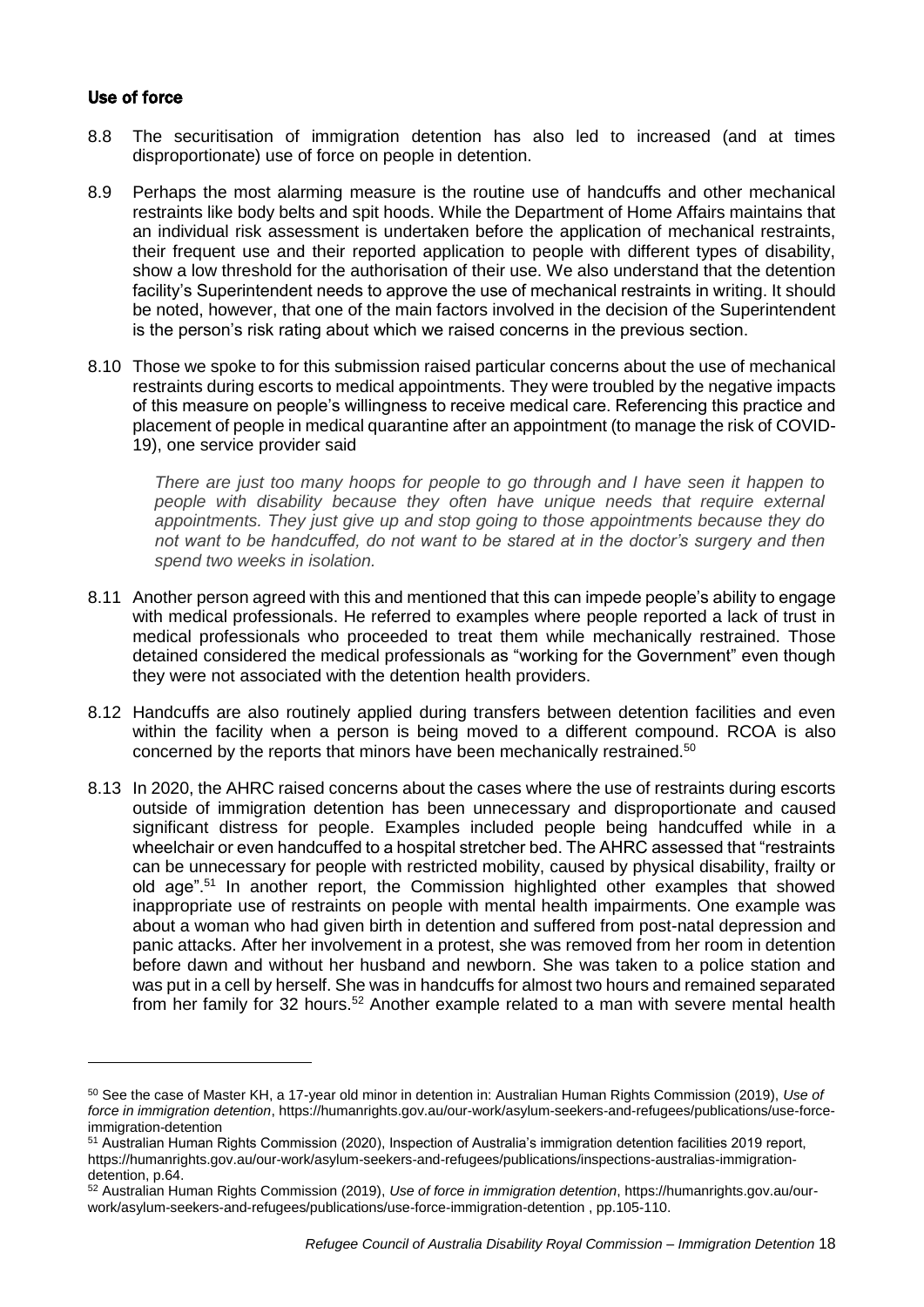impairment who was handcuffed during a highly traumatising pre-dawn transfer of people from one detention facility to another.<sup>53</sup>

8.14 In addition to the use of restraints, RCOA has also been told of frequent and disproportionate use of force against people with psychosocial disability. This aligns with what we have previously mentioned, that often signs of distress are treated as behavioural concerns and responded to with increased force and punitive measures.

## *Recommendation 10 Refrain from use of restraints on people with disability*

*RCOA recommends that the Australian Government refrain from the use of restraints on people with disability as much as possible.* 

## Medical quarantine

- 8.15 The management of COVID-19 risks in immigration detention has brought the use of medical quarantine into the spotlight. Medical quarantine is being used more frequently and therefore the issues associated with it are more important than ever.
- 8.16 When the Australian Human Rights Commission examined the management of COVID-19 risks in immigration detention, it identified a number of serious issues with the use of medical quarantine. They were:

## *Use of high-care accommodation units for quarantine purposes*

- 8.17 The AHRC raised concerns about this practice as high-care accommodation units are designed for behaviour management. As a result, their design is prison-like and highly restrictive with fixed furniture, limited natural light and limited access to outside. When people are placed in those units for medical quarantine, the conditions of their detention are similar to those who are placed there for behaviour management: they are mostly confined to their rooms and have very limited access to outside, and are without some of their personal items and access to facilities and activities.
- 8.18 The AHRC considered the conditions in those units unsuitable for medical quarantine and raised particular concerns about the impacts on people with psychosocial disability. This is particularly an issue as there are concerns about the level of access to mental health support when people are placed in high-care accommodation.<sup>54</sup>

## *Use of medical quarantine after hospital discharge*

8.19 The AHRC was concerned that people with significant physical or mental health conditions were being placed into 14-day quarantine, again in high-care accommodation units, after their discharge from hospital. The Commission stated that people returning from hospitals were likely to have significant vulnerabilities and their placement in such restrictive environment could cause significant harm.<sup>55</sup>

# *14-day quarantine after offsite appointments*

8.20 The AHRC stated that it was unclear why people in some detention facilities were being placed into 14-day operational quarantine after each offsite appointment. It was of concern that this practice happened in locations where the rates of community transmission of COVID-19 were

<sup>53</sup> Ibid, pp.111-113.

<sup>54</sup> Australian Human Rights Commission (2021), *Management of COVID-19 risks in immigration detention,* 

[https://humanrights.gov.au/our-work/asylum-seekers-and-refugees/publications/management-covid-19-risks-immigration](https://humanrights.gov.au/our-work/asylum-seekers-and-refugees/publications/management-covid-19-risks-immigration-detention)[detention,](https://humanrights.gov.au/our-work/asylum-seekers-and-refugees/publications/management-covid-19-risks-immigration-detention) pp. 37-40.

<sup>55</sup> Ibid, pp. 40-41.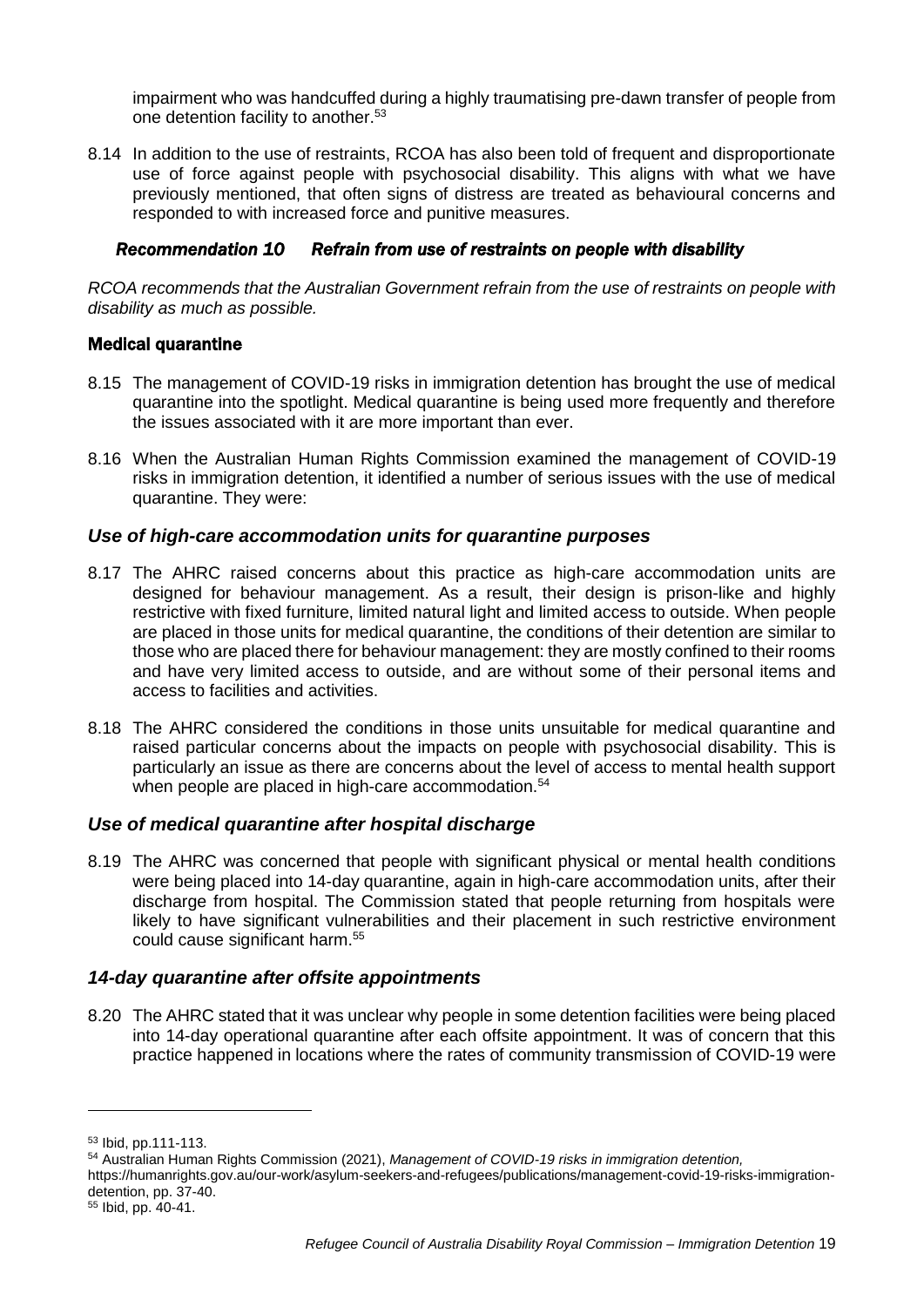low. The practice was also inconsistent with the treatment of security staff accompanying people in detention to the appointments as those staff were not required to be placed in quarantine.<sup>56</sup> RCOA reiterates what we heard from service providers that this measure has resulted in a significant number of people declining medical care as they do not want to be in isolation for two weeks after their appointments.

- 8.21 The above issues raised by the Commission are all serious. The AHRC made two relevant recommendations: it asked the Australian Government to cease the use of high-care accommodation units for quarantine purposes and use less restrictive options. It also recommended that the Department of Home Affairs not place people with significant physical and/or mental health conditions, who were discharged from hospitals, in those units.<sup>57</sup> We are troubled by the fact that the Department of Home Affairs disagreed with these recommendations.<sup>58</sup>
- 8.22 The reports we have received clearly show the negative impacts of isolation and other restrictive measures that have been employed to respond to COVID-19 risks in immigration detention. Those impacts are more visible amongst people with psychosocial and cognitive disability, as well as those who have been in detention for a long time. We believe there needs to be a balance between managing the risks posed by COVID-19 and ensuring people in detention are connected and supported. It is simply unacceptable to employ the most restrictive measures without regard for the mental wellbeing of the most marginalised people in detention.
- 8.23 The case study below clearly illustrates the impact of these measures:

#### **Case study 2: medical quarantine**

Mr X is a man with schizophrenia who has spent most of his time in Australia between prisons, immigration detention and compulsory hospital stays. Mr X's psychosocial disability is well known to detention service providers because of the prolonged period he has spent in detention.

In second half of 2020, Mr X displayed some symptoms that were similar to COVID-19 symptoms. He was coughing and had a runny nose. Mr X was told that he had to go to isolation in a high-care accommodation unit until he could get tested. No additional information was provided to him. This news caused significant distress which was responded to heavy-handedly and without consideration of his psychosocial disability.

He reported that when he said he did not want to be put in isolation, he was restrained by multiple Serco guards, placed in handcuffs and forcibly taken to the high-care accommodation unit. The COVID-19 test was not immediately available, so he had to wait in isolation in the high-care accommodation unit for two days.

Mr X called his lawyer in distress from isolation. Reportedly she struggled to ensure he was supported and safe as she was unable to speak to anyone from detention health to alert them to his precarious mental state at the time and was unable to speak to his allocated Home Affairs Case Manager.

<sup>56</sup> Ibid, p. 44.

<sup>57</sup> Ibid, pp. 52-53.

<sup>58</sup> The Department of Home Affairs response to this report is available here:

[https://humanrights.gov.au/sites/default/files/homeaffairs\\_response\\_covid-19\\_immigration\\_detention\\_2021\\_0.pdf](https://humanrights.gov.au/sites/default/files/homeaffairs_response_covid-19_immigration_detention_2021_0.pdf)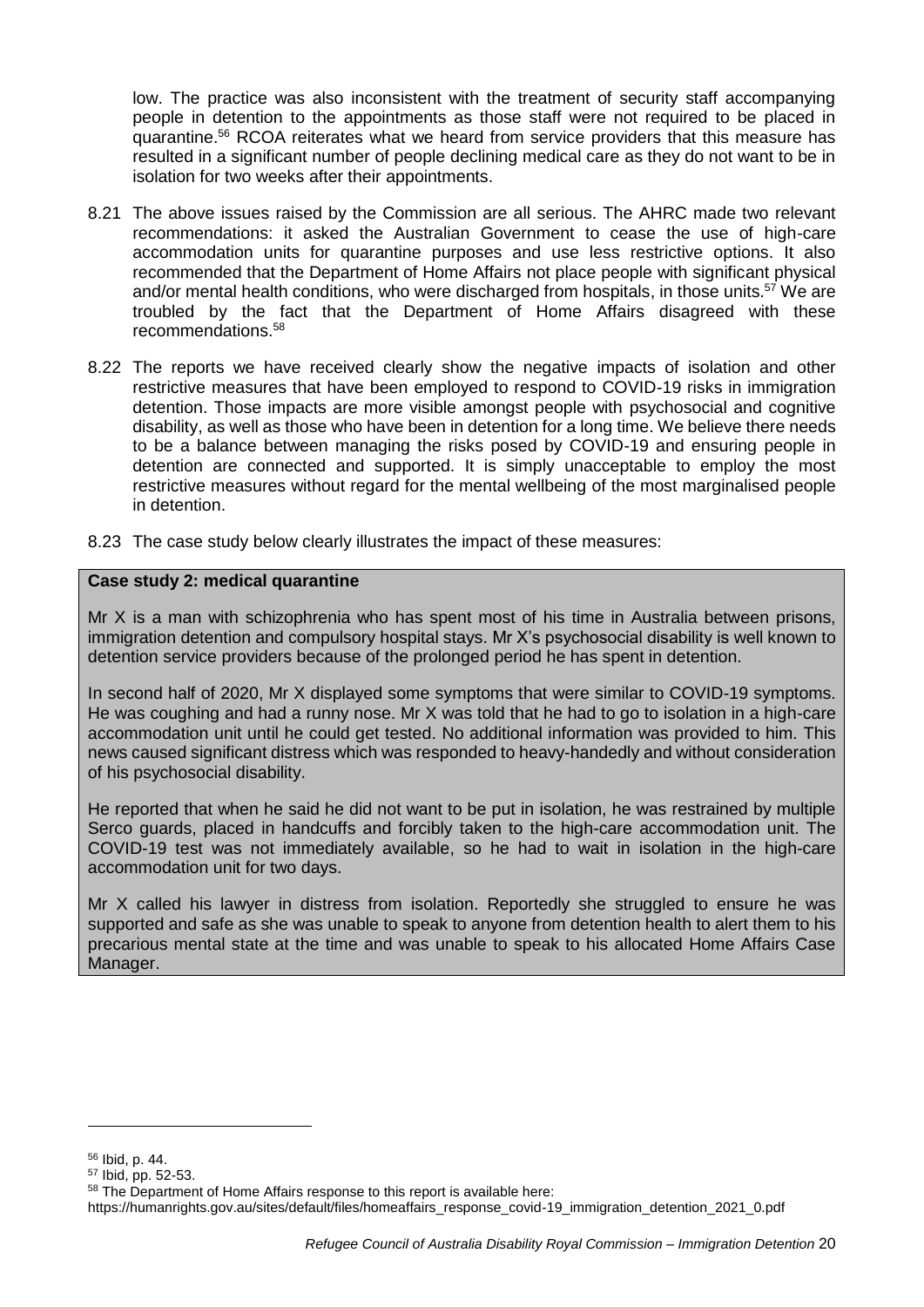## *Recommendation 11 Cease the use of high-care accommodation for quarantine purposes*

*RCOA recommends that the Australian Government cease the use of high-care accommodation units for quarantine purposes and under no circumstances place people with disability in such accommodation for the purpose of medical or operational quarantine.* 

## People with disability and living independently in detention

- 8.24 To be able to live independently in detention, people with disability require prompt access to necessary aids and equipment, yet there are several examples of people having to live in detention for a long period of time without such.
- 8.25 NEDA documented examples where assistive equipment was removed from people with disability when they arrived by boat and was not returned for a long period of time. It refers to one particular example when the loss and non-replacement of a hearing aid caused significant distress for a child with hearing impairment and led to him engaging in self-harm.<sup>59</sup>
- 8.26 A person with vision impairment told RCOA that when he lost his white cane during his sea journey, he was not provided with another one for **one year** as he was told he might use the cane as a weapon. He experienced significant distress as a result and reported that he spent the first 20 days in his room and on a bed. Afterwards, this severely limited his ability to live independently in detention.
- 8.27 The arrival in detention and the induction process can also be challenging for people with disability. The man with vision impairment told RCOA that initially he was not even believed to have a disability and was told that he was pretending to be blind. He also recalled that his specific needs were not considered during the induction process. He was, for example, never told where the toilets were:

*No one told me where the toilets are. For a blind person it is important to know where things are. For a person to live independently, they need their dignity to be recognised and it was not the case for me.* 

8.28 RCOA is also aware of people with hearing impairment who struggled with isolation during their time in detention. This was particularly an issue for those who were not familiar with Australian Sign Language who felt they were left on their own.

## *Recommendation 12 Ensure appropriate aids and equipment are provided*

*RCOA agrees with the recommendation from NEDA that, if the Government continues with the policy of mandatory detention without considering people's disability, it should ensure that at least appropriate aids and equipment, assistance technology and 'reasonable adjustments' are provided to them.<sup>60</sup>*

## Programs and activities

-

8.29 The design and availability of programs and activities in immigration detention often does not consider the specific needs of people with disability. Therefore, this group have lower level of access to recreation, compared to others in detention. Further, as participation in activities is

<sup>59</sup> National Ethnic Disability Alliance (2015), *The Plight of People Living with Disabilities within Australian Immigration Detention: Demonised, Detained and Disowned*, [https://neda.org.au/sites/default/files/2017-](https://neda.org.au/sites/default/files/2017-06/People%20living%20with%20Disability%20in%20Immigration%20Detention-%20FINAL.pdf)

[<sup>06/</sup>People%20living%20with%20Disability%20in%20Immigration%20Detention-%20FINAL.pdf](https://neda.org.au/sites/default/files/2017-06/People%20living%20with%20Disability%20in%20Immigration%20Detention-%20FINAL.pdf) , p.22.

<sup>60</sup> National Ethnic Disability Alliance (2015), *The Plight of People Living with Disabilities within Australian Immigration Detention: Demonised, Detained and Disowned*, [https://neda.org.au/sites/default/files/2017-](https://neda.org.au/sites/default/files/2017-06/People%20living%20with%20Disability%20in%20Immigration%20Detention-%20FINAL.pdf)

[<sup>06/</sup>People%20living%20with%20Disability%20in%20Immigration%20Detention-%20FINAL.pdf](https://neda.org.au/sites/default/files/2017-06/People%20living%20with%20Disability%20in%20Immigration%20Detention-%20FINAL.pdf) , p.35 (Recommendation 7).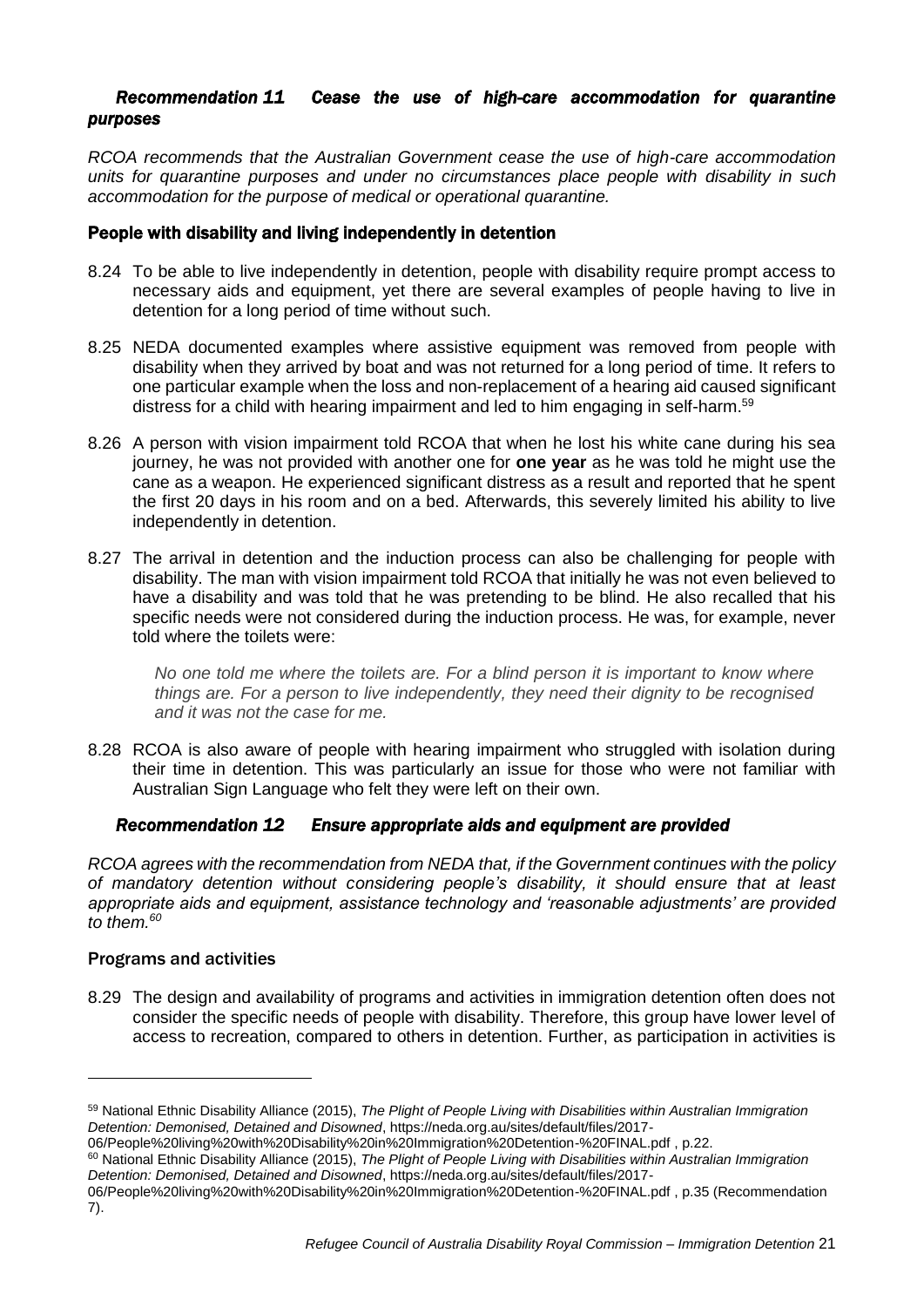linked to receiving 'points' (which can be used to purchase personal items such as phone cards, snacks and cigarettes), this group is disadvantaged through no fault of their own. This has created significant frustration amongst this group.

8.30 There have been examples when people with mobility issues or vision impairment have been told the only activity available on a day are sports like running or soccer that were unsuitable for them. People with vision impairment told us that despite submitting requests there were insufficient books available in Braille in the detention facility's library and no effort was made to subsequently supply them, even when those individuals remained in that detention facility for several months.

#### *Recommendation 13 Ensure accessibility of programs and activities*

*RCOA recommends that the Australian Government ensures all program and activities in immigration detention be accessible to people with disability. If they are not, reasonable accommodations should be made to ensure that people with disability have equivalent options to programs and activities as other detainees.*

## 9 Mental health treatment and support in immigration detention

- 9.1 Given the prevalence of mental health impairments amongst the people in immigration detention, some of which are the result of prolonged and indefinite detention, RCOA aims to look at some of the issues related to mental health treatment and support in immigration detention. While RCOA acknowledges that it is not qualified to make a comprehensive assessment of mental health treatments provided to people in detention, we aim to highlight some of the main issues of concern that were conveyed to us.
- 9.2 As mentioned before, detention management and service providers can fail people with psychosocial disability by not identifying the underlying reasons for their challenging behaviours and merely responding to distress, aggression and self-harm through punitive or restrictive measures.
- 9.3 In its inspection of immigration detention in the first half of 2019, the Commonwealth Ombudsman analysed the use of the Behaviour Management Plan (BMP). The BMP is one of the tools employed by detention management to manage and monitor the behaviour of people in detention. In its review of this measure, the Ombudsman identified a number of shortfalls. The Ombudsman highlighted that the input of detention health provider in those Plans is essential as it can inform others of any relevant clinical considerations. The Ombudsman asserted that "at a minimum, IHMS [the current detention health provider] should confirm that the detainee's non-compliant behaviour is not reflective of an underlying mental health or other issue that the detainee cannot reasonably be held accountable for". And yet in some of the BMPs that the Ombudsman's inspection team reviewed, the input from the detention health provider was too inadequate and non-specific to provide such reassurance.<sup>61</sup>
- 9.4 Almost all of the people who spoke to us, from service providers to supporters to former detainees, raised significant concerns about the quality and availability of mental health treatment and support in detention.
- 9.5 A man with disability who spent over a year in immigration detention told us while some of the security officers were helpful and sympathetic to him and provided some welfare support, the quality of mental health support he received was low, culturally incompetent and "tick-boxy". He also raised concerns about the support provided to people who engaged in or threated self-

<sup>61</sup> Commonwealth Ombudsman (2019), *Immigration Detention Oversight: Review of the Ombudsman's activities in overseeing immigration detention January to June 2019*,

[https://www.ombudsman.gov.au/\\_\\_data/assets/pdf\\_file/0017/109700/Immigration-Detention-Oversight-Report\\_January](https://www.ombudsman.gov.au/__data/assets/pdf_file/0017/109700/Immigration-Detention-Oversight-Report_January-to-June-2019.pdf)[to-June-2019.pdf,](https://www.ombudsman.gov.au/__data/assets/pdf_file/0017/109700/Immigration-Detention-Oversight-Report_January-to-June-2019.pdf) p.21.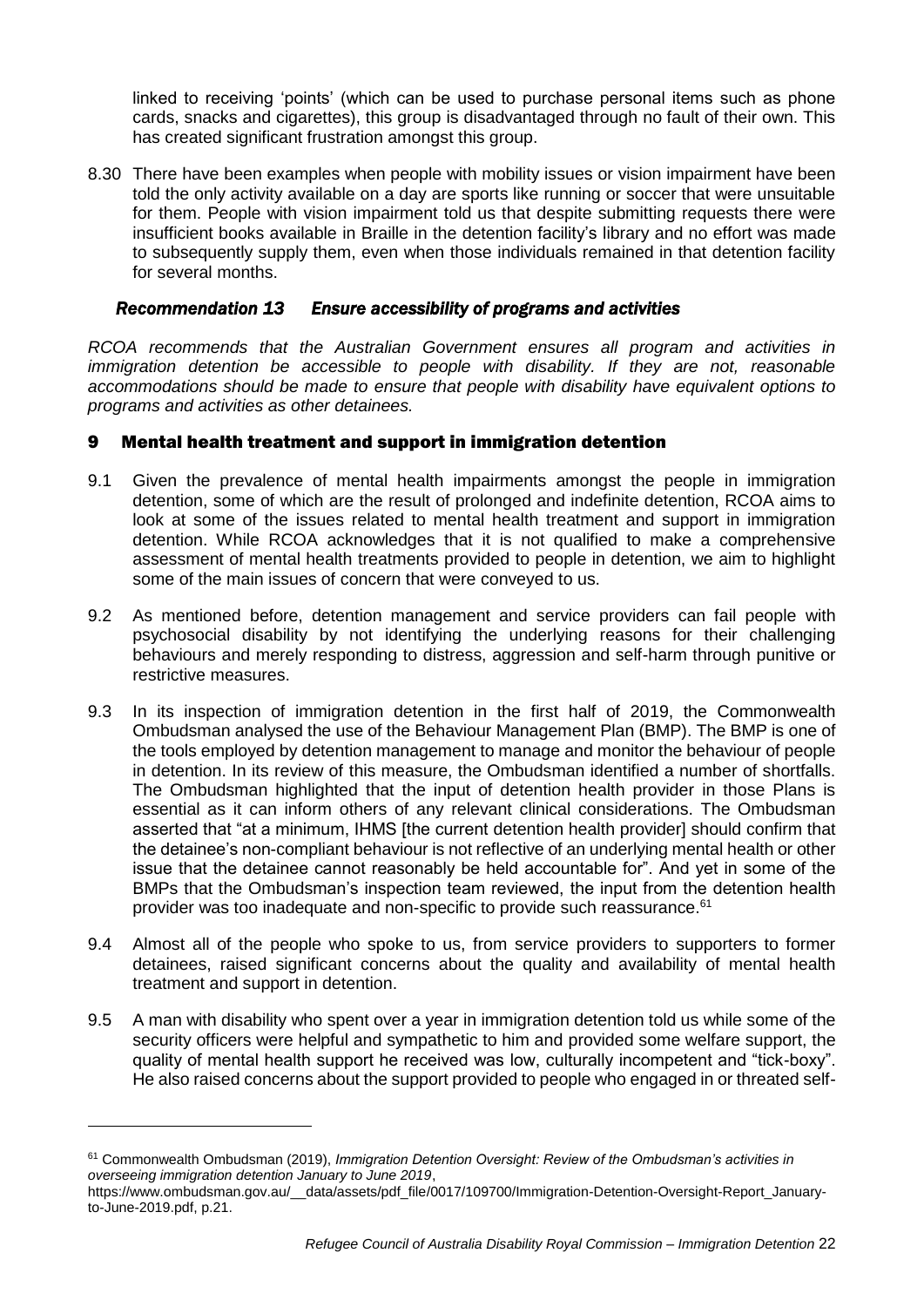harm. He mentioned that he saw some people being placed on Psychological Support Program (PSP) following a suicide attempt but it merely meant constant observation of the person by a security officer which was at times significantly counter-productive.<sup>62</sup>

- 9.6 Service providers also raised concerns that people in immigration detention often have to wait a long time to go through psychiatric assessments and to receive required treatments and medications; they rapidly deteriorate in the process.
- 9.7 Further, for people with psychosocial disability who require certain medications to live safely and independently, the disruption in the provision of those medications presents a significant challenge. This can happen when a person is transferred from correctional facilities to immigration detention and often as a result of improper handover between the health providers in prisons and immigration detention.
- 9.8 It is reasonable to conclude that while the complexity and range of mental health issues in detention have grown, the available mental health support has not been proportionally expanded. There is still a widespread lack of clarity amongst service providers about the available treatments in detention. For example, it is unclear if antipsychotic depot injections (used, for instance, for people with schizophrenia) is available on Christmas Island. A legal provider told RCOA that even though it is important for the lawyers to know about the care and treatment their clients receive, they remain in dark about what is available to their clients.
- 9.9 In 2019, the Australian Human Rights Commission inspected the detention facilities along with independent medical consultants. Following the inspection, the AHRC expressed alarm about the mental health of the detention population and assessed that the "treatment practices appear inadequate to deal with this problem".<sup>63</sup>
- 9.10 The main issues of concern for the AHRC were significant delays in receiving mental health support and reported inferior quality of care. A number of people who spoke to the AHRC reported that they were dissatisfied with how the detention health provider responded to their issues, especially what they perceived to be attempts at minimising their issues. $64$  The AHRC highlighted that reports about lack of access to timely mental health support were much higher in Brisbane ITA. It raised concerns about the fewer resources available for mental health care in this facility and lack of access to psychologists.<sup>65</sup>
- 9.11 In light of these issues, the AHRC recommended that the Department of Home Affairs commission a comprehensive review of the mental health care provided to people in detention.<sup>66</sup> In its response, the Department of Home Affairs stated that in early 2020, it commissioned a "holistic review of mental health services to detainees in the immigration detention network including processes set out in the Procedural Instruction (PI) such as Supportive Monitoring and Engagement".<sup>67</sup>
- 9.12 RCOA, however, has significant concerns about this review. In March 2021, when the Department of Home Affairs was asked for a copy of the review through a Senate question on notice, it refused to provide it on the grounds that the review will be "used to inform a planned

 $62$  The Australian Human Rights Commission in its [inspection report of immigration detention in 2019](https://humanrights.gov.au/our-work/asylum-seekers-and-refugees/publications/inspections-australias-immigration-detention) mentions the mixed feedback its team received about this monitoring. Some people reported that they found it important for their safety while others expressed significant discomfort or fear about this measure.

<sup>63</sup> Australian Human Rights Commission (2020), Inspection of Australia's immigration detention facilities 2019 report, [https://humanrights.gov.au/our-work/asylum-seekers-and-refugees/publications/inspections-australias-immigration](https://humanrights.gov.au/our-work/asylum-seekers-and-refugees/publications/inspections-australias-immigration-detention)[detention,](https://humanrights.gov.au/our-work/asylum-seekers-and-refugees/publications/inspections-australias-immigration-detention) p.4.

<sup>64</sup> Ibid, pp.49-51.

<sup>65</sup> Ibid, pp. 51-53.

<sup>66</sup> Ibid, p.51.

<sup>&</sup>lt;sup>67</sup> The Department of Home Affairs response to this report is available here:

[https://humanrights.gov.au/sites/default/files/att\\_a\\_-\\_home\\_affairs\\_response\\_-\\_ahrc\\_2019\\_idc\\_inspection\\_report\\_-\\_ohr-](https://humanrights.gov.au/sites/default/files/att_a_-_home_affairs_response_-_ahrc_2019_idc_inspection_report_-_ohr-20-00262_0.pdf)[20-00262\\_0.pdf](https://humanrights.gov.au/sites/default/files/att_a_-_home_affairs_response_-_ahrc_2019_idc_inspection_report_-_ohr-20-00262_0.pdf)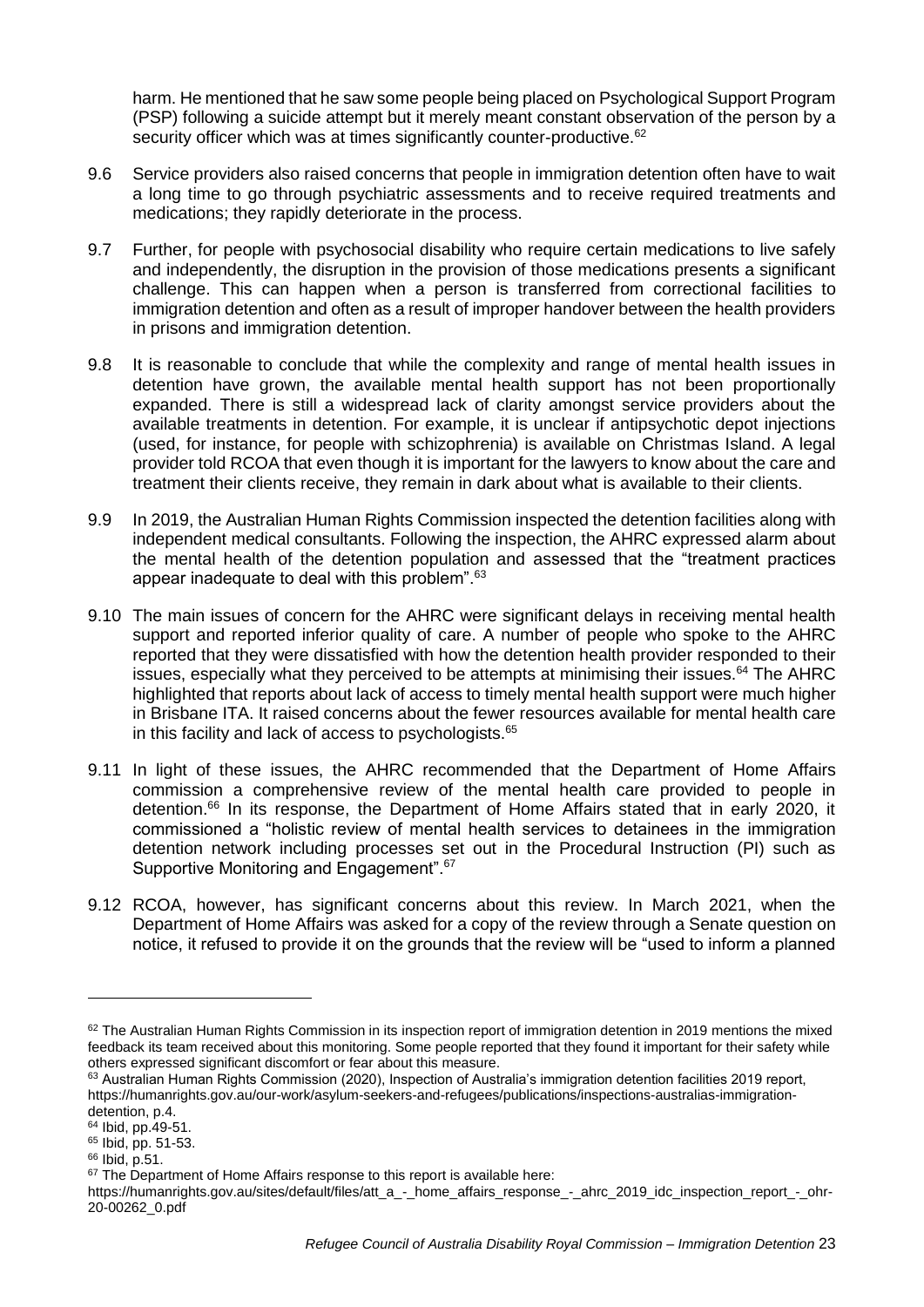major procurement activity and could advantage some tenderers during this process, compromising probity".<sup>68</sup>

- 9.13 The Department's response to other Senate questions on notice in May 2021, revealed further information about the review, including a limited scope and methodology. The contract was awarded to a recruitment agency, was only for two months, no detention facility was visited by the review panel "due to COVID-19", and while some staff and stakeholders were consulted, only two detainees in one detention facility were interviewed. The recruitment agency that was awarded the contract recruited a clinical team which included "a Specialist Psychiatrist with a special interest in psychodynamic psychotherapy and personality disorders".<sup>69</sup>
- 9.14 In our opinion, the low participation rate by people in detention in this review, despite what the Department called "an open call for interviews", does not mean lack of concern about the mental health care or lack of willingness to participate. In a detention system where lack of trust in authorities is commonplace and many people with mental health impairments are disengaged and withdrawn, an open call for interviews by virtual means, without any physical inspection or significant encouragement of people, does not represent a genuine effort to comprehensively review the mental health support provided to people in detention. The Department reported that it is not considering a follow up review.<sup>70</sup>
- 9.15 All the issues mentioned in this section point to an urgent need for a comprehensive review of mental health care in detention. This review needs to have genuine input from detained people. Those who conduct the review must employ measures to encourage people to participate. They should also de-identify the information to ensure people in detention will not face reprisals if they raise concerns. While we cannot assess the review that the Department has already conducted, because it has not been released publicly, the lack of consultation with people with lived experience and the lack of improvement in the care provided to people indicate that it has not achieved its purpose.

## *Recommendation 14 Commission a comprehensive review of the mental health care provided in immigration detention*

*RCOA recommends that the Australian Government commission a comprehensive review of the mental health care provided in immigration detention. This review needs to have genuine input from people in detention with psychosocial disability and other people with disability who access mental health services as required.*

## 10 Specific issues with detention facilities on Christmas Island

10.1 RCOA and many other organisations have always maintained that no one should be detained at facilities on Christmas Island. They are remote, inaccessible and without proper access to comprehensive physical and mental health support.

<sup>68</sup> Senator Stirling Griff, Answer to Question on Notice AE21-283 (7 May 2021),

[https://www.aph.gov.au/api/qon/downloadestimatesquestions/EstimatesQuestion-CommitteeId6-EstimatesRoundId10-](https://www.aph.gov.au/api/qon/downloadestimatesquestions/EstimatesQuestion-CommitteeId6-EstimatesRoundId10-PortfolioId20-QuestionNumber283) [PortfolioId20-QuestionNumber283](https://www.aph.gov.au/api/qon/downloadestimatesquestions/EstimatesQuestion-CommitteeId6-EstimatesRoundId10-PortfolioId20-QuestionNumber283)

<sup>69</sup> This is based on a number of Senate questions on notice, including above, as well as the following: Senator Stirling Griff, Answer to Question on Notice BE21-198 (16 July 2021),

[https://www.aph.gov.au/api/qon/downloadestimatesquestions/EstimatesQuestion-CommitteeId6-EstimatesRoundId11-](https://www.aph.gov.au/api/qon/downloadestimatesquestions/EstimatesQuestion-CommitteeId6-EstimatesRoundId11-PortfolioId20-QuestionNumber198) [PortfolioId20-QuestionNumber198](https://www.aph.gov.au/api/qon/downloadestimatesquestions/EstimatesQuestion-CommitteeId6-EstimatesRoundId11-PortfolioId20-QuestionNumber198) ; Senator Stirling Griff, Answer to Question on Notice BE21-199 (16 July 2021),

[https://www.aph.gov.au/api/qon/downloadestimatesquestions/EstimatesQuestion-CommitteeId6-EstimatesRoundId11-](https://www.aph.gov.au/api/qon/downloadestimatesquestions/EstimatesQuestion-CommitteeId6-EstimatesRoundId11-PortfolioId20-QuestionNumber199) [PortfolioId20-QuestionNumber199](https://www.aph.gov.au/api/qon/downloadestimatesquestions/EstimatesQuestion-CommitteeId6-EstimatesRoundId11-PortfolioId20-QuestionNumber199) ; Senator Stirling Griff, Answer to Question on Notice BE21-200 (16 July 2021),

[https://www.aph.gov.au/api/qon/downloadestimatesquestions/EstimatesQuestion-CommitteeId6-EstimatesRoundId11-](https://www.aph.gov.au/api/qon/downloadestimatesquestions/EstimatesQuestion-CommitteeId6-EstimatesRoundId11-PortfolioId20-QuestionNumber200) [PortfolioId20-QuestionNumber200](https://www.aph.gov.au/api/qon/downloadestimatesquestions/EstimatesQuestion-CommitteeId6-EstimatesRoundId11-PortfolioId20-QuestionNumber200) ;

<sup>70</sup>Senator Stirling Griff, Answer to Question on Notice BE21-201 (16 July 2021),

[https://www.aph.gov.au/api/qon/downloadestimatesquestions/EstimatesQuestion-CommitteeId6-EstimatesRoundId11-](https://www.aph.gov.au/api/qon/downloadestimatesquestions/EstimatesQuestion-CommitteeId6-EstimatesRoundId11-PortfolioId20-QuestionNumber201) [PortfolioId20-QuestionNumber201](https://www.aph.gov.au/api/qon/downloadestimatesquestions/EstimatesQuestion-CommitteeId6-EstimatesRoundId11-PortfolioId20-QuestionNumber201)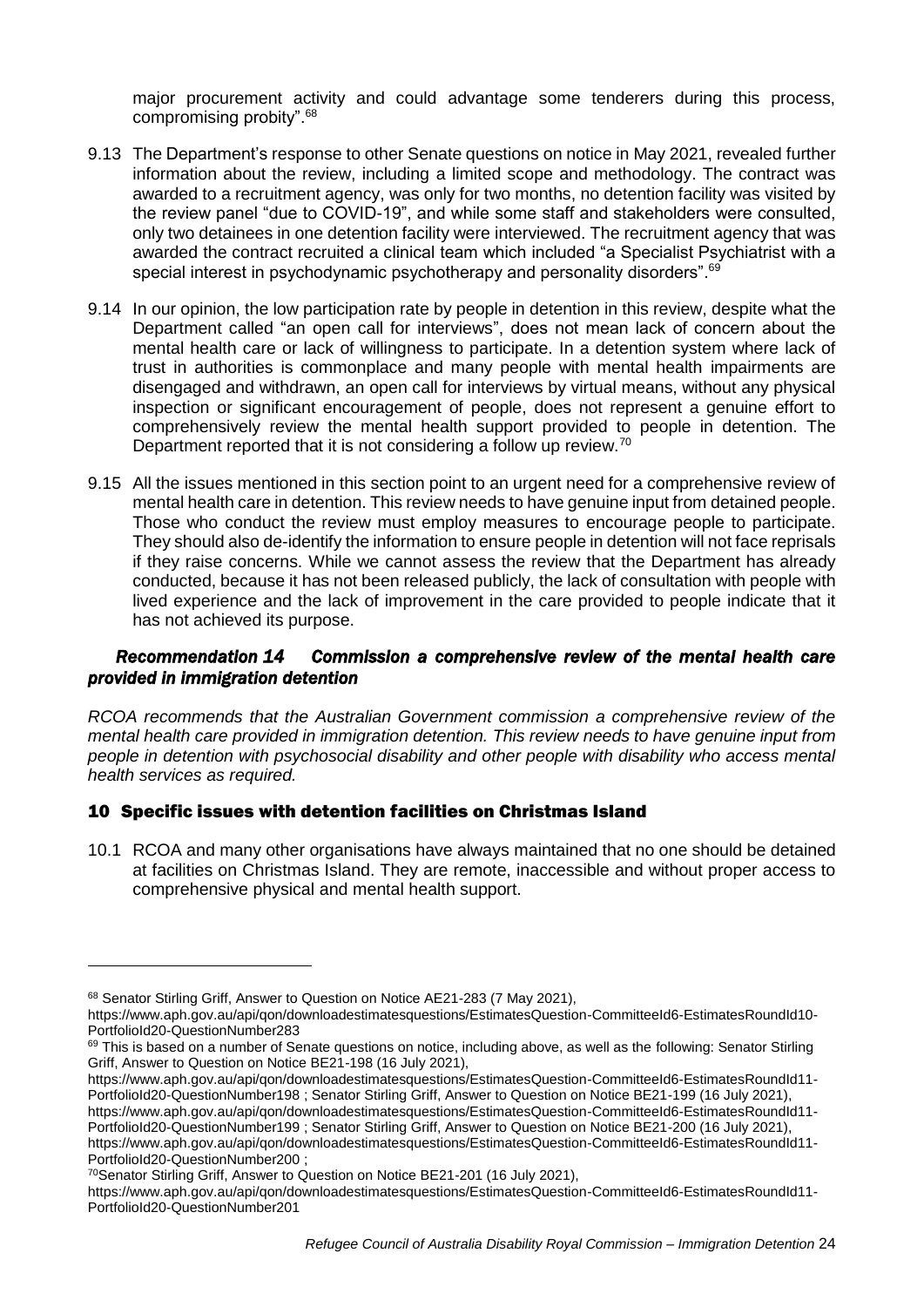- 10.2 Christmas Island detention facilities have never been safe and appropriate for anyone, especially for people with disability. In 2015, NEDA highlighted this issue and stated that the facilities on Christmas Island did not have the capacity to meet the specific needs of people with disability. It referred to a letter of concern written by 15 doctors working for the detention health provider, International Health and Medical Services (IHMS), which considered Christmas Island detention facilities "unsuitable for any person living with significant intellectual or physical disability", stating that "the facilities and medical services provided are inadequate to accommodate their needs". The authors of that letter described the case of a young woman with cerebral palsy who used a wheelchair and the barriers she encountered on Christmas Island. They voiced their disappointment that she was not transferred off Christmas Island, despite repeated concerns by medical professionals in detention and her increasing distress.<sup>71</sup>
- 10.3 The Australian Human Rights Commission in its recent report recommended that

*…as a matter of urgency, the Australian Government should decommission the use of all immigration detention facilities on Christmas Island. 72*

10.4 This recommendation shows that not much has improved since 2015 when NEDA published its report. In its assessment, the AHRC raises concerns about the remote location, security infrastructure, limited access to facilities and services, limited healthcare, and restricted communication with lawyers and social network. The AHRC specifically warned against the use of these facilities for "people who are vulnerable or have been detained for prolonged periods of time".<sup>73</sup> RCOA fully agrees with these recommendations.

## Provision of mental health care on Christmas Island detention facilities

- 10.5 Amongst all of the detention facilities in Australia, mental health support is most inadequate on Christmas Island.
- 10.6 RCOA understands that torture and trauma counselling is provided by phone. This is despite the fact that there are documented reports about significant issues with mobile reception in the detention facilities on the Island.
- 10.7 There is also no psychiatrist permanently on site. That means if someone needs an appointment they need to wait until the next time a psychiatrist flies to Christmas Island. This extends the wait time beyond the already long period that people on mainland facilities experience.
- 10.8 Further, the remoteness of Christmas Island and (effective) impossibility to have in-person visits make people feel more isolated and exacerbate mental health issues and pre-existing vulnerabilities.

## *Recommendation 15 Decommission detention facilities on Christmas Island*

*RCOA recommends that the Australian Government decommission the use of all detention facilities on Christmas Island. While the Government plans for this measure, it should urgently transfer anyone with disability out of Christmas Island; this includes people with psychosocial disability.* 

<sup>71</sup> National Ethnic Disability Alliance (2015), *The Plight of People Living with Disabilities within Australian Immigration Detention: Demonised, Detained and Disowned*, [https://neda.org.au/sites/default/files/2017-](https://neda.org.au/sites/default/files/2017-06/People%20living%20with%20Disability%20in%20Immigration%20Detention-%20FINAL.pdf)

[<sup>06/</sup>People%20living%20with%20Disability%20in%20Immigration%20Detention-%20FINAL.pdf](https://neda.org.au/sites/default/files/2017-06/People%20living%20with%20Disability%20in%20Immigration%20Detention-%20FINAL.pdf) , p.21.

<sup>72</sup> Australian Human Rights Commission (2021), *Management of COVID-19 risks in immigration detention,* 

[https://humanrights.gov.au/our-work/asylum-seekers-and-refugees/publications/management-covid-19-risks-immigration](https://humanrights.gov.au/our-work/asylum-seekers-and-refugees/publications/management-covid-19-risks-immigration-detention)[detention,](https://humanrights.gov.au/our-work/asylum-seekers-and-refugees/publications/management-covid-19-risks-immigration-detention) p.51. (Recommendation 5).

<sup>73</sup> Ibid, p.25.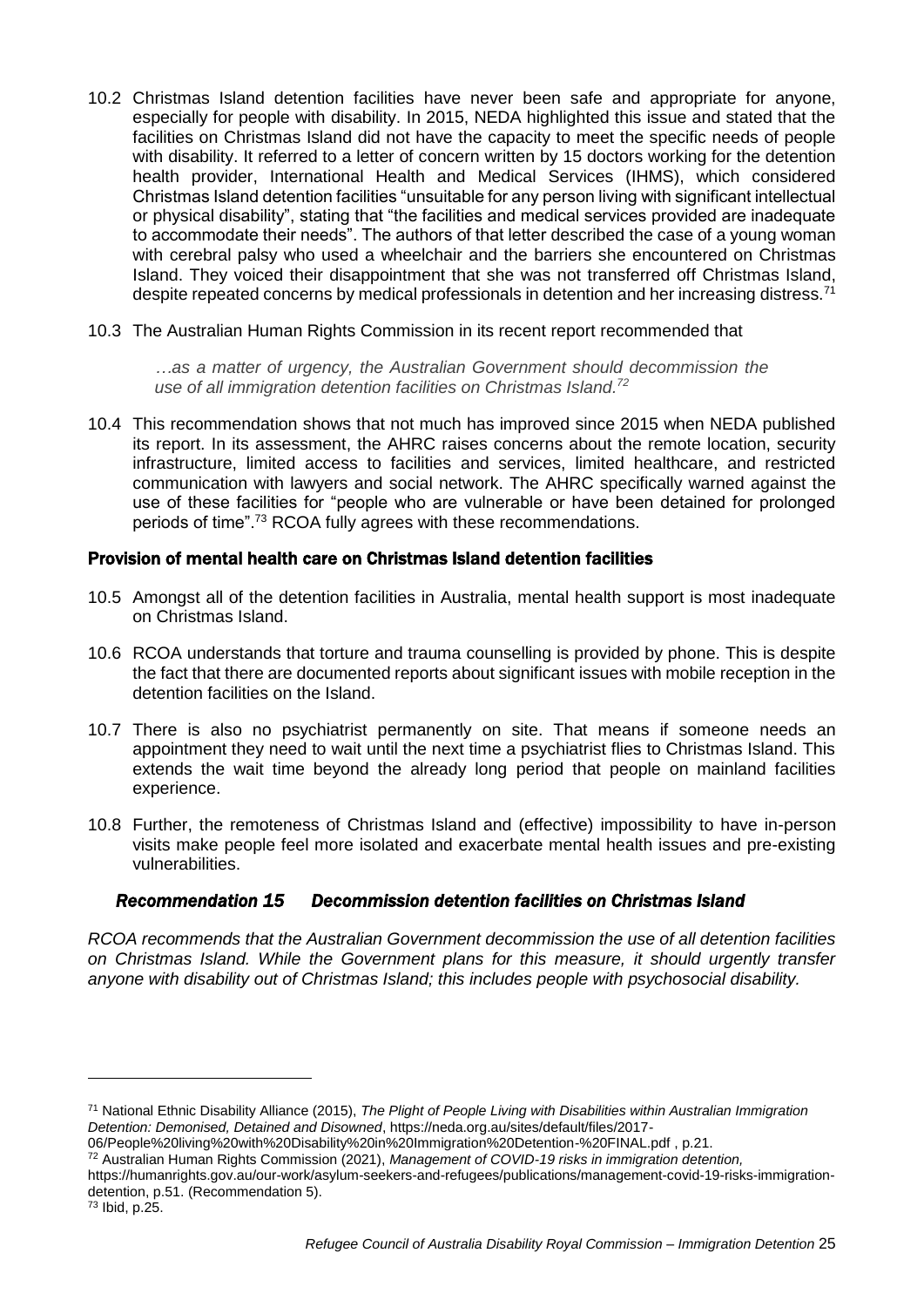# 11 People with disability subject to offshore processing

- 11.1 On 19 July 2013, Australia further hardened its offshore processing policy, announcing that that no one arriving by boat in Australia seeking protection would be settled in Australia, even if they are found to be refugees. Since that day, the Australian Government has sent 3,127 people to offshore processing centres on Nauru and Manus Island, Papua New Guinea (PNG).<sup>74</sup> Around 1,000 people seeking asylum who were already on those islands at that time (after being sent there following the re-introduction of offshore processing policies in August 2012) were transferred back to Australia permanently.
- 11.2 Of the 3,127 people sent offshore since 19 July 2013:
	- 767 people subsequently returned to countries of origin, either voluntarily or involuntarily.<sup>75</sup>
	- 14 people have died either offshore or when transferred to Australia for medical treatment.
	- 1,012 people were resettled in third countries, 977 of whom in the United States of America.<sup>76</sup>
	- 107 people were still on Nauru and 124 people were still in PNG.<sup>77</sup>
	- $\bullet$  1,219 remained temporarily in Australia.<sup>7879</sup>
- 11.3 There are abundant reports and undeniable evidence that the offshore processing regime has caused and exacerbated physical and psychosocial disability. People with disability were transferred to PNG and Nauru even though it was obvious that the systems in those countries were not equipped to address their needs. Further, years of neglect, substandard healthcare, and numerous incidents inside and outside processing centres created and exacerbated disability.
- 11.4 Australia continues to carry legal responsibility for people it sent to Nauru and PNG and their treatments and experiences in those countries. Under the *CRPD*, Australia has committed to "promote, protect and ensure the full and equal enjoyment of all human rights and fundamental freedoms by all persons with disabilities, and to promote respect for their inherent dignity". This extends to all people under Australia's *territory* and *jurisdiction*. As the Kaldor Centre for International Refugee Law has highlighted, Australia maintains jurisdiction and responsibility over people transferred to offshore processing:

*Australia cannot avoid or 'contract out' of its international legal obligations by sending people seeking asylum to other countries, delegating the processing of their protection claims to those countries, and outsourcing detention and care to private contractors. Instead, international law sets out clear rules governing the scope of Australia's* 

<sup>74</sup> Senator Kim Carr, Answer to Question on Notice AE17/170 (27 February 2017),

[https://www.aph.gov.au/~/media/Committees/legcon\\_ctte/estimates/add\\_1617/DIBP/QoNs/AE17-170.pdf](https://www.aph.gov.au/~/media/Committees/legcon_ctte/estimates/add_1617/DIBP/QoNs/AE17-170.pdf) .

<sup>&</sup>lt;sup>75</sup> Senator Stirling Griff, Answer to Question on Notice AE21-294 (7 May 2021),

[https://www.aph.gov.au/api/qon/downloadestimatesquestions/EstimatesQuestion-CommitteeId6-EstimatesRoundId10-](https://www.aph.gov.au/api/qon/downloadestimatesquestions/EstimatesQuestion-CommitteeId6-EstimatesRoundId10-PortfolioId20-QuestionNumber294) [PortfolioId20-QuestionNumber294](https://www.aph.gov.au/api/qon/downloadestimatesquestions/EstimatesQuestion-CommitteeId6-EstimatesRoundId10-PortfolioId20-QuestionNumber294)

<sup>76</sup> Department of Home Affairs, *Statistics of transitory persons in Nauru and PNG* (31 July 2021),

<https://www.homeaffairs.gov.au/about-us-subsite/files/population-and-number-of-people-resettled.pdf> <sup>77</sup> Ibid.

<sup>78</sup> Senator Nick McKim, Answer to Question on Notice BE21-431 (16 July 2021),

[https://www.aph.gov.au/api/qon/downloadestimatesquestions/EstimatesQuestion-CommitteeId6-EstimatesRoundId11-](https://www.aph.gov.au/api/qon/downloadestimatesquestions/EstimatesQuestion-CommitteeId6-EstimatesRoundId11-PortfolioId20-QuestionNumber431) [PortfolioId20-QuestionNumber431](https://www.aph.gov.au/api/qon/downloadestimatesquestions/EstimatesQuestion-CommitteeId6-EstimatesRoundId11-PortfolioId20-QuestionNumber431)

<sup>79</sup> Due to different reporting dates for these numbers, there is a slight discrepancy and the numbers do not add up to 3,127.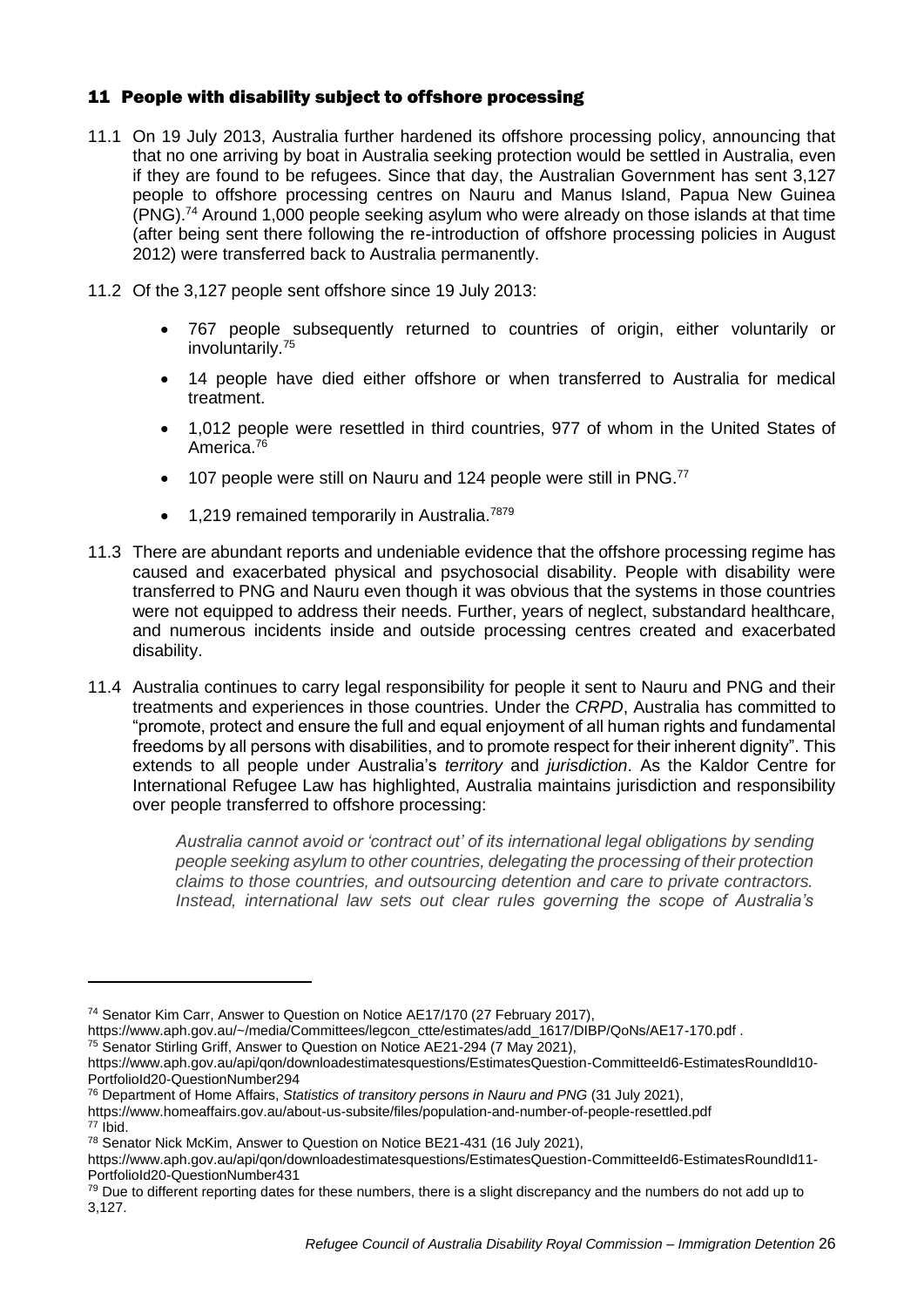*obligations, and the circumstances in which it is legally responsible for failing to comply with them.<sup>80</sup>*

- 11.5 Australia also has domestic legal responsibilities to people held in offshore detention. In *Plaintiff S99/2016 v Minister for Immigration and Border Protection,* the Federal Court held that the Immigration Minister had a duty of care for people sent offshore by Australia.
- 11.6 As such, the Royal Commission has jurisdiction to investigate matters concerning the treatment of people with disability in offshore processing. This is reflected in the Royal Commission's Terms of Reference, which highlight that "Australia has international obligations to take appropriate legislative, administrative and other measures to promote the human rights of people with disability". The Terms of Reference require the Commission to look into "in all settings and contexts" where abuse may occur. As such, **RCOA strongly urges the Royal Commission** to consider the treatment of people with disability in offshore processing centres and to consider how offshore processing policy exacerbated and created disability amongst the group sent to Nauru and PNG.
- 11.7 We agree with the SCIL's submission that the process for sending individuals to offshore processing facilities was opaque, with no proper oversight mechanism in place. The SCIL refers to the Pre-Transfer Assessment Guidelines containing a list of physical and psychological factors that officers needed to consider but highlights that those officers could only make a recommendation to the Minister who retained the ultimate responsibility for the decision to send an individual offshore. Indeed, people who were clearly unsuitable for that environment were sent offshore, including children, unaccompanied minors and people with disability, for example a man of short stature.<sup>81</sup> The SCIL's case study of this man illustrates a clear example of neglect and abuse of people with disability by the Australian Government through the policy of offshore processing.<sup>82</sup>
- 11.8 While there are currently no children offshore, this regime resulted in significant mental health issues, developmental issues, and cognitive disability amongst children subject to offshore processing policy. In 2015, NEDA reported that there was substandard care on Nauru for children with special needs because of lack of allied health services such as physiotherapy, speech therapy, and audiology.<sup>83</sup>
- 11.9 As RCOA and Asylum Seeker Resource Centre documented in 2018, many children on Nauru started to develop a rare psychiatric condition called 'Traumatic Withdrawal Syndrome' (also known as 'resignation syndrome'). Children with significant mental health impairments could not be treated on Nauru as this country did not have inpatient mental health facilities for children.<sup>84</sup> There is still no legislation against the future transfer of children offshore, where those services remain unavailable. This is particularly relevant now as Australia recently signed a new agreement with the Government of Nauru to create "an enduring form" of offshore processing in this country.<sup>85</sup>

<sup>80</sup> Kaldor Centre for International Refugee Law, 'State Responsibililty | Factsheet | Kaldor Centre'

<sup>&</sup>lt;https://www.kaldorcentre.unsw.edu.au/publication/offshore-processing-australia%E2%80%99s-responsibility-asylumseekers-and-refugees-nauru-and>.

<sup>81</sup> Sydney Centre for International Law (2021), *Submission to the Royal Commission into Violence, Abuse, Neglect and Exploitation of People with Disability: Submission on laws, policies and practice affecting migrants, refugees and citizens from culturally and linguistically diverse backgrounds*, pp.150-151.

<sup>82</sup> Ibid, pp. 152-153.

<sup>83</sup> National Ethnic Disability Alliance (2015), *The Plight of People Living with Disabilities within Australian Immigration Detention: Demonised, Detained and Disowned*, [https://neda.org.au/sites/default/files/2017-](https://neda.org.au/sites/default/files/2017-06/People%20living%20with%20Disability%20in%20Immigration%20Detention-%20FINAL.pdf)

[<sup>06/</sup>People%20living%20with%20Disability%20in%20Immigration%20Detention-%20FINAL.pdf](https://neda.org.au/sites/default/files/2017-06/People%20living%20with%20Disability%20in%20Immigration%20Detention-%20FINAL.pdf) , p.18.

<sup>84</sup> Refugee Council of Australia and Asylum Seeker Resource Centre (2018), *Australia's man-made crisis on Nauru: Six years on*, [https://www.refugeecouncil.org.au/wp-content/uploads/2018/12/Nauru\\_Manmade\\_Crisis.pdf](https://www.refugeecouncil.org.au/wp-content/uploads/2018/12/Nauru_Manmade_Crisis.pdf) , pp.5-7.

<sup>85</sup> Ben Doherty, 'Australian signs deal with Nauru to keep asylum seeker detention centre open indefinitely' *The Guardian* (24 September 2021) [https://www.theguardian.com/australia-news/2021/sep/24/australia-signs-deal-with-nauru-to-keep](https://www.theguardian.com/australia-news/2021/sep/24/australia-signs-deal-with-nauru-to-keep-asylum-seeker-detention-centre-open-indefinitely)[asylum-seeker-detention-centre-open-indefinitely](https://www.theguardian.com/australia-news/2021/sep/24/australia-signs-deal-with-nauru-to-keep-asylum-seeker-detention-centre-open-indefinitely)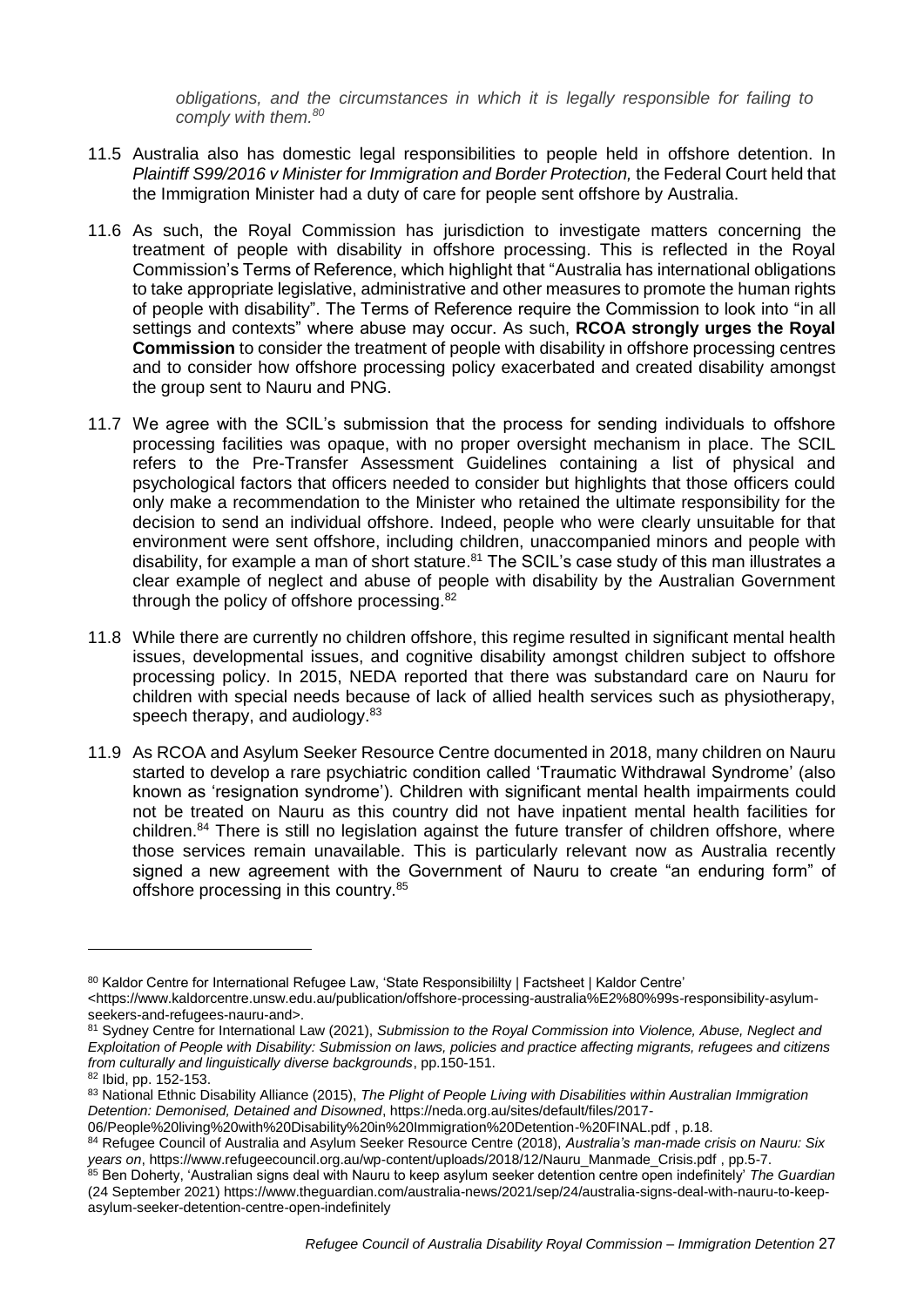- 11.10Many people subject to offshore processing experienced physical ill-health that remained untreated and resulted in permanent impairments. Several others developed disability as a result of violence and abuse. The SCIL referred to the case of an Iraqi man whose eye was injured during the February 2014 riots at Manus Island processing centre. He became permanently blind in his right eye and then lost most vision in his left eye. The SCIL reported that the substandard care he received on Manus Island and the adverse impact it had on his mental health led to two suicide attempts.<sup>86</sup>
- 11.11In 2018 and 2019, when RCOA was gathering evidence to strengthen its advocacy for medical transfer of people to Australia, it came across several people who required surgeries for injuries on their back, legs and knees, and were yet to receive them despite waiting a long time. As a result, their mobility was significantly limited. We also spoke to people with failing eyesight as a result of untreated diabetes or cataracts.
- 11.12The significant scale of mental health issues amongst the population transferred by Australia to Nauru and Manus Island is well known. RCOA documented some of those issues on Nauru in its joint report with Asylum Seeker Resource Centre. $87$  We also provided a comprehensive analysis of mental health issues and significant gaps in mental health care in PNG in our 2018 joint report with Amnesty International.<sup>88</sup> In that report we highlighted that PNG's mental health system was ill-equipped to deal with high level of need, as it lacked resources and expertise.
- 11.13RCOA travelled to Port Moresby in November 2019 and engaged with many refugees and people seeking asylum transferred there. We directly witnessed the alarming level of mental ill-health. While we are not mental health experts, we observed that some people were unable to continue their daily lives independently due to their significant mental health issues; and yet, their access to health and rehabilitation services was limited. Several people who spoke to RCOA told us of their peers who did not leave their rooms and were withdrawn and disengaged. We saw a man who walked aimlessly in circles in the accommodation outdoor area and did not speak to anyone. Several people raised concerns about his situation and his complete inability to live independently.
- 11.14One case study provided in our 2018 report on PNG shows the scale of neglect faced by refugees with significant psychosocial disability. That case relates to an Iranian man whose rapidly declining mental health was flagged several times by mental health professionals, advocates, and journalists but remained in PNG and did not received adequate mental health support, especially in the final year of his life. He had several psychotic episodes and had been found wondering the streets of Lorengau. Alarmingly, his mental health issues were increasingly regarded as behavioural concerns that needed to be addressed through punitive measures. He was jailed several times for behaving aggressively, for example. Eventually, his body was found near East Lorengau transit centre in August 2017. The PNG police reported that he ended his life but that report was contested by some refugees on the Island. $89$
- 11.15Since the publication of our reports, we continued to hear of troubling ways the authorities responded to mental health concerns. This issue was more prevalent in PNG because, since late 2017, the Australian Government shifted the responsibility of healthcare provision to local contractors and PNG's strained public health system. When in the aftermath of 2019 election, there was a spike in the number of self-harm and suicide attempts, the PNG authorities deployed a notorious paramilitary police unit to patrol the camps. When a man tried to end his

<sup>86</sup> Sydney Centre for International Law (2021), *Submission to the Royal Commission into Violence, Abuse, Neglect and Exploitation of People with Disability: Submission on laws, policies and practice affecting migrants, refugees and citizens from culturally and linguistically diverse backgrounds*, pp.155-156.

<sup>87</sup> Refugee Council of Australia and Asylum Seeker Resource Centre (2018), *Australia's man-made crisis on Nauru: Six years on*, [https://www.refugeecouncil.org.au/wp-content/uploads/2018/12/Nauru\\_Manmade\\_Crisis.pdf](https://www.refugeecouncil.org.au/wp-content/uploads/2018/12/Nauru_Manmade_Crisis.pdf) , pp.4-10. <sup>88</sup> Refugee Council of Australia and Amnesty International (2018), *Until When: The forgotten men of Manus Island*, [https://www.refugeecouncil.org.au/wp-content/uploads/2018/12/Until\\_When\\_AIA\\_RCOA\\_FINAL.pdf](https://www.refugeecouncil.org.au/wp-content/uploads/2018/12/Until_When_AIA_RCOA_FINAL.pdf) , pp. 22-28. <sup>89</sup> Ibid, p. 25.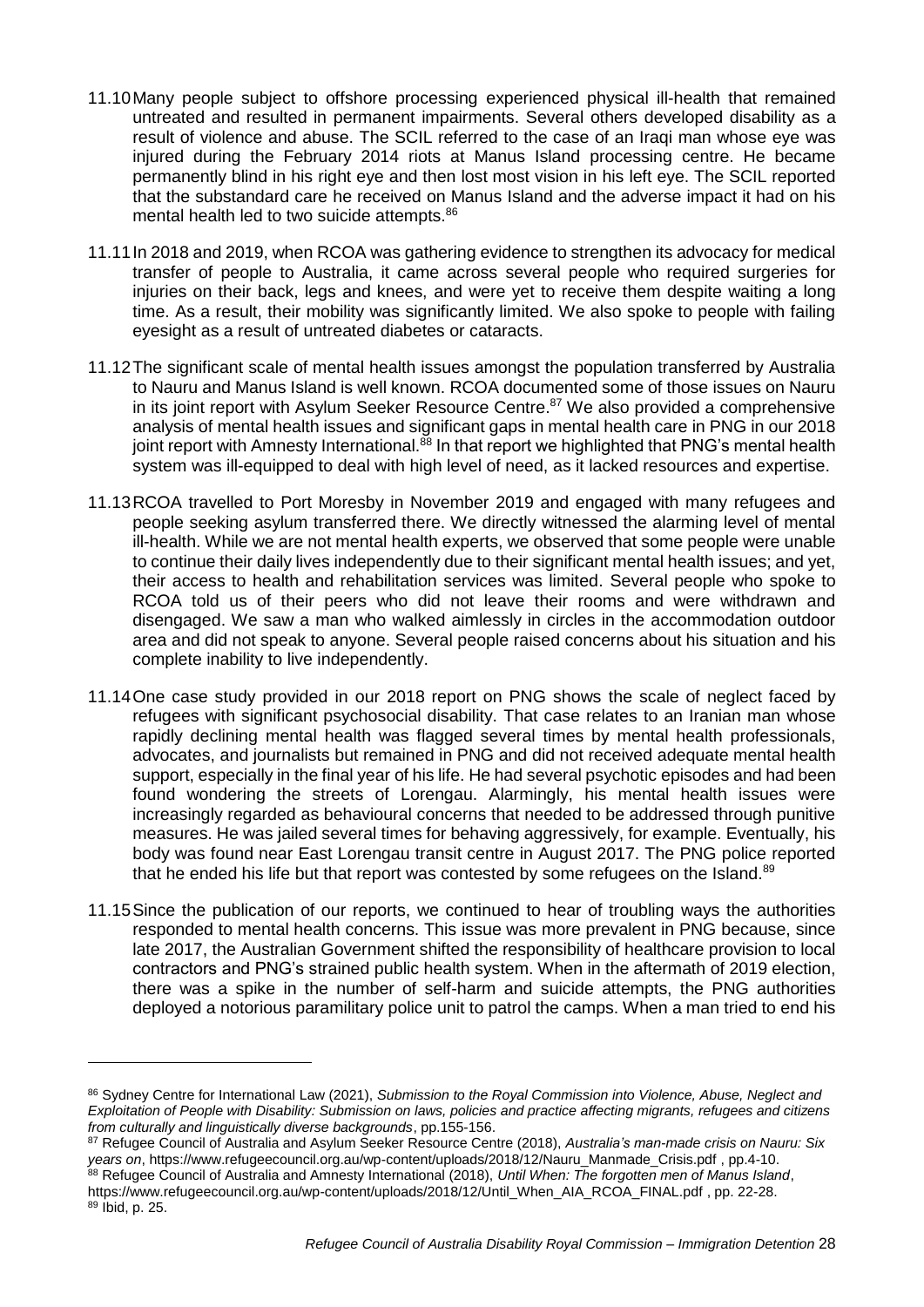life by setting fire to himself and his room in June 2019, the PNG police stated that they would charge him with arson and attempted suicide. Under the PNG criminal code, attempting suicide remains a crime which carries a penalty of up to one year in prison.

11.16These examples demonstrate that offshore facilities cannot adequately meet the needs of people with disability. RCOA's position is that offshore processing policy is harmful and needs to end. However, if the bipartisan support for this policy continues, at the minimum no person with disability should be transferred offshore. Those who develop disability offshore need to be permanently transferred to Australia and be placed in the community where they can access health and rehabilitation services.

## *Recommendation 16 Cease offshore processing of people with disability*

*RCOA recommends that the Australian Government do not subject people with disability to offshore processing.* 

## 12 Oversight

-

- 12.1 Independent oversight of immigration detention facilities improves the chance of detecting and addressing issues of concern. It can, to some extent, provide safeguards against abuse and neglect and give more visibility to groups like people with disability. That is why in December 2017 RCOA welcomed Australia's ratification of Optional Protocol to the Convention against Torture (OPCAT) as it had, at its core, prevention of mistreatment in places of deprivation of liberty through monitoring and oversight.
- 12.2 Currently there are some government and non-government bodies that have a level of oversight over onshore immigration detention facilities. The Commonwealth Ombudsman continues to monitor immigration detention facilities. It reviews the detention of people who spend more than two years in detention and in its relatively new role as the National Preventive Mechanism under OPCAT, it monitors the places of detention under the control of the Commonwealth which includes immigration detention. The Australian Human Rights Commission and the Australian Red Cross also monitor the conditions of detention facilities.
- 12.3 The oversight of offshore facilities is more limited because of jurisdictional issues. For example, the Australian Human Rights Commission cannot monitor the conditions of offshore processing facilities.
- 12.4 Delayed reports<sup>90</sup> or lack of public reporting (in the case of Red Cross) and the fact that none of the recommendations that oversight bodies make are binding on the Government are some of the issues that reduce the robustness of detention monitoring mechanisms in Australia. In fact, our analysis of the Department of Home Affairs' responses to the Australian Human Rights Commission reports shows that in recent years, the Department is rejecting an increasing number of the AHRC's recommendations.
- 12.5 Some of the previous oversight measures have also been abandoned altogether. For example, Immigration Health Advisory Group (IHAG) that was the only independent oversight body with medical expertise was disbanded in December 2013. The IHAG had representatives from professional health authorities and provided oversight and advice to the Government in relation to medical care in detention, including mental health care. In response to the disbanding of IHAG, the Australian Medical Association (AMA) said in December 2013 that

*…the Government and the Department now have a major challenge in understanding and dealing with complex health conditions in difficult* 

<sup>90</sup> While Commonwealth Ombudsman undertakes regular monitoring visits to immigration detention facilities, the last public report it published relates to the monitoring visits it undertook in the first half of 2020.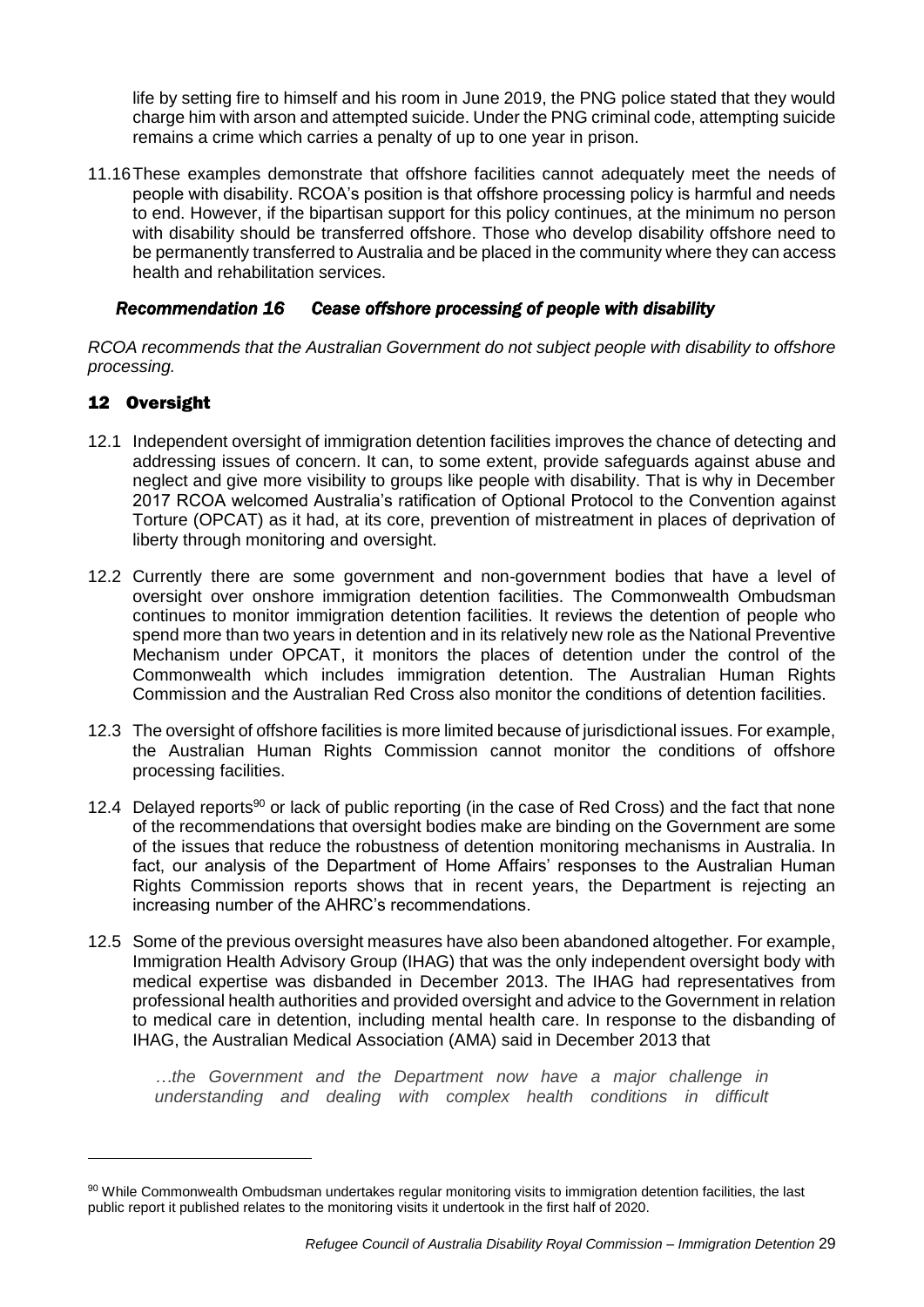*circumstances without the benefit of the expert advice of the highly qualified and respected IHAG members. 91*

The AMA called on the Government to establish a truly independent medical panel to oversee and report regularly on the health services available to people in onshore and offshore immigration detention facilities. This advice was not heeded and one can conclude that some of the challenges people with disability face today in immigration detention facilities are the result of such lack of oversight.

12.6 Further, in 2015, NEDA raised concerns that no disability specialists had been invited to monitor and assess the suitability of detention for people with disability.<sup>92</sup> Sadly, it remains the case today. While the monitoring bodies may draw on the expertise of disability specialists, there is no history of independent disability advisory groups with an oversight over the operation of immigration detention. As far as RCOA understands they do not have a regular or formal presence in the inspection teams of current monitoring bodies either.

## *Recommendation 17 Establish an independent disability advisory group*

*RCOA supports the recommendation of NEDA and recommends that the Australian Government establish an independent disability advisory group that can provide advice to the Government about the support required by people with disability in detention and review the appropriateness of detention for people with disability.* 

## 13 Summary of recommendations

-

## *Recommendation 1 Interim report on people in detention with disability*

*RCOA recommends that the Royal Commission publish an interim report focusing on the experiences of people with disability in immigration detention (or other places where people are deprived of their liberty) and highlight some of the most pressing issues.*

## *Recommendation 2 Limit the detention of people with disability*

*RCOA recommends that the Australian Government limit the detention of people with disability to the measure of absolute last resort and place this group in community alternatives to closed detention.* 

## *Recommendation 3 Provide robust and targeted data*

*RCOA recommends that the Australian Government publish monthly or quarterly data on the number of people with disability in onshore immigration detention and offshore processing facilities (in Nauru and PNG). The statistics should also be disaggregated by the type of disability, the detention facility where people with disability are held and the length of time they are detained.* 

## *Recommendation 4 Properly identify disability amongst the detention population*

*RCOA recommends that the Australian Government ensures that the identification of disability is not limited to the initial screening of the person in detention and occurs at regular intervals during the person's life in detention and is also inclusive of all types of disability.* 

<sup>91</sup> Australian Medical Association, 'AMA shocked by disbanding of Immigration Health Advisory Group' (16 December 2013)[, https://www.ama.com.au/media/ama-shocked-disbanding-immigration-health-advisory-group-ihag](https://www.ama.com.au/media/ama-shocked-disbanding-immigration-health-advisory-group-ihag) 92 National Ethnic Disability Alliance (2015), *The Plight of People Living with Disabilities within Australian Immigration* 

*Detention: Demonised, Detained and Disowned*, [https://neda.org.au/sites/default/files/2017-](https://neda.org.au/sites/default/files/2017-06/People%20living%20with%20Disability%20in%20Immigration%20Detention-%20FINAL.pdf) [06/People%20living%20with%20Disability%20in%20Immigration%20Detention-%20FINAL.pdf](https://neda.org.au/sites/default/files/2017-06/People%20living%20with%20Disability%20in%20Immigration%20Detention-%20FINAL.pdf) , p.5.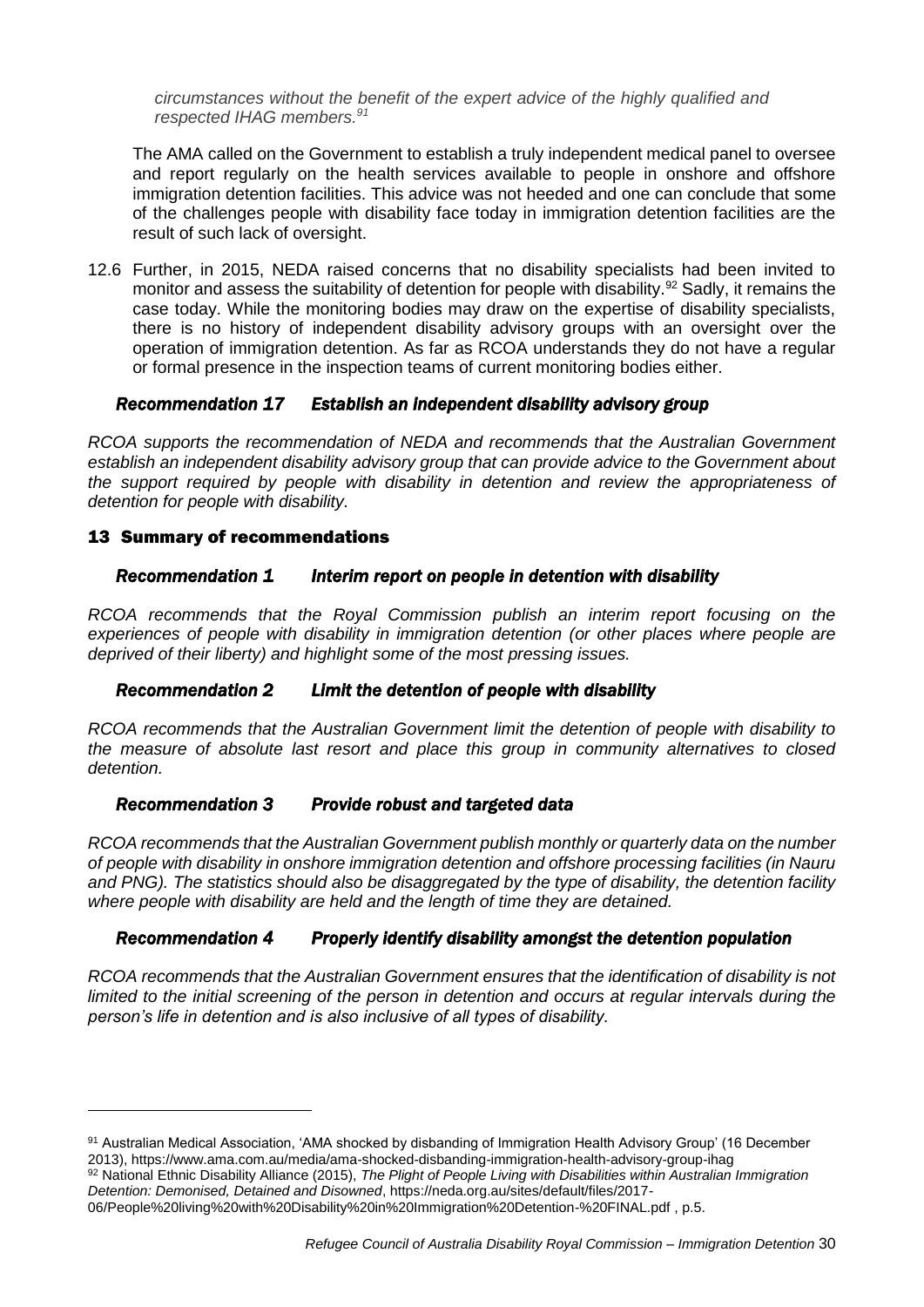#### *Recommendation 5 Consider alternatives to closed detention for people with character concerns who face indefinite detention*

*RCOA recommends that the Australian Government consider alternatives to closed detention for people who fail to pass the character test and face indefinite detention. RCOA believes most people in this group can be managed appropriately in a less restricted form of detention with proper reporting and supervision. Those who cannot be placed in the community should not be placed in remote detention centres like Yongah Hill IDC or North West Point IDC.* 

## *Recommendation 6 Ensure accessibility of detention facilities*

*RCOA recommends that the Australian Government ensure that all compounds of immigration detention facilities are safe and accessible, with a design and layout that support the needs of people in detention with disability. Requests made by people in detention for accessibility aids need to be addressed promptly.* 

## *Recommendation 7 Address overcrowding and lack of privacy*

*RCOA recommends that the Australian Government consider that people with disability or people subject to long-term detention may need access to private rooms and facilities and consider this in calculating the maximum capacity of each detention facility.* 

## *Recommendation 8 Refrain from using non-purpose-built APODs for people with disability*

*RCOA recommends against placing anyone, particularly people with disability, in non-purpose-built APODs. If it is absolutely necessary, this group should be held in those facilities for the shortest period possible.* 

## *Recommendation 9 Review the risk assessment tool used in immigration detention*

*RCOA recommends that the Australian Government review the current risk assessment tool used in immigration detention to ensure it appropriately considers an individual's vulnerability and needs and provides real opportunities for a downgrade in risk ratings in response to positive behaviour.* 

## *Recommendation 10 Refrain from use of restraints on people with disability*

*RCOA recommends that the Australian Government refrain from the use of restraints on people with disability as much as possible.* 

## *Recommendation 11 Cease the use of high-care accommodation for quarantine purposes*

*RCOA recommends that the Australian Government cease the use of high-care accommodation units for quarantine purposes and under no circumstances place people with disability in such accommodation for the purpose of medical or operational quarantine.*

## *Recommendation 12 Ensure appropriate aids and equipment are provided*

*RCOA agrees with the recommendation from NEDA that, if the Government continues with the policy of mandatory detention without considering people's disability, it should ensure that at least appropriate aids and equipment, assistance technology and 'reasonable adjustments' are provided to them.*